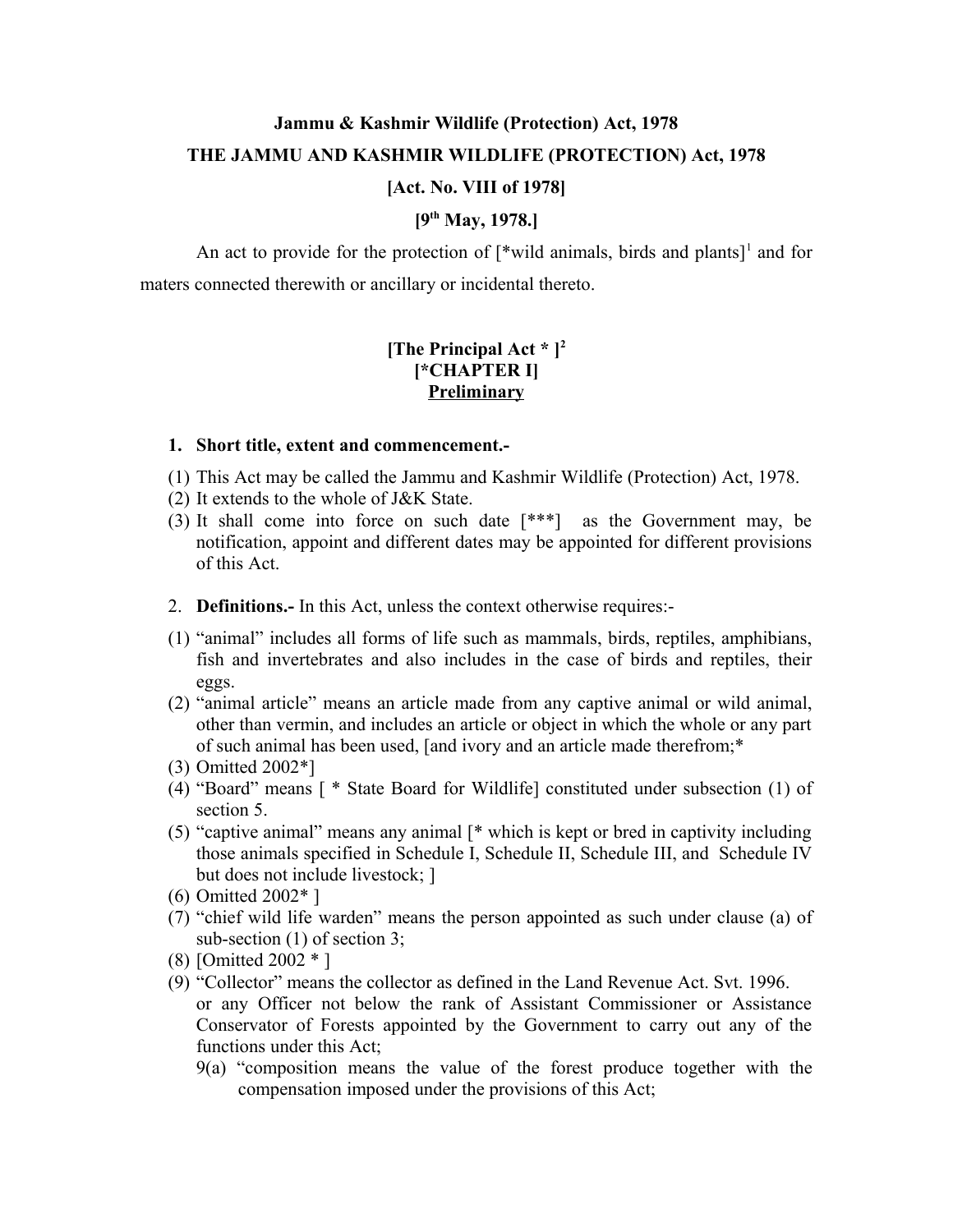- 9(b) "conservation reserve" means any area declared as such under section 36A of this Act; \*
- (10) "dealer" means any person who [ "buys or sells or carries on the business of buying and selling any captive animal, animal articles, trophy, uncured trophy, meat or specified plant and includes a person engaged even in a single transaction;" ]
- (11) "demarcated forest" means and includes the demarcated forest as defined under clause (c) of section 2 of the Jammu & Kashmir Forest Act, Samvat 1987;
- (11A) "forest based industry" means and includes forest based industry as defined under clause (d) of section 2 of the Jammu and Kashmir Forest Act, Samvat 1987;
- (11B) "Forest Officer" means and includes the Forest Officer as defined under callused (f) of section 2 of the Jammu and Kashmir Forest Act, Samvat 1987;
- (11C) "Forest Produce" means and includes the forest produce as defined under clause (g) of section 2 of the Jammu and Kashmir Forest Act, Samvat 1987.;"
- (12) "government property" means any property in respect of which an offence is committed under the provisions of the Act or rules made there under;
- (13) "habitat" includes land, water or vegetation [\* which is natural habitat of any wild animal or specified plant;
- (14) "hunting" with its grammatical variations and cognate expressions, includes;
- (a) [\*capturing cursing,] killing, poisoning, snaring and trapping of any wild animal and every attempt to do so;
- (b) [driving or baiting\*] any wild animal for any of the purposes specified in subclause (a);
- (c) Injuring or destroying or taking any part of the body of any such animal or, in the case of wild birds or reptiles, damaging the eggs of such birds or disturbing the eggs or nests of such birds or reptiles;
- (15) "land" includes canals, creeks and other water channels, reservoirs, rivers, streams and lakes [\* whether artificial or natural, marshes and wetlands,] and also includes boulders and rocks;
- (16) "licence" means a licence granted under this Act;
	- (16A) "livestock" means farm animals and includes buffaloes, bulls, bullocks, camels, cats, dogs, cows, donkeys, goat, sheep, horses, mules pigs, yak, zhoes, zhomoes, ducks, geese, poultry and also includes their youngs but does not include an animal specified in the Schedules of this Act;
- (17) "manufacturer" means [\* manufacturer of articles made from any animal or plantspecified in the Schedules or this Act;]
- (18) (18) "meat" includes blood, bones, sinew, eggs, shell or carapace, fat and flesh with or without skin whether raw or cooked, of any animal, captive or wild other than vermin;]
- (19) "national park" means [an area declared as such under section 35 of this Act;\*
- (19A) "notification" means a notification published in the Government Gazette; \*
- (20) "permit" means a permit granted under this Act or any rule made thereunder;
- (21) "person" [\*means and includes a person or a firm or a company or a corporation or an agency or an organization or an association of other individuals;
- (22) "prescribed" means prescribed by rules made under this Act.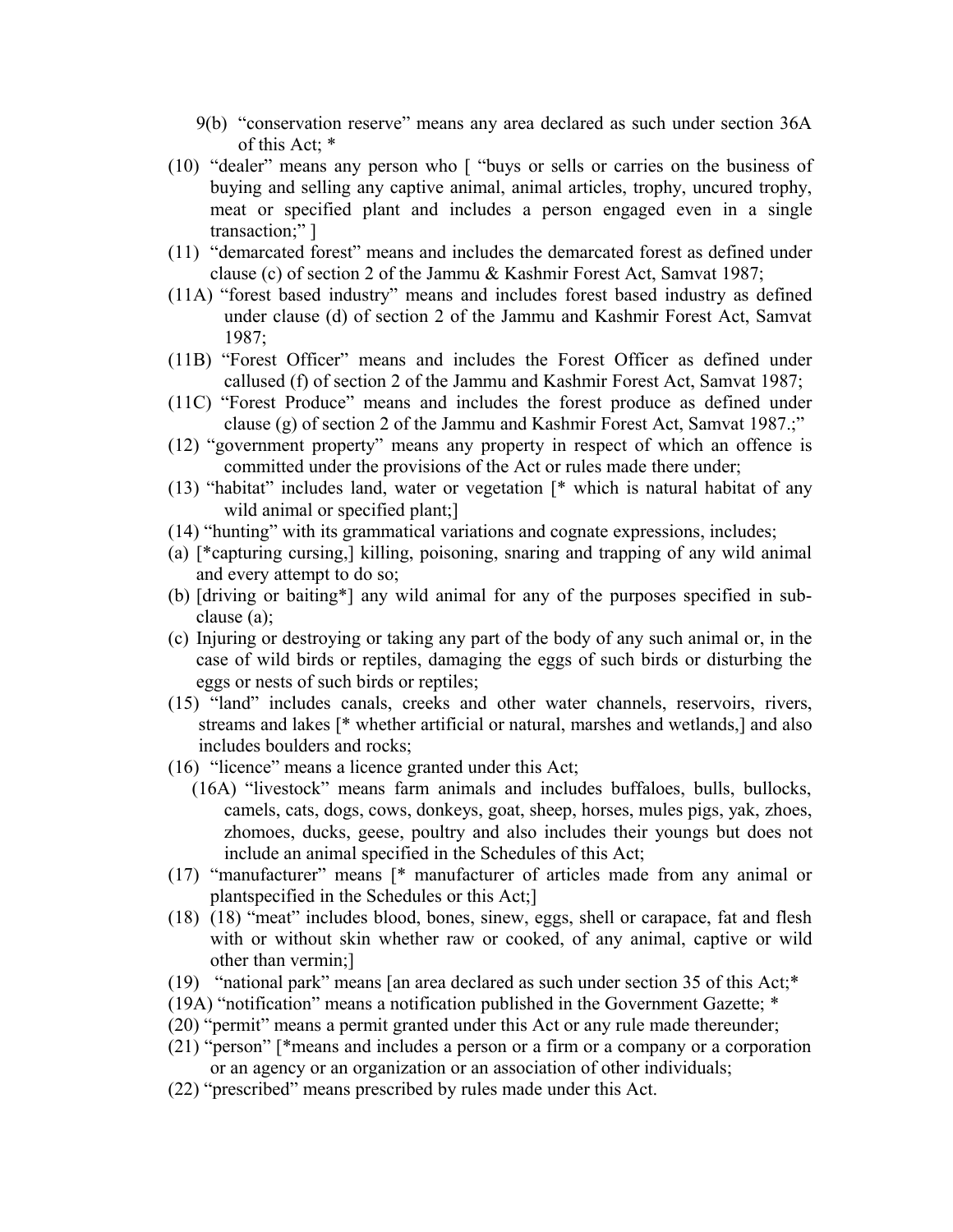- (22A) "protected area" means a National Park or a Sanctuary or a Conservation Reserve declared as such under this Act;
- (22B) "recognized zoo" means a zoo recognized under section 37C of this Act; \* ]
- (23) "royalty" means fee chargeable from a licensee or a permit holder;\* ]
- (24) "sanctuary" means an area [declared as such under section 17 or section 25A of this Act;  $*$  ]
- (25) [Omitted 2002 \*
- (26) "saw mill" means and includes saw mill as defined under clause (i) of section 2 of the Jammu and Kashmir Forest Act, Samvat 1987
- (26A) "Schedule" means the Schedule of this Act;
- (26B) "Schedule animal" means an animal specified in Schedule VI of this Act;
- (26C) "specified plant" means any plant specified in Schedule VI of the Act;
- (26D) "specified scheduled animal" means an animal specified in Schedule I or Part II of Schedule II of this Act;
- (26E) "specified scheduled animal article" means an article made from any specified scheduled animal and includes an article or object in which the whole or any part of such animal has been used but does not include tail-feather of peacock, an article or trophy made therefrom and snake venom or its derivative; \*]
- (27) "taxidermy" with its grammatical variations and cognate expressions, means the curing, preparation or preservation or [mounting of animal ] trophies;
- (28) "transporter" includes a person, a private agency, a Government department, Corporation or any other agency engaged in the transport of goods whether on his own behalf or an behalf of any other person:
- (29) "trophy" means the whole or any part of any captive animal or wild animal other than vermin, which has been kept or preserved by any means whether artificial or natural, and includes –
- a) rugs, skins and specimens of such animal mounted in whole or in part through a process of taxidermy; and
- b) (b) antler, bone, carapace, shell, horn, rhinoceros horn, hair, feather, nail, tooth, tusk, musk, eggs and nests; \*]
- (30) "uncured trophy" means the whole or any part of any captive animal or wild animal, other than vermin, which has not undergone a process of taxidermy and includes a  $\lceil$  freshly killed wild animals, musk and other animal products;
- (30A) "undemarcated forest" means and includes undermarcated forest as defined under clause (m) of section 2, of the Jammu and Kashmir Forest Act, Samvat 1987; \*]
- (31) "vehicle" means any conveyance used for movement on land, water or air includes buffalo, bull, bullock, camel, donkey, elephant, horse and mule;
- (32) "vermin" means any wild animal, specified in Schedule V;
- (33) "weapon" includes ammunition, bows and arrows, explosives, fire-arms, hooks, knives, nets, poison, snares and traps and any instrument or apparatus capable of [\* anaesthetizing, decoying, destroying ] injuring or killing an animal ;
- (34) "wild animal" means animal, found wild in nature and includes any animal specified in Schedule I, Schedule II, Schedule III or [ \* Schedule IV or Schedule V ] wherever found;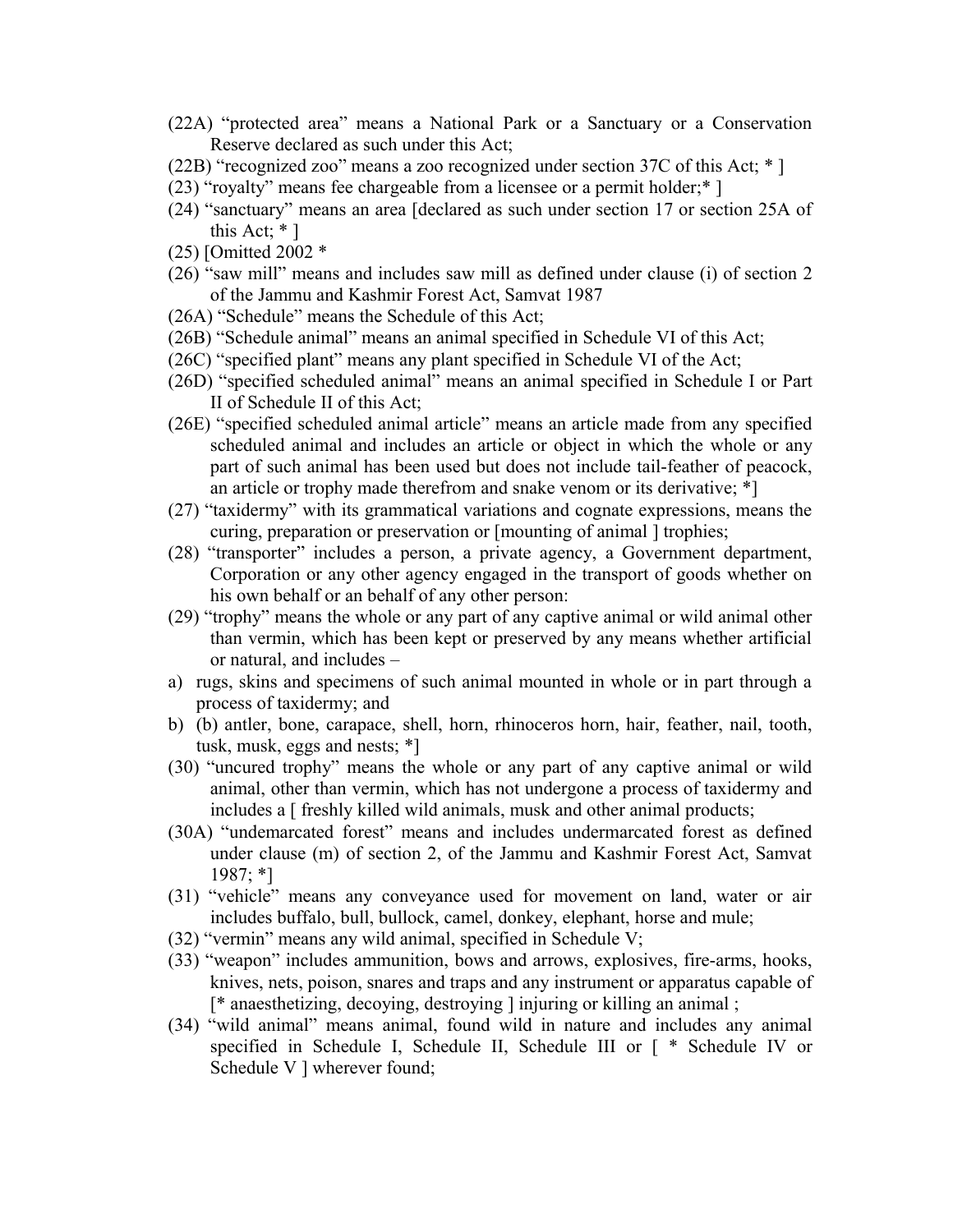- (35) "wildlife" means the entire native uncultivated flora and fauna, [ and includes any animal and aquatic or land vegetation, which form part of any habitat; \*]
- (36) "wildlife warden" means the person appointed as such  $\lceil$  \* under clauses (a), (b) and (c) of sub-section (1) of section 3 of this Act and includes any Forest Officer;
- (36A) "zoo" means any establishment, where captive animals are kept for exhibition to the public but does not include an establishment of a licensed dealer in captive animals; \*]

## **CHAPTER II Authorities to be appointed or constituted under the Act**

### **3. Appointment of Chief Wildlife Warden and other Officers. –**

- (1) The Government may, for the purposes of this Act, appoint-
	- (a) Chief Wildlife Warden;
	- (b) Regional Wildlife Wardens;
	- (c) Wildlife Wardens;
	- (d) Assistant Wildlife Wardens;
	- (e) One Honorary Wildlife Warden in each District; and
	- (f) Such other officers and employees as may be necessary; \*]
- (2) In the performance of his duties and exercise of his powers by or under this Act, the Chief Wild Life Warden shall be subject to such general or special directions, as the Government may [give ] from time to time.
- (3) The Regional Wildlife Wardens, the Wildlife Wardens, Assistant Wildlife Wardens and the Honorary Wildlife Wardens and other officers and employees appointed under this section shall be subordinate to the Chief Wildlife Wardens; \* ]

#### 4. **Power to delegate.** –

- (1) The Chief Wild Life Warden may with the previous approval of the Government, by order in writing, delegate all or any of his powers and duties under this Act, except those under clause (a) of sub-section (1) of section 10 to any officer subordinate to him subject to such conditions, if any, as may be specified in the order.
- (2) Subject to any general or special direction given or condition imposed by the Chief Wild Life Warden, any person, authorized by the Chief Wild Life Warden to exercise any powers, may exercise those powers in the same manner and to the same effect as if they had been conferred on that person directly by this Act and not by way of delegation.

## 5. **Constitution of State Board for Wildlife].** –

(1) The Government shall, within six months of the commencement of the Jammu and Kashmir Wildlife (Protection) (Amendment) Act, 2002 constitute a State Board for Wildlife consisting of the following members, namely:-

| (a) The Chief Minister                        |  | Chairperson;   |
|-----------------------------------------------|--|----------------|
| (b) Minister Incharge of Forests and Wildlife |  | Vice-Chairman; |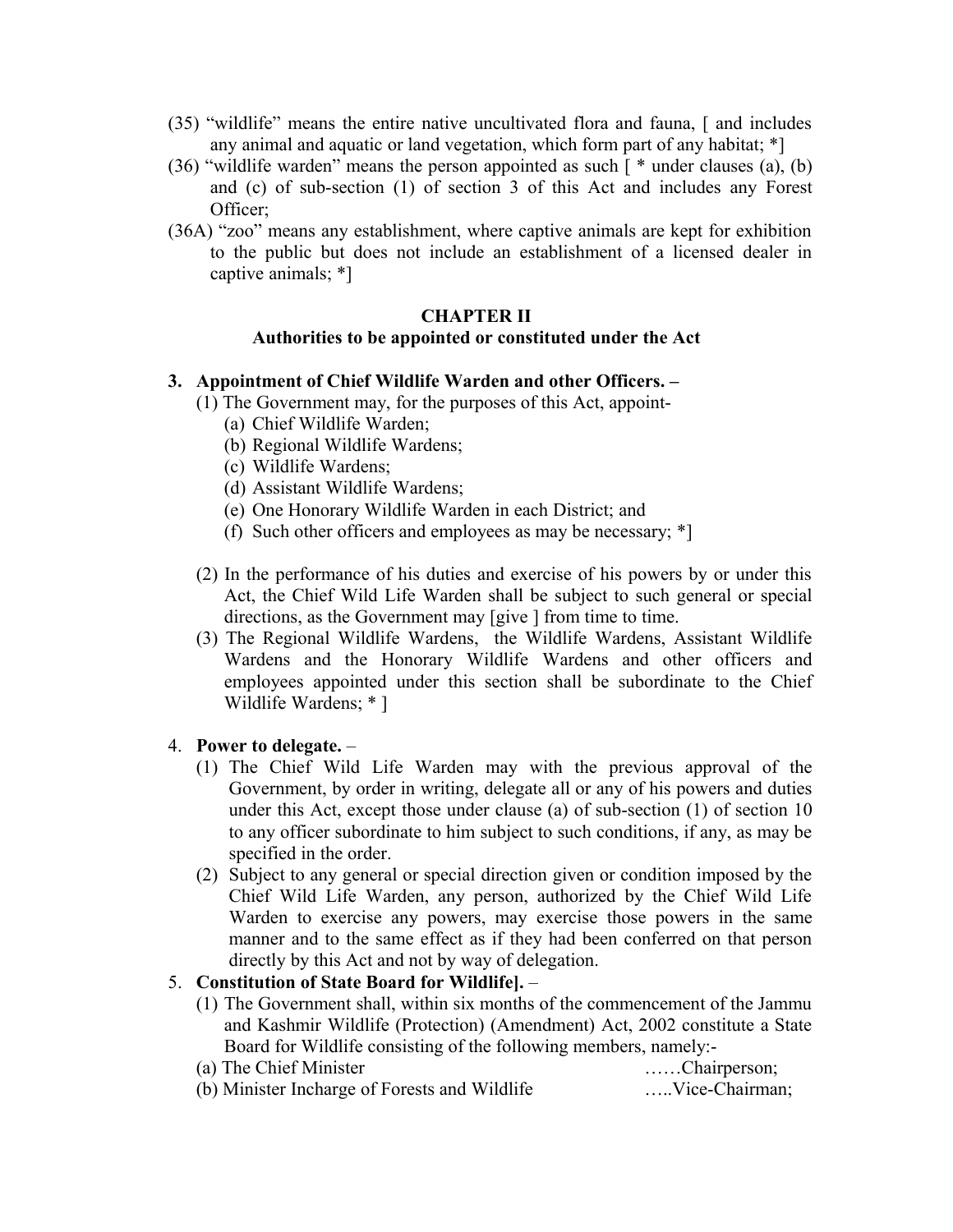- (bb) Two members from Legislative Assembly and one member from Legislative Council, to be nominated by the Government;
- (c) Chief Secretary to Govt. ….. Member;

- (d) Three representatives of NGO's nominated by the Government;
- (e) five non-officials to be nominated by the Government from amongst eminent conservationists, ecologists and environmentalists, including at least two representatives of the Scheduled Tribes;
- (f) Secretary to Government, Department of Forest;
- (g) Principal Chief Conservator of Forests;
- (h) Secretary to Government, Department of Social Welfare;
- (i) Secretary to Government, Tourism Department;
- (j) Director General of Police or his representative not below the rank of Inspector General of Police;
- (k) General Officer Commanding, Northern Command, or his representative, not below the rank of Brigadier;
- (l) Secretary to Government, Animal Husbandry Department;
- (m)Head of the Fisheries Department;
- (n) Additional Director General of Forests (Wildlife), Government of India, New Delhi or his representative not below the rank of DIG Forests (Wildlife);
- (o) Director, Wildlife Institute of India, Dehradun or his representative;
- (p) Director, Botanical Survey of India or his representative;
- (q) Director, Zoological Survey of India or his representative; and
- (r) Chief Wildlife Warden, also shall be the ex-officio Member-Secretary; \*]
- (2) Report made by the Board will be placed on the Table of the House.
- (3) Omitted, 2002
- (4) The Terms of office of the non-official member of the Board referred in clauses (d) and (e) shall be three years and they shall be appointed in such manner as may be prescribed; ] and

(5) The members shall be entitled to receive such allowances in respect of expenses incurred in the performance of their duties as [ is admissible to a Class I Officer of the Government. \*]

## 6. **Procedure to be followed by the Board.** –

- (1) The Board shall meet at least twice a year at such place as the Government may direct.
- (2) The board shall regulate its own procedure. The quorum for the meeting of the Board shall not be complete unless atleast four non-official members are present;
- (3) No act or proceeding of the board shall be invalid merely by reason of the existence of any vacancy therein or any defect in the constitution thereof or any irregularity in the procedure of board not affecting the merits of the case.
- (4) The Board shall appoint a standing committee to  $-$ 
	- (a) watch the implementation of the recommendations of the Board and to aid and advise the Government on any matter arising therefrom;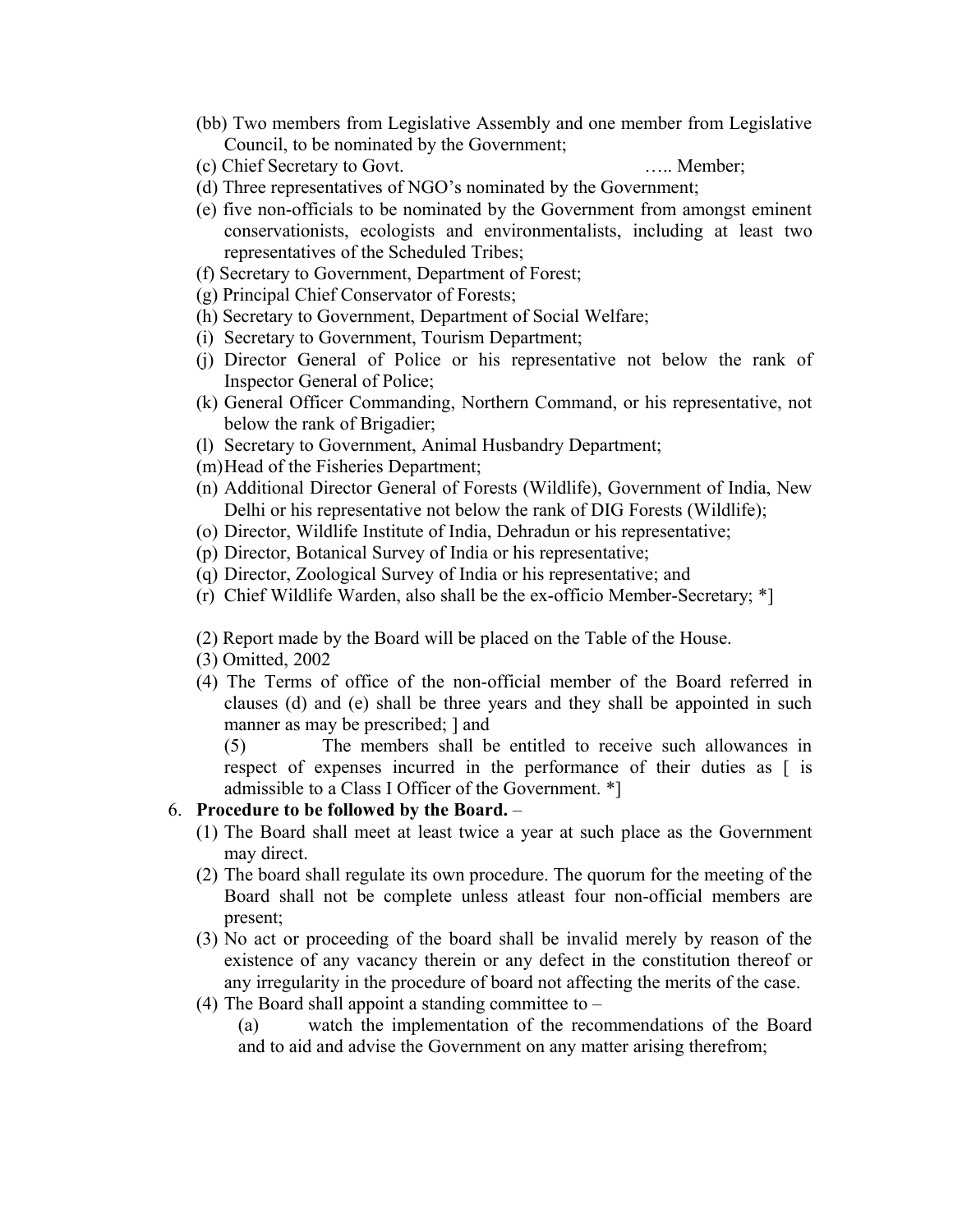(b) Carry out all such functions of the Board as the Board may, from time to time, delegate to it, as well, to take action on behalf of the Board while it is not in session; and

(c) Constitute specialized committees, sub-committees and study groups, as may be necessary, from time to time, for the proper discharge of the functions of the Board. ]

### **(7) Duties of the Board**. –

It shall be the duty of the Board to  $-$ 

- (a) advise the Government –
- (i) in the selection and management of the areas to be declared as protected areas;
- (ii) in formulation of the policy for the protection and conservation of wildlife and specified plants and for effectively controlling poaching of wildlife.
- (iii) in any matter relating to any Schedule;
- (iv) in relation to the measures to be taken for harmonizing the needs of the tribals and other dwellers of the forest with the protection and conservation of wildlife; and
- (v) in any matter that may be referred to it by the Government;
	- (b) carry out or cause to be carried out, impact assessment of various developmental projects on Wildlife or its habitat;

(c) review, from time to time, the progress in the field of wildlife conservation in the State and suggest measures for its improvement and cause to be published in the Wildlife Report of the State at least once in every three years ; and

(d) perform such other functions as are germane to the purposes for which the Board is constituted. ]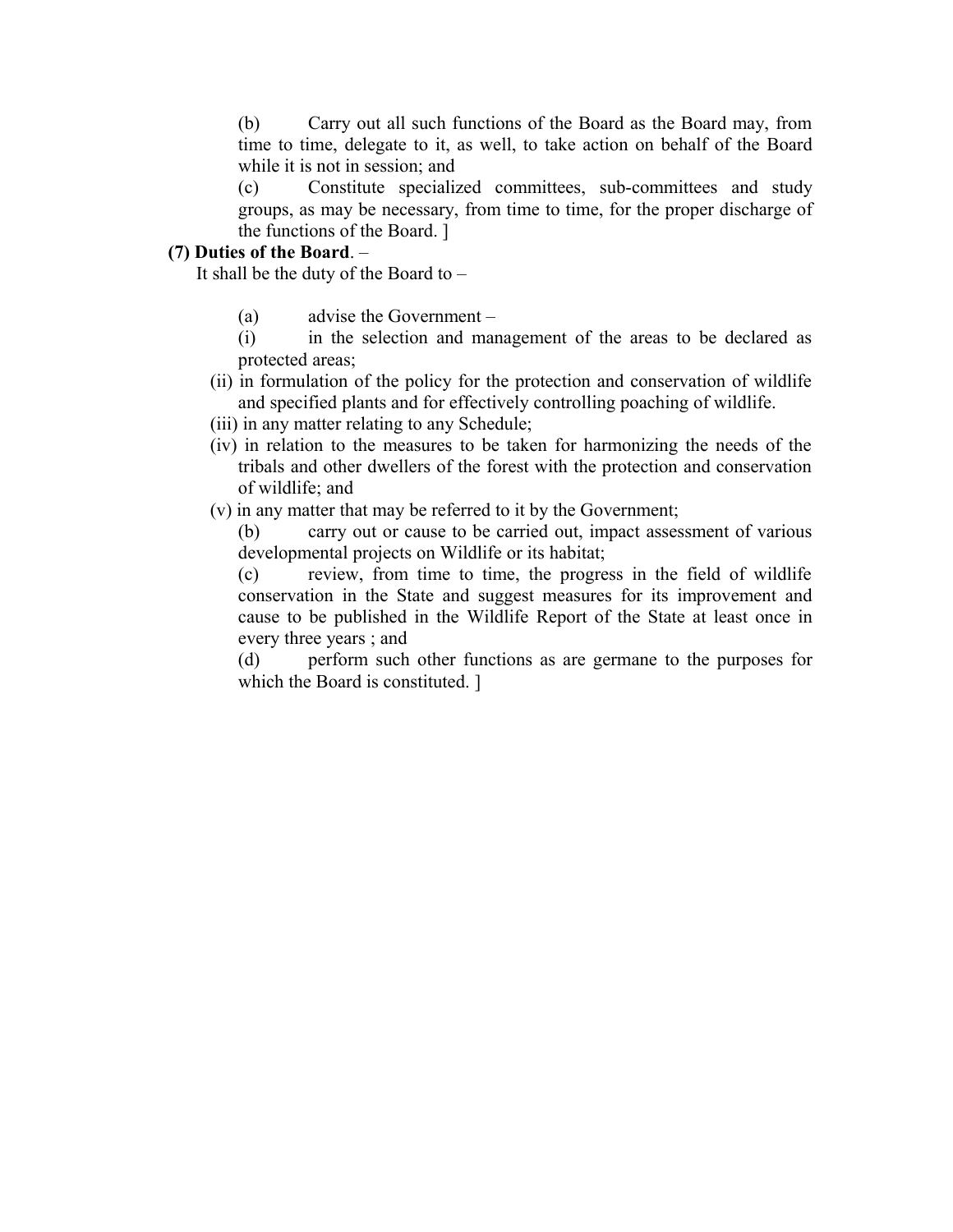## **CHAPTER – III**

## **HUNTING OF WILD ANIMALS**

#### **(8) Prohibitition of hunting** –

No person shall hunt any wild animal specified in Schedule I, Schedule II, Schedule III and Schedule IV except as provided under section and section 11 of this Act. ]

## **(9) [\* Omitted ] 2002**

#### **10. Hunting of wild animals to be permitted in certain cases**:-

- (I) Not withstanding anything contained in any other law for the time being in force and subject to the provisions of Chapter IV –
- (a) the Chief Wild Life Warden may if he is satisfied that any wild animal specified in Schedule I has become dangerous to human life or is so disabled or diseased as to be beyond recovery by order in writing and stating the reasons therefore permit any person to hunt such animal or cause such animal to be hunted; [\* Provided that no such order for killing of any confirmed human killer be passed unless the Chief Wildlife Warden is satisfied that such animal can not be tranquilized, captured or translocated; ]
- (b) the Chief Wild Life Warden or the authorized officer may, if he is satisfied that any wild animal specified in Schedule II, Schedule III or Schedule IV, has become dangerous to human life or property including standing crops on any land or is so disabled or diseased as to be beyond recovery, by order in writing and stating the reasons therefor, permit any person to hunt such animal or cause such animal to be hunted.
- (c) Any order for capture and translocation passed under clause (a) or clause (b) shall specify the area of release of such captured animal and the time within which such release must be carried out to reduce to the minimum the trauma caused to the animal.
- (d) No animal captured under this section shall be kept in captivity unless the Chief Wildlife Warden is satisfied for reasons, to be recorded in writing, that such animal cannot be rehabilitated in the wild. \*]

(2) The killing or wounding in good faith of any wild animal [\* in defence of one self] or of [any other person] shall not be an offence;

Provided that nothing in this sub-section shall exonerate any person, who when such defence becomes necessary was committing any act in contravention of any provision of this Act or any rule or order made thereunder.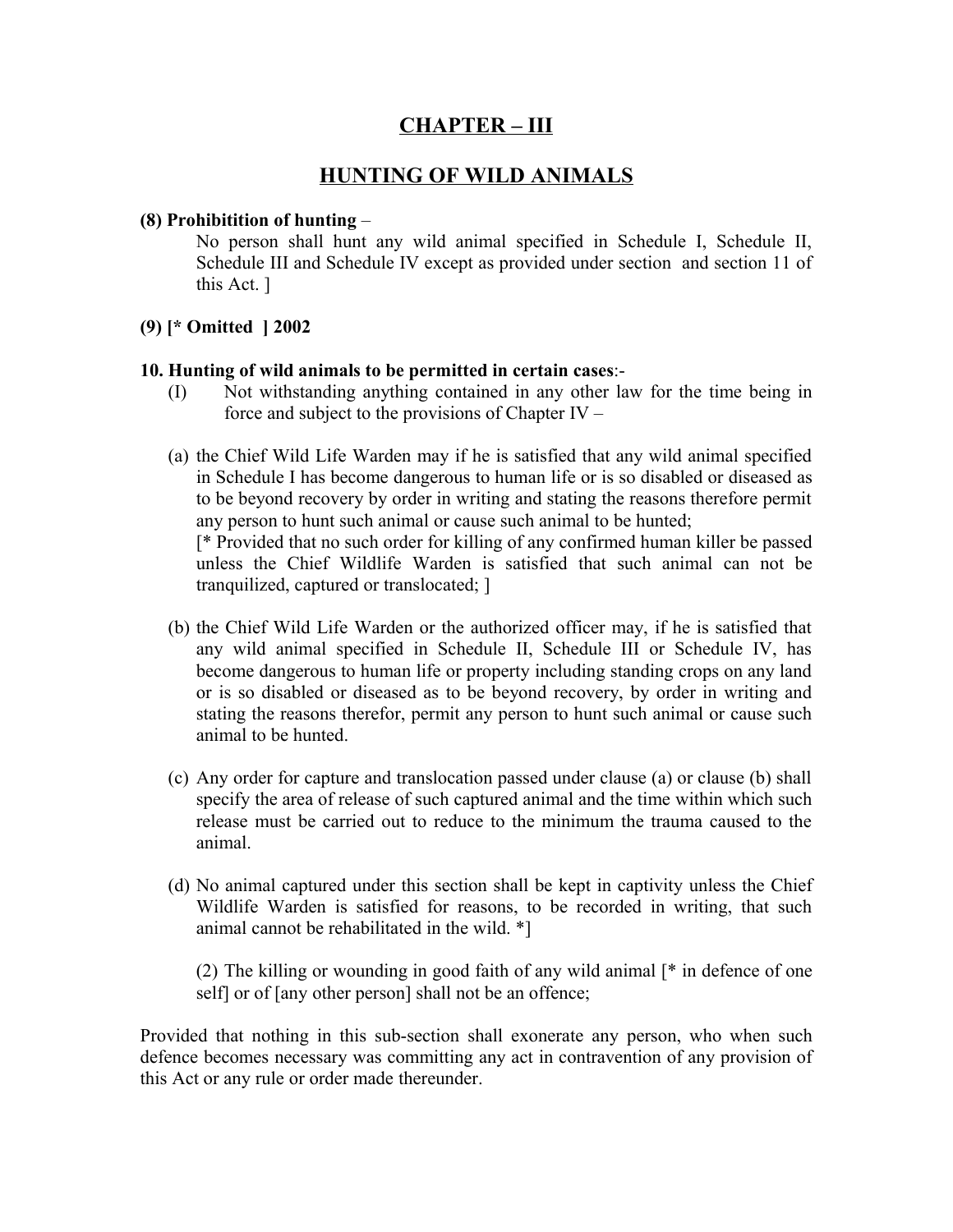(3) Any wild animal killed or wounded in defence of [\* any person] shall be Government property.

### **11. Grant of permit for special purposes.-**

Not with standing anything contained elsewhere in this Act, it shall be lawful for the Chief Wildlife Warden,[\* to grant] a permit, by an order in writing, stating the reasons therefore, shall entitle the holder of such permit,[to hunt, tranqualize or capture \*] subject to such conditions as may be specified in such permit, for the purposes of-

- (a) education;
- (b) scientific research;  $[*"]$

Provided that where the permission is refused in part or whole, the reasons shall be recorded and communicated to the applicant who may appeal against the refusal to the Government ;]

(bb) scientific management;

 [Explanation: - for the purpose of Clause (bb), the expression, "scientific management ' means-

- (i) translocation of any wild animal to an alternative suitable habitat; or
- (ii) population management of wildlife, with out killing , poisoning or destroying any wild animal"]
- (c) collection of specimens for [\* recognized zoos, ] museums and similar institutions.

Provided that the permit issued under Clause ( c ) shall specify that only one specimen per institution shall be allowed to be collected except in the case of plants where upto two specimens per institution may be allowed:

Provided further that the Chief Wildlife Warden shall not permit for such collection from the wild unless, he is satisfied that the specimens required are not available in any zoo or herbarium or in any other institution; or ]

(d) derivation, collection or preparation of snake venom for the manufacture of life saving drugs.

#### **(12) Suspension or cancellation of Permit**. –

The Chief Wild Life Warden or the auhorised officer may, subject to any general or special orders of the Government, for good and sufficient reasons, to be recorded in writing, suspend or cancel any licence granted under this Chapter:

Provide that no such suspension or cancellation shall be made except after giving the holder of the permit a reasonable opportunity of being heard.  $*$ ]

**(13) Omitted 2002 ] (14) Omitted 2002 ] (15) Omitted 2002 ] (16) Omitted 2002 ]**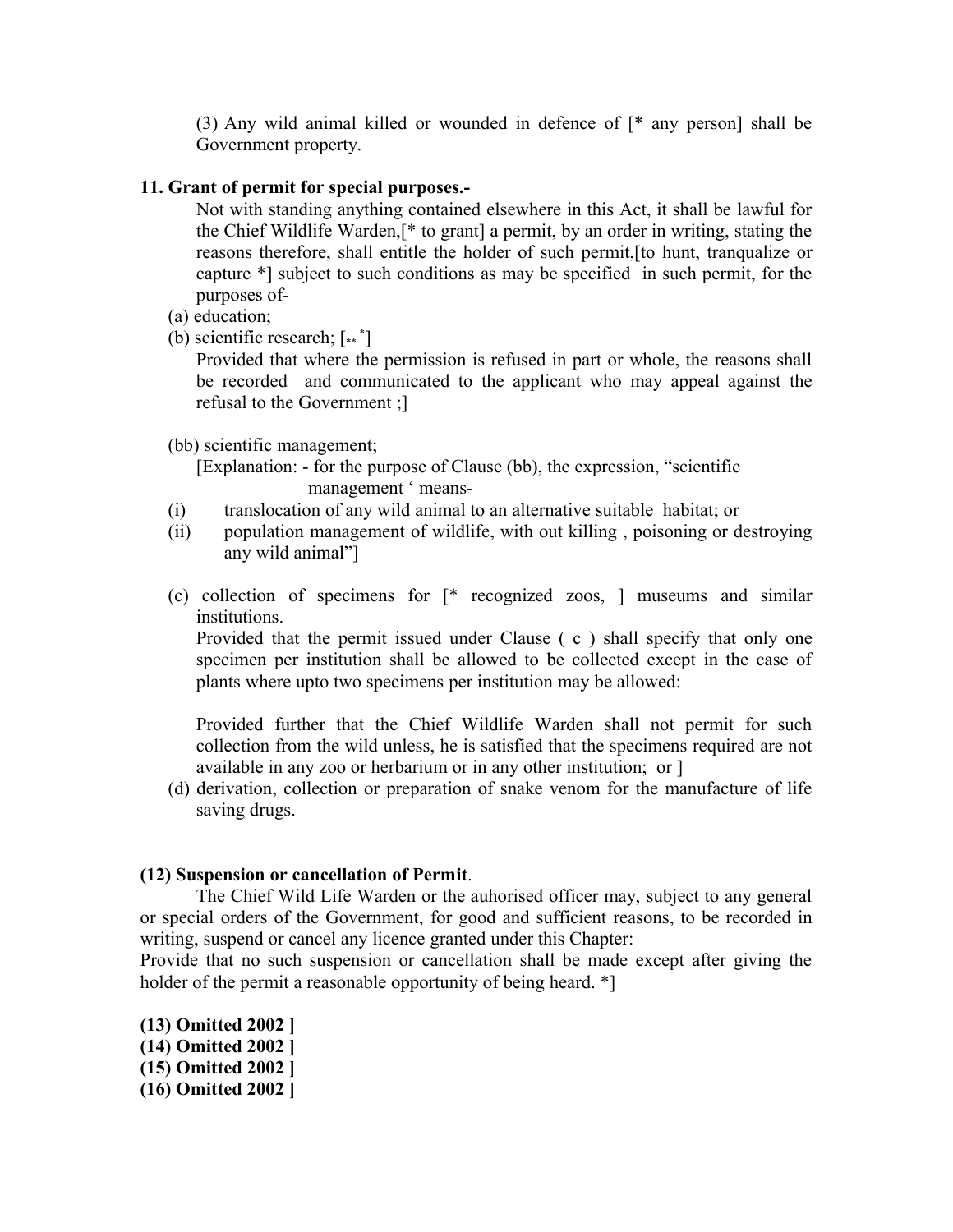### **CHAPTER IIIA PROTECTION OF SPECIFIED PLANTS**

#### **16A. Prohibition of picking, uprooting, etc. of specified plants.** –

Save as otherwise provided in this Chapter, no person shall –

- (a) willfully pick, uproot, damage, destroy, acquire or collect any specified plant from any forest land, protected area and any other area specified, by notification, by the Government;
- (b) Possess, sell, offer for sale, or transfer by way of gift or otherwise, or transport any specified plant, whether alive or dead, or part or derivative thereof:

Provided that nothing in this section shall prevent a member of a Scheduled Tribe, subjects to the provisions of Chapter IV, from picking, collecting or processing in the district he resides any specified plant or part or derivative thereof for his bonafide personal use.

#### **16B. Grant of permit for special purposes**. –

The principal Chief Conservator of Forests, or the Chief Wildlife Warden, as the case may be, may with the previous permission of the Government, grant to any person a permit to pick, uproot, acquire or collect or transport from a forest land, protected area or the area specified under section 16A or transport, subject to such conditions as may be specified therein, any specified plant for the purpose of . –

- (a) education;
- (b) scientific research;
- (c) collection, preservation and display in a herbarium of any scientific institutions ; or
- (d) propagation by a person or an institution approved by the Government in this regard.

#### **16C. Cultivation of specified plants without licence prohibited. –**

(I) No person shall cultivate a specified plant except under, and in accordance with a licence granted by the principal. Chief Conservator of Forests or the Chief Wildlife Warden or any other officer authorized by the Government in this behalf:

Provided that nothing in this section shall prevent a person, who, immediately before the commencement of the Jammu and Kashmir Wildlife (Protection) (Amendment) Act, 2002 was cultivating a specified plant, from commencement, or where he has made an application within that period for the grant of a licence to him, until, the licence is granted to him, or he is informed in writing that a licence cannot be granted to him.

(2) Every licence granted under this section shall specify the area in which and the conditions, if any, subject to which the licensee shall cultivate a specified plant.

#### **16D. Dealing in specified plants without licence prohibited. –**

(I) No person shall, except under and in accordance with a licence granted by the Principal, Chief Conservator of Forests or the Chief Wildlife Warden or any other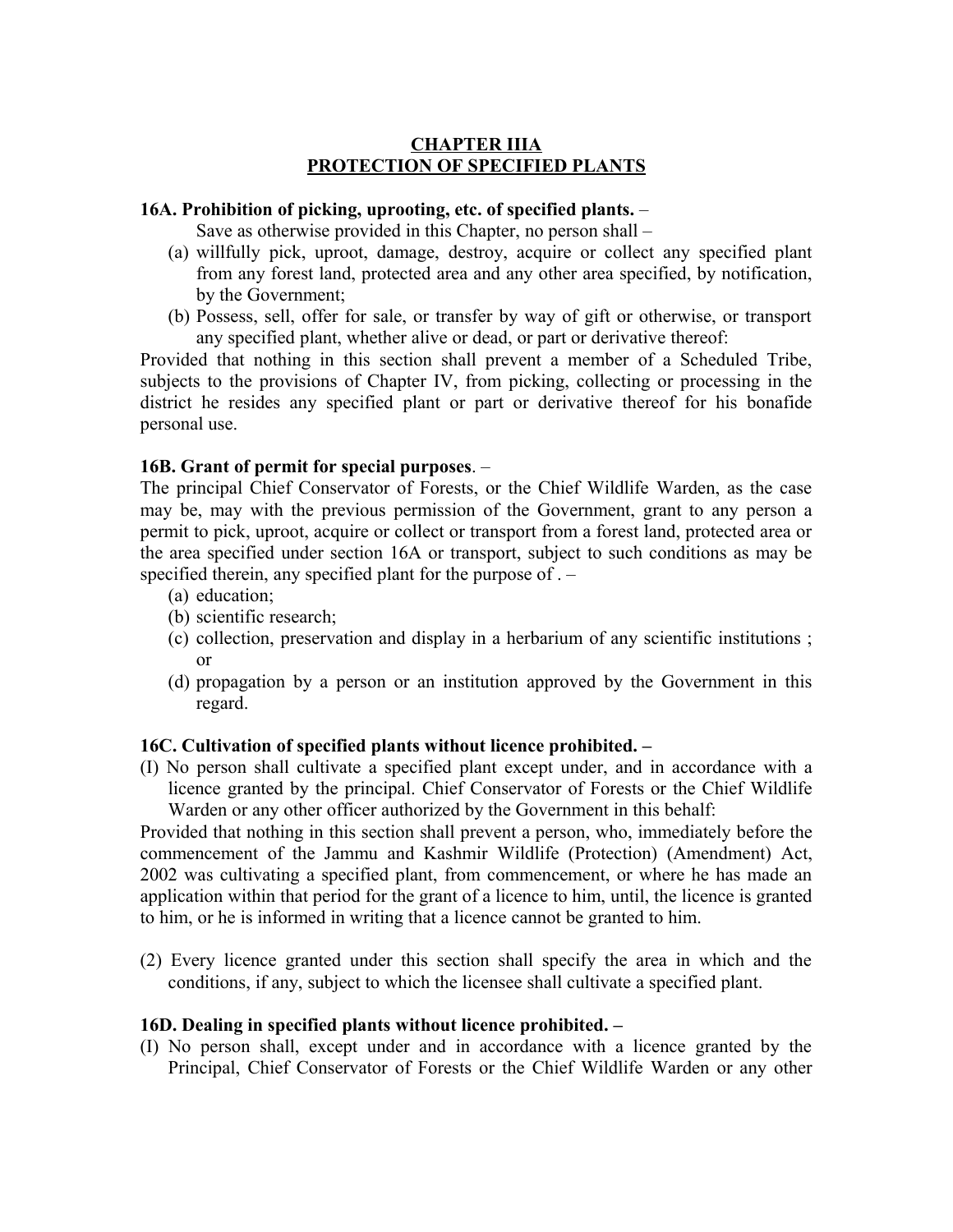officer authorized by the Government in this behalf, commence or carry on business or occupation as a dealer in a specified plant or part or derivative thereof:

Provided that nothing in this section shall prevent a person, who, immediately before the commencement of the Jammu and Kashmir Wildlife (Protection) (Amendment) Act, 2002 was carrying on such business or occupation, from carrying on such business or occupation, for a period of forty-five days from such commencement, or where he has made an application within that period for the grant of a licence to him, until the licence is granted to him or he is informed in writing that a licence can not be granted to him.

(2) Every licence granted under this section shall specify the premises in which, the period for which and the conditions, if any, subject to which the licencee shall carry on his business.

### **16E. Declaration of stock.** –

- (I) Every person cultivating, or dealing in, a specified plant or part or derivative thereof shall, within thirty days, from the date of commencement of the Jammu and Kashmir Wildlife (protection) (Amendment) Act, 2002 declare to the Principal Chief Conservator of Forests or the Chief Wildlife Warden or any other officer authorized by the Government in this behalf, his stocks of such plants or part or derivative thereof, as the case may be, on the date of such commencement.
- (2) The Provisions of sub-section (3) to sub-section (8) (both inclusive) of section 43, section 44, section 45 and section 46 shall, as far as may be, apply in relation to an application and a licene referred to in section 16C and section 16D as they apply in relation to the licence or business in animals or animal articles.

## **16F. Possession, etc. of plants by licencee**. –

No licensee under this Chapter shall –

- (a) keep in his control, custody or possession. –
- (i) any specified plant, or part or derivative thereof in respect of which a declaration under the provisions of section 16E has to be made, but has not been made;
- (ii) any specified plant, or part or derivative thereof which has not been lawfully acquired under the provisions of this Act or any rule, or order made there under;
- (b) pick, uproot, collect or acquire any specified plant, or
- (c) acquire, receive, keep in his control, custody or possession, or sell, offer for sale or transport, any specified plant or part or derivative thereof, except in accordance with the condition subject to which the licence has been granted and such rules as may be made under this Act.

#### **16G. Purchase, etc. of specified plants. –**

No person shall purchase, receive or acquire any specified plant or part or derivative thereof otherwise than from a licenced dealer.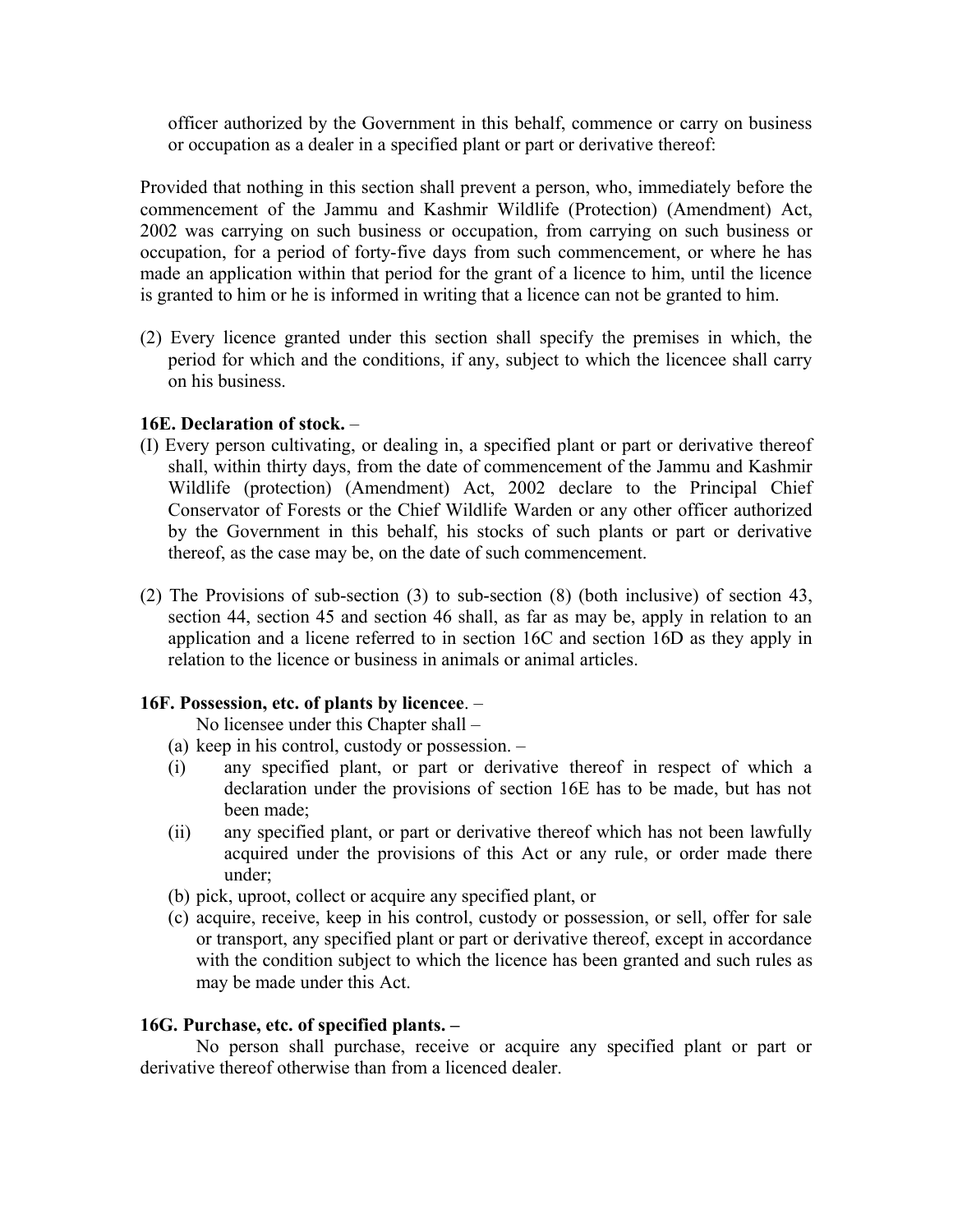### **16H. Plants to be Government property. –**

- (1) Every specified plant or part or derivative thereof, in respect of which any offence under this Act or any rule or order made thereunder has been committed, shall be the property of the Government.
- (2) The provisions of sub-sections (2) and (3) of section 38 shall, be far as may be, apply in relation to the specified plant or part or derivative thereof as they apply in relation to wild animals and articles referred to in sub-section (I) of, that section.

## **CHAPTER IV**

## **Sanctuaries, National Parks, [\*\*\*\*] and [Conservation Reserves\*] SACNCTUARIES**

#### **17. Declaration of a Sanctuary –**

- (1) The Government may, by notification, declare its intention intention to constitute any area comprised within or outside nay demarcated or undemarcated forest as a sanctuary if it considers that such area is of adequate ecological, faunal, floral, geomorphological or natural significance, for the purpose of protecting, propagating or developing wildlife or its environment, including areas adjustment to National Parks and those which link one protected area with another.
- (2) The notification referred to in sub-section (1) shall specify, as nearly as possible, the situation and limits of such area.
- (3) Where any proceeding under any of the provisions of sections 17 to 24 (both inclusive) is pending on the date of commencement of the Jammu and Kashmir Wildlife (protection) (Amendment) Act, 2002 with regard to any demarcated or undemarcated forests declared under sub-section (I) to be a sanctuary, it shall be deemed to be a sanctuary declared under this Act and the rights, if any recorded at the time of declaration of the demarcated or undemarcated forests, subject to the provision of section 24A, shall continue:

Provide that when the Government issues or has issued a notification under this Act declaring its intention to constitute any area, not comprised within any demaracated or undemarcated forest as a Sanctuary, the provisions of sections 26 to 34 (both inclusive) shall come into effect forthwith:

Provided further that the Government shall make alternative arrangements for supplying fuel, fodder and other forest produce recorded as a right in government records, or given interim compensation in lieu thereof as may be prescribed, till such time such rights have been finally settled.

**Explanation:-** For purposes of this section, it shall be sufficient to describe the area by road, rivers, ridges or other well known or readily intelligible boundaries. \*]

**(17A) Appointment of Collector. –**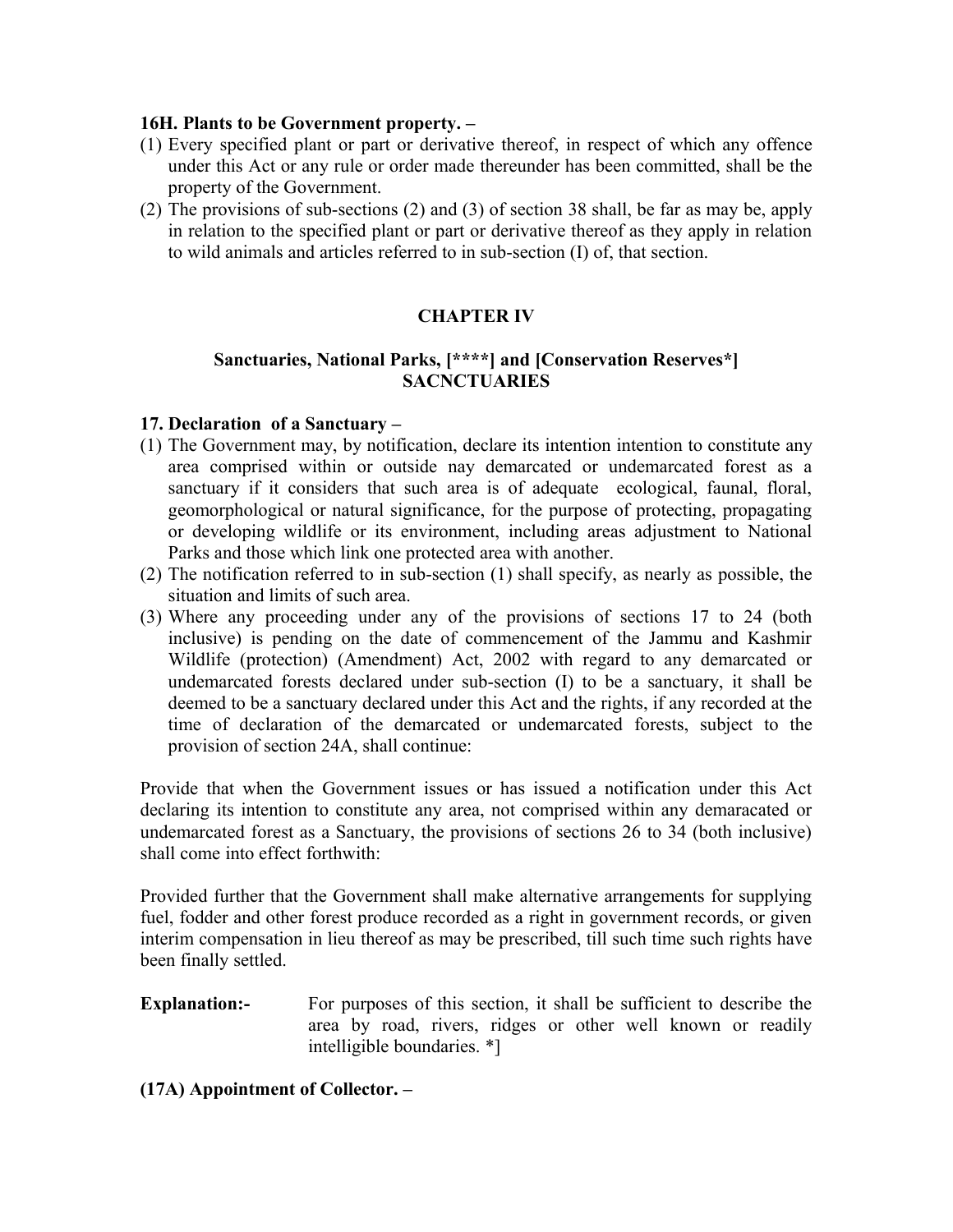Within 180 days of coming into force of the Jammu and Kashmir Wildlife (Protection) (Amendment) Act, 2002, or within ninety days of the issue of notification under section 17, the Government shall appoint an officer not below the rank of an Assistant Commissioner or Assistant Conservator of Forests as Collector to inquire, into and determine the existence, nature and extent of rights of any person in or over the land comprised within the limits of the sanctuary. ]

### **(18) Collector to determine rights .-**

When a notification has been issued under section 17 ] the Collector shall inquire into and determine, the existence, nature and extent of the rights of any person in or over the land comprised within the limits of the sanctuary.

### **(19) Bar of accrual of rights. –**

After the issue of a notification under section 17, no right shall be acquired in, on or over the land comprised within the limits of the area specified in such notification, except by succession, restamentary or intestate.

### **(20) Proclamation by Collector.-**

when a notification has been issued under section 17 the Collector shall publish in the regional language in every town and village in or in the neighbourhood of the area comprised therein, a proclamation –

- (a) specifying, as nearly as possible, the situation and the limits of the sanctuary ; and
- (b) requiring any person, claiming any right mentioned in section 18 to prefer before the Collector, within two months from the date of such proclamation, written claim in the prescribed form, specifying the nature and extent of such right with necessary details and the amount and particulars of compensation if any claimed in respect thereof.

## **21. Inquiry by Collector .-**

The Collector shall, after issue of proclamation expeditiously inquire into –

- (a) the claim preferred before him under clause
- (b) of section 20, and
- (c) the existence of any right mentioned in section 18 and not claimed under clause (b) of section 20,

so far as the same may be ascertainable from the records of the State Government and the evidence of any person acquainted with the same

#### **22. Powers of Collector –**

For the purpose of such inquiry, the Collector may exercise the following powers, namely

- (a) the power to enter in or upon any land and to survey demarcate and make a map of the same or to authorise any other official to do so ;
- (b) the same powers as are vested in a Civil Court, for the trial of suits.

## **23. Acquisition of rights –**

(1) In the case of a claim to a right in or over any land referred to in section 18, the Collector shall pass an order admitting or rejecting the same in whole or in part.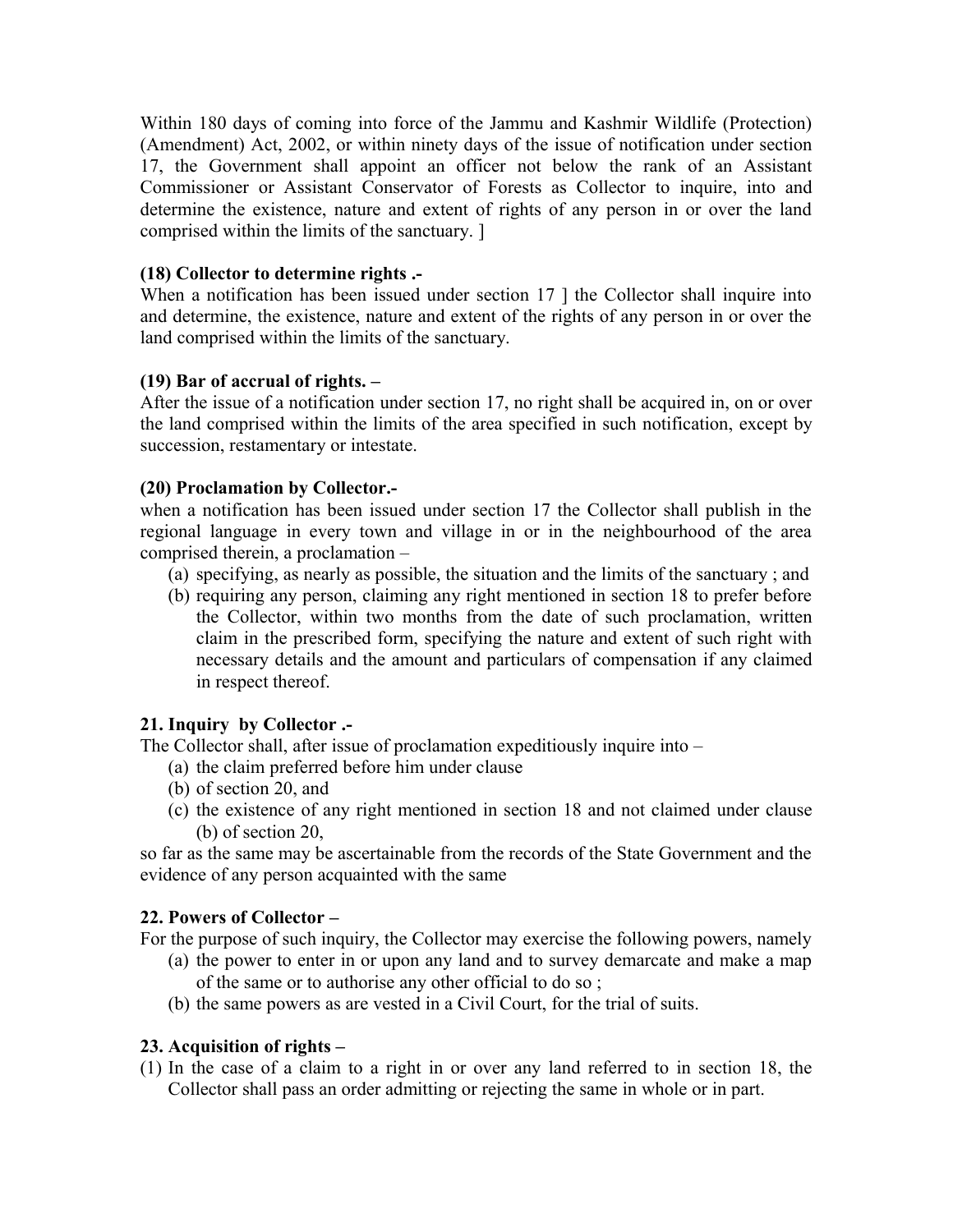- (2) If such claim is admitted in whole or in part the Collector may either
	- (a) exclude such land from the limits of proposed sanctuary, or
	- (b) proceed to acquire such land or rights, except where by an agreement between the owner of such land or holder of rights and the Government, the owner or holder of such land and on payment of such compensation, as is provided in the Land Acquisition Act, Svt. 1990.
	- [\*(c) allow, with the prior approval of the Chief Wildlife Warden, the continuance of any right of any person in or over any land within the limits of the sanctuary. ]

### **24. Acquisition proceedings .-**

- (1) For the purpose of acquiring such land, or right in or over such land –
- (a) the Collector shall be deemed to be a Collector, proceeding under the Land Acquisition Act, Svt. 1990;
- (b) the claimant shall be deemed to be a person interested and appearing before him in pursuance of a notice given under section 9 of that Act;
- (c) the provisions of the sections, preceding have been complied with.
- (d) where the claimant does not accept the section 9 of that Act, shall be deemed to award made in his favour in the matter of compensation, he shall be deemed, within the meaning of section 18 of that Act, to be person interested who has not accepted the award and shall be entitled to proceed to claim relief against the award under the provisions of Part III of that Act;
- (e) the Collector, with the consent of the claimant, or the court, with the consent of both the parties, may award compensation in land or money or partly in land and partly in money; and
- (f) in the case of the stoppage of a public way or a common pasture, the Collector may, with the previous sanction of the Government, provide for an alterative public way or common pasture, as far as may be practicable or convenient.
- (2) The acquisition under this Act of any land or interest therein shall be deemed to be acquisition for a public purpose.

#### **(24-A) Period for completion of acquisition proceedings.** –

The Collector shall complete the proceedings as contemplated under section 20, section 21, section 22 and section 23 within a period of two years from the date of the notification issued under section 17 and the laps of the period of two years prescribed shall not be construed as the lapse of the notification issued under section 17. ]

#### **(25) Delegation of Collector's powers –**

The Government may, by general or special order, direct that the powers exercisable or the functions to be performed by the Collector under sections [ 17 to 24 a ] (both inclusive) may be exercised and performed by such other officer as may be specified in the order.

#### **(25A) Declaration of area as Sanctuary. –**

 $(I)$  When  $-$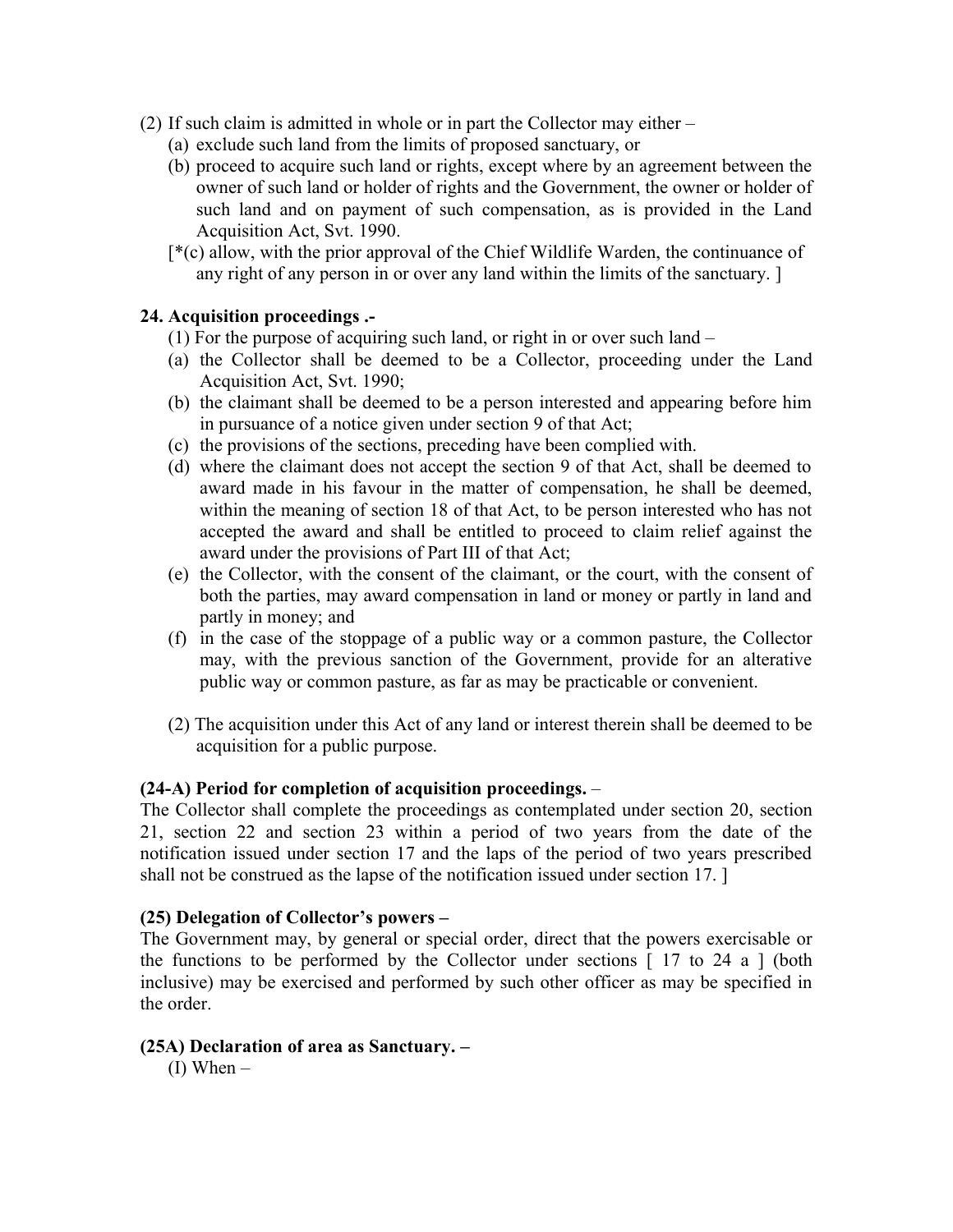- (a) a notification has been issued under section 17 and the period of preferring claim has lapsed, and the claims, if any, made in relation to any land in an area intended to be declared as a: sanctuary, have been disposed off by the Government; or
- (b) any area comprised within any demarcated or undemarcated forest, which is considered by the Government to be of adequate ecological, faunal, floral, geomorphological, natural or zoological significance for the purpose of protecting, propagating or developing wildlife or its environment, is to be included in a sanctuary.

The Government shall issue a notification specifying the limits of the area which shall be comprised within the sanctuary and declare that the said area shall be Sanctuary on and from such date as may be specified in the notification.

(2) NO alteration of the boundaries of a Sanctuary shall be made except on the recommendation of the Board and a resolution to this effect passed by both Houses of the State Legislature.

#### **26. Restriction on entry in sanctuary. –** No person other than ; -

- (a) a public servant on duty ;  $[*$  within the limits of the sanctuary; ]
- (b) a person who has been permitted by the Chief Wild Life Warden or the authorized officer to reside within the limits of the sanctuary ;
- (c) a person who has any right over immovable property within the limits of the sanctuary ;
- (d) a person passing through the sanctuary along a public highway; and
- (e) the dependents of the person referred to in clause (a), clause (b) or clause (c) ;

shall enter or reside in the sanctuary, except under and in accordance with the conditions of a permit [ granted under section 28; ]

#### **27. Prevention of offences in sanctuary –**

- (1) Every person shall ; so long as he resides in the sanctuary be bound –
- (a) to prevent the commission in the sanctuary, of an offence against this Act;
- (b) where there is reason to believe that any such offence against this Act hs been committed in such sanctuary, to help in discovering and arresting the offender;
- (c) to report the death of any wild animal and to safeguard its remains until the Chief Wild Life Warden or the authorized officer takes charge thereof:
- (d) to extinguish any fire in such sanctuary of which he has knowledge or information and to prevent from spreading by any lawful means in his power, any fire, within the vicinity of such sanctuary of which he has knowledge or information; and
- (e) to assist any Forest Officer, Chief Wild Life Warden, Wild Life Warden or Police Officer demanding his aid for preventing the, commission of any offence against this Act or in the investigation of any such offence.
- (2) Every person residing in, or within ten kilometers of, any area declared as sanctuary under section 17, shall within three months from such declaration, get the cattle in his possession vaccinated.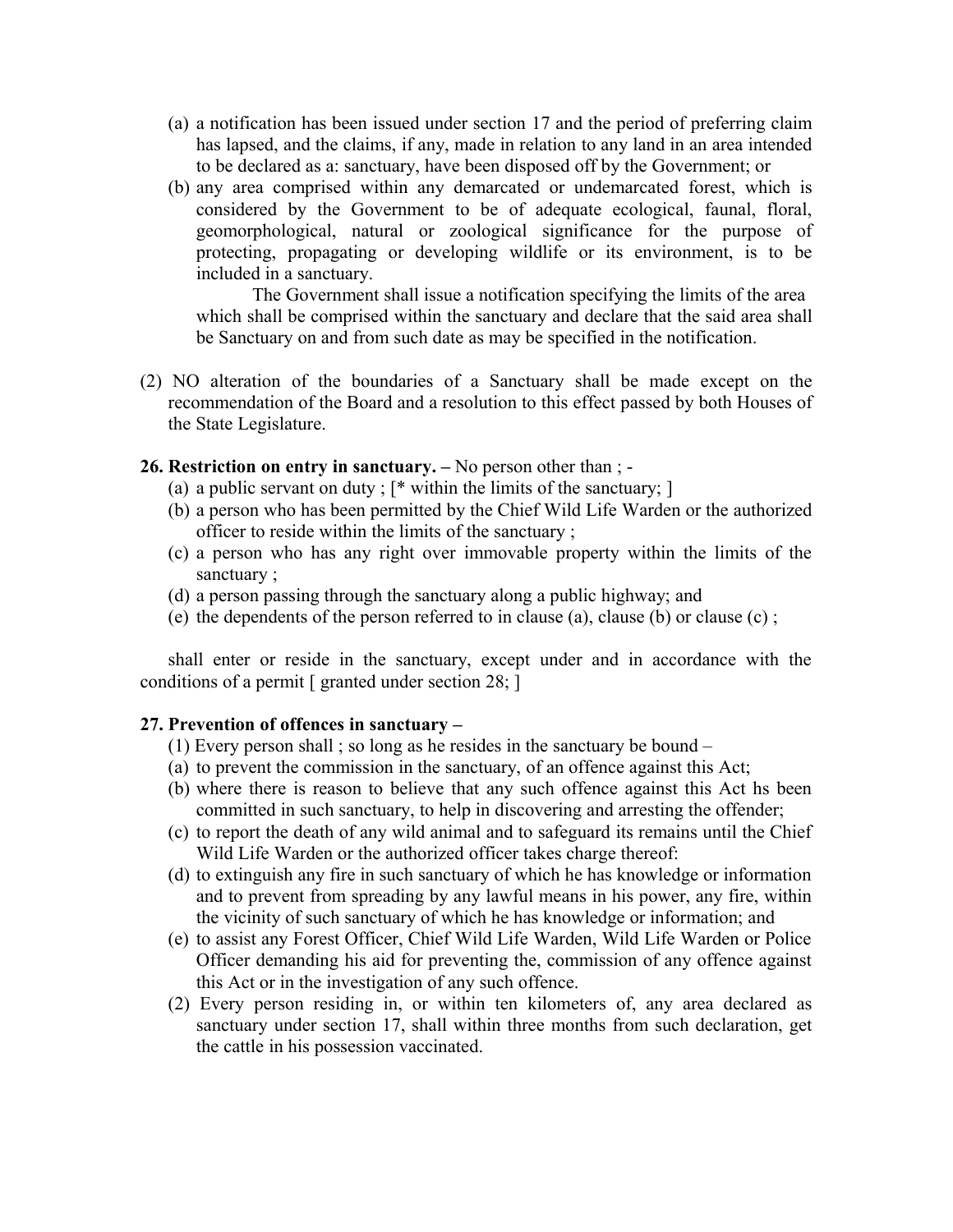- (3) Any person who is convicted under any of the provisions of this Act, shall be evicted from the sanctuary or land in relation to which he has committed the offence.
- (4) No person shall, with intent to cause damage to any boundary-mark of a Sanctuary or to cause any wrongful gain as defind in the Ranbir Penal Code, Samvat 1989, alter, destroy, remove, or deface such boundary-mark.
- (5) No person shall tease or molest any wild animal or litter the grounds of sanctuary.

## **28. Grant of Permit. –**

- (1) The Chief Wild Life Warden may, on application, grant to any person a permit to enter  $\lceil$  or stay temporarily in a sanctuary  $\ast$  $\lceil$  for all or any of the following purposes namely :-
	- (a) investigation or study of wild life and purposes ancillary or incidental thereto;
	- (b) Photography;
	- (c) Scientific research;
	- (d) Recreation and trekking;
	- (e) Transaction of lawful business with any person residing in the sanctuary;
- (2) A permit to enter or reside in sanctuary shall be issued subject to such conditions and on payment of such fee as may be prescribed.

#### **(29) Destruction, etc., in a sanctuary prohibited without a permit: -**

No person shall destroy, exploit or remove wildlife or forest produce from a sanctuary or damage or divert the habitat of any wild animal or divert, stop or enhance the flow of water into or outside the Sanctuary, except in accordance with a permit granted b the Chief Wildlife Warden, and no such permit shall be granted unless the Board, being satisfied that such destruction, exploitation or removal of wildlife or forest produce form the sanctuary or the change in the flow of water into or outside the Sanctuary is necessary for the improvement and better management of wildlife therein, authorizes the issue of such permit:

Provided that any minor forest produce so removed for the betterment of the sanctuary may be used for meeting the personal bonafide needs of the people living in and around the sanctuary and shall not be used for commercial purposes, either by the Government or the recipient local people. ]

#### **30. Causing fire prohibited. –**

No person shall set fire to a sanctuary, or kindle any fire, or leave any fire burning in a sanctuary in such manner as to endanger such sanctuary.

#### **31. Prohibition of entry into sanctuary with weapon. –**

No person shall enter a sanctuary with any weapon except with the previous permission in writing of the Chief Wild Life warden or the authorized officer.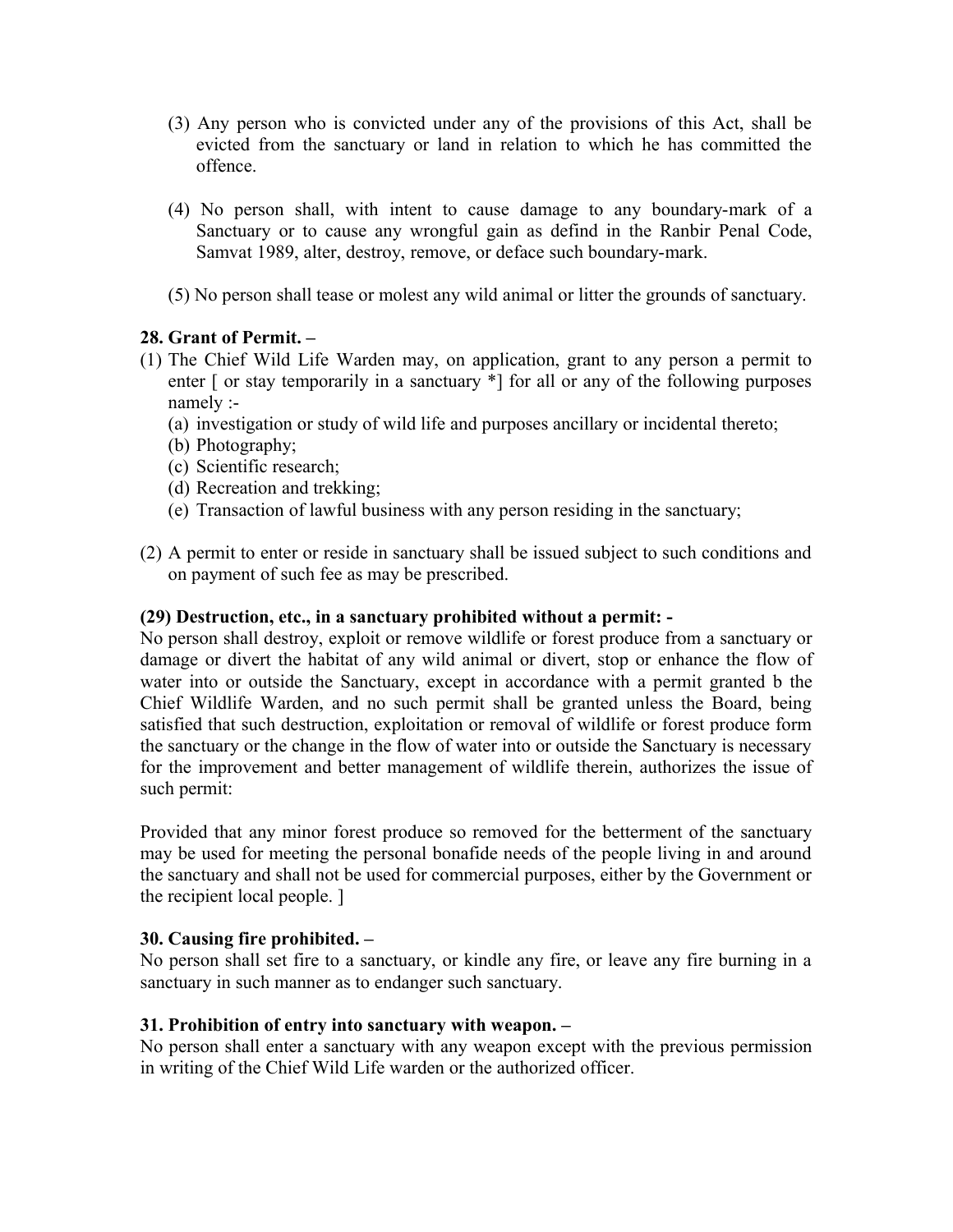#### **32. Ban on use of injurious substances. –**

No person shall use or carry in a sanctuary, chemicals, explosives or any other substances which may cause injury to or endanger any wild life in such sanctuary [\*\*\*\*\*]

### **33. Control of sanctuaries. –**

The Chief Wild Life Warden shall be the authority who shall control, manage and maintain all sanctuaries and for that purpose within the limits of any sanctuary –

- (a) may construct shall roads, bridges, buildings, fences or barrier gates, and carry not such other works as he may consider necessary for the purposes of such sanctuary;
- (b) shall take such steps as will ensure the security of wild animals in the sanctuary and the preservation of the sanctuary and wild animals.
- (c) may take such measures, in the interests of wild life, as he may consider necessary for the improvement of any habitat ;
- (d) may regulate, control or prohibit, in keeping with the interests of wildlife, the grazing or movement of [live stock \*]
- (e) may regulate, control or prohibit, any fishing.

### **(33-A) Immunization of livestock –**

- (1) The Chief Wildlife Warden shall take such measures and in such manner as may be prescribed, for immunization against communicable diseases of the livestock kept in or within five kilometers of a sanctuary.
- (2) No person shall take, or cause to be taken or graze, any livestock in a sanctuary without getting it immunized.

#### **33-B. Constitution of Advisory Committee for Sanctuary. –**

- (1) The Government shall constitute an Advisory Committee for each sanctuary, to be chaired by the Chief Wildlife Warden which shall consists of member of the Legislative Assembly within whose constituency the sanctuary is situated, three representatives of Panchayat, two representatives of Non-Government Organisation active in the area, three individuals active in the field of wildlife Conservation, two representatives of the related department, Honorary Wildlife Warden, if any, and the Officer incharge of the sanctuary as Member-Secretary.
- (2) The committee shall render advice on measures to be taken for the better conservation and management of the sanctuary including participation of the people living within and around the sanctuary.
- (3) The committee shall regulate its own procedure including quorum. ]

#### **34. Registration of certain persons in possession of arms –**

(1) Within three months from the declaration of any area as a sanctuary every person residing in or within [ ten kilometers ] of any such sanctuary and holding a licence granted under the Arms Act, 1959, for the possession of arms or exempted from the provisions of that Act and possessing arms or acquiring such arms subsequently shall apply in such form in payment of such fee and within such time as may be prescribed, to the Chief Wildlife Warden or the authorized officer, for the registration of his name.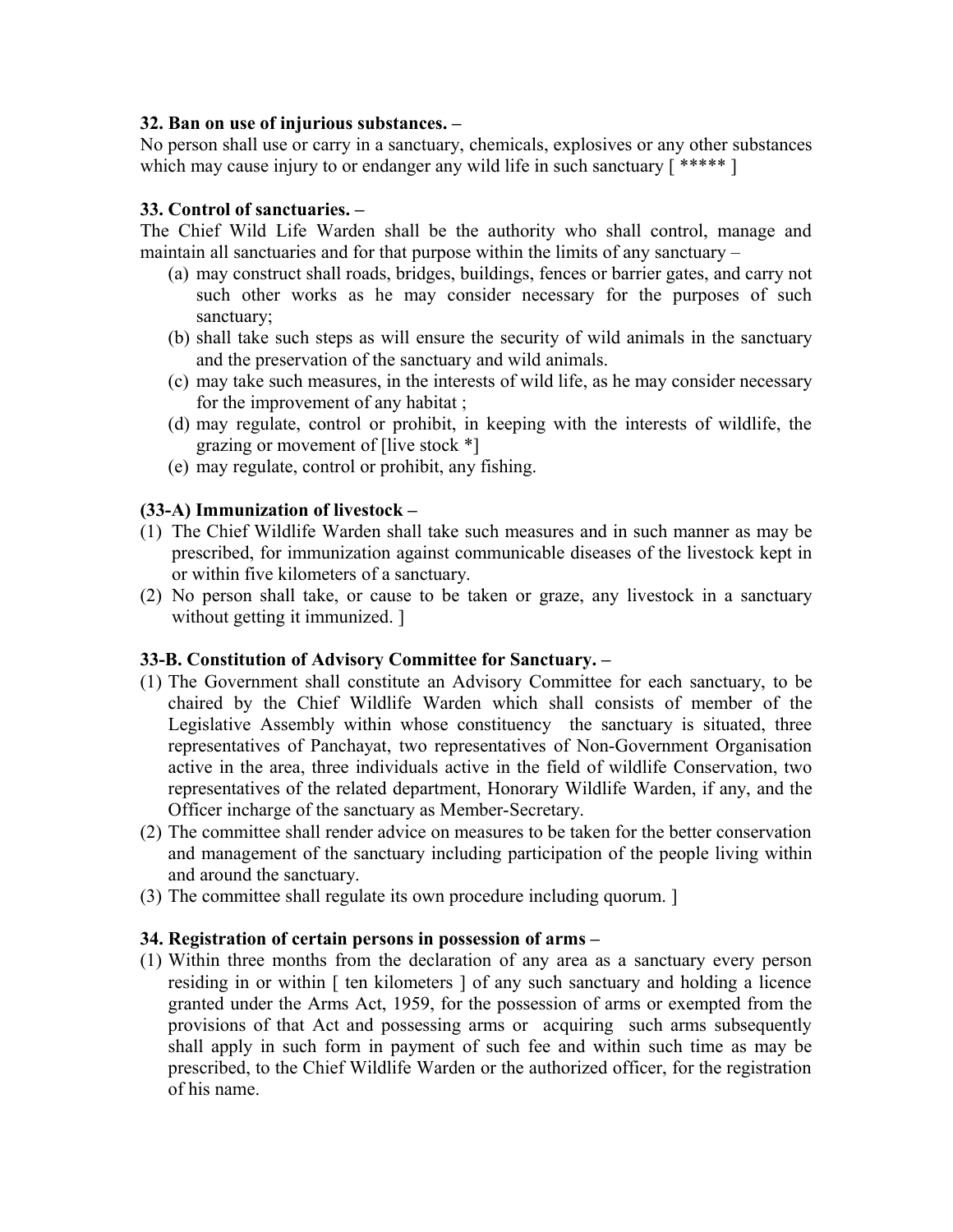(2) On receipt of an application under sub-section (1) the Chief Wildlife Warden or the authorized officer shall, register the name of the applicant in such manner as may be prescribed.

## **National Parks**

#### **35. Declaration of National Parks. –**

(1) Whenever it appears to the Government that an area whether within a sanctuary or not, is, by reason of its ecological, faunal, floral, [ Geomorphological or natural significance of zoological association ] needed to be constituted as a National Park for the purpose of protecting, propagating or developing wild life therein or its environment, it may by notification declare its intention to constitute such area as a National Park,

[\* Provided that in area where all the rights have been extinguished and the land has become vested in the Government under any law, the area can be notified as National Park and the provisions of sub-section (3) and sub-section (4) of this section shall not apply. ]

- (2) The notification referred to in sub-section (1) Shall define the limits of the area which is intended to be declared a National Park.
- (3) Where any area is intended to be declared as a National Park, the provisions of [ section 17 to section 25-A except clause (c) of sub-section (2) 'of section 23] shall, as far as may be, apply to the investigation, and determination of claims, and extinguishments of rights in relation to any land in such area as they apply to the said matters in relation to any land in a sanctuary.
- (4) When the following events have occurred, namely
	- (a) the period of preferring claims has elipsed, and all claims if any, made in relation to any land in an area intended to be declared as a National Park, have been disposed of by the Government, and
	- (b) all rights in respect of lands proposed to be included in the National Park have become visited in the Government.

The Government shall publish a notification specifying the limits of the area which shall be comprised within the National Park and declare that the said area shall be National Park on and from such date as may be specified in the notification. [; ]

[\* Provided that in area intended to be National Park and where all rights have been extinguished and the land has become vested in the Government under nay law for the time being in force the proceedings under sections 17 to 25-A shall not apply and the area shall be declared to be a National Park forthwith.

(5) No alteration of the boundaries of a National Park shall be made except on the recommendation of the Board and a resolution to this effect passed by both Houses of the State Legislature.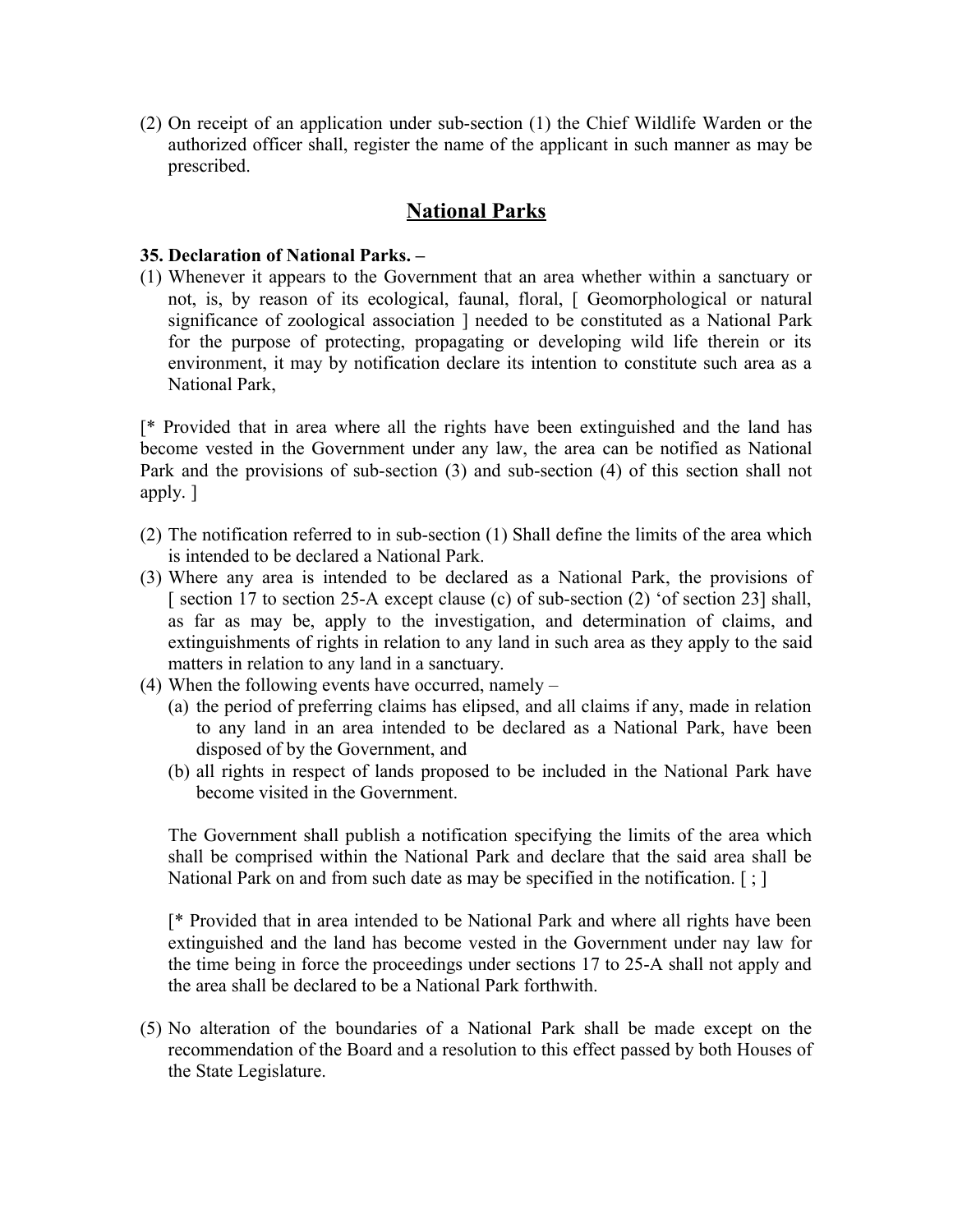- (6) No person shall, destroy, exploit or remove any wildlife or forest produce from a National Park or destroy or damage or divert the habitat of any wild animal or divert, stop or enhance the flow of water into or outside the National Part except in accordance with a permit, granted by the Chief Wildlife Warden, and no such permit shall be granted unless the Board being satisfied that such destruction, exploitation, or removal of wildlife or forest produce, from the National Park or the change in flow of water into or outside the National Park or the change in flow of water into or outside the National Park is necessary for the improvement and better management of wildlife therein, authorizes the issue of such permit. National Park shall not be used for commercial purposes, either by the Government or the recipient local people;
- (7) No grazing of any [ live stock ] shall be permitted in National Park and no [ live stock ] shall be allowed to enter therein except where such [live stock] is used as a vehicle by a person authorized to enter such, National Park.
- (8) The [provisions of section 26, section 27, section 28, section 30 to section 32 (both inclusive), and clause (a), clause (b) and clause (c) of section 33, section 33-A, section 33-B and section 34 shall as far as many be, apply in relation to National Park as they apply in relation to a Sanctuary.

## **[ CONSERVATION RESERVE ]**

### **36. Declaration of Conservation Reserve.** –

(1) The Government may, by notification, declare, any area other than an area comprised within a National Park or a Sanctuary, as a Conservation Reserve, for protecting flora and fauna and its habitat, specially area adjacent to National Park and Sanctuaries and those which link one Protected Area with another, with the participation of the local people, within substantially human inhabited areas;

Provided that from the commencement of the Jammu and Kashmir Wildlife (Protection) (Amendment) Act, 2002, Game Reserves or Wetland Reserves or Chakore Reserves or Closed Areas, heretofore declared as such from time to time under this Act, shall be deemed to have declared as Conservation Reserves under this section.

(2) No person shall destroy, exploit or remove wildlife or forest produce from a conservation reserve or destroy or damage or divert the habitat of any wild animal or enhance the flow of water into or outside the conservation reserve, except in accordance with a permit to be granted by the Chief Wildlife Warden, after being satisfied that such destruction, exploitation or removal of wildlife or forest produce from the conservation reserve or the change in the flow of water into or outside the conservation reserve is necessary for the improvement and better management of wildlife therein;

Provided that any minor forest produce so removed for the betterment of the conservation reserve, may be used for meeting the personal bondafide needs of the people living in and around the conservation reserve and shall not be used for commercial purposes, either by the Government or the recipient local people.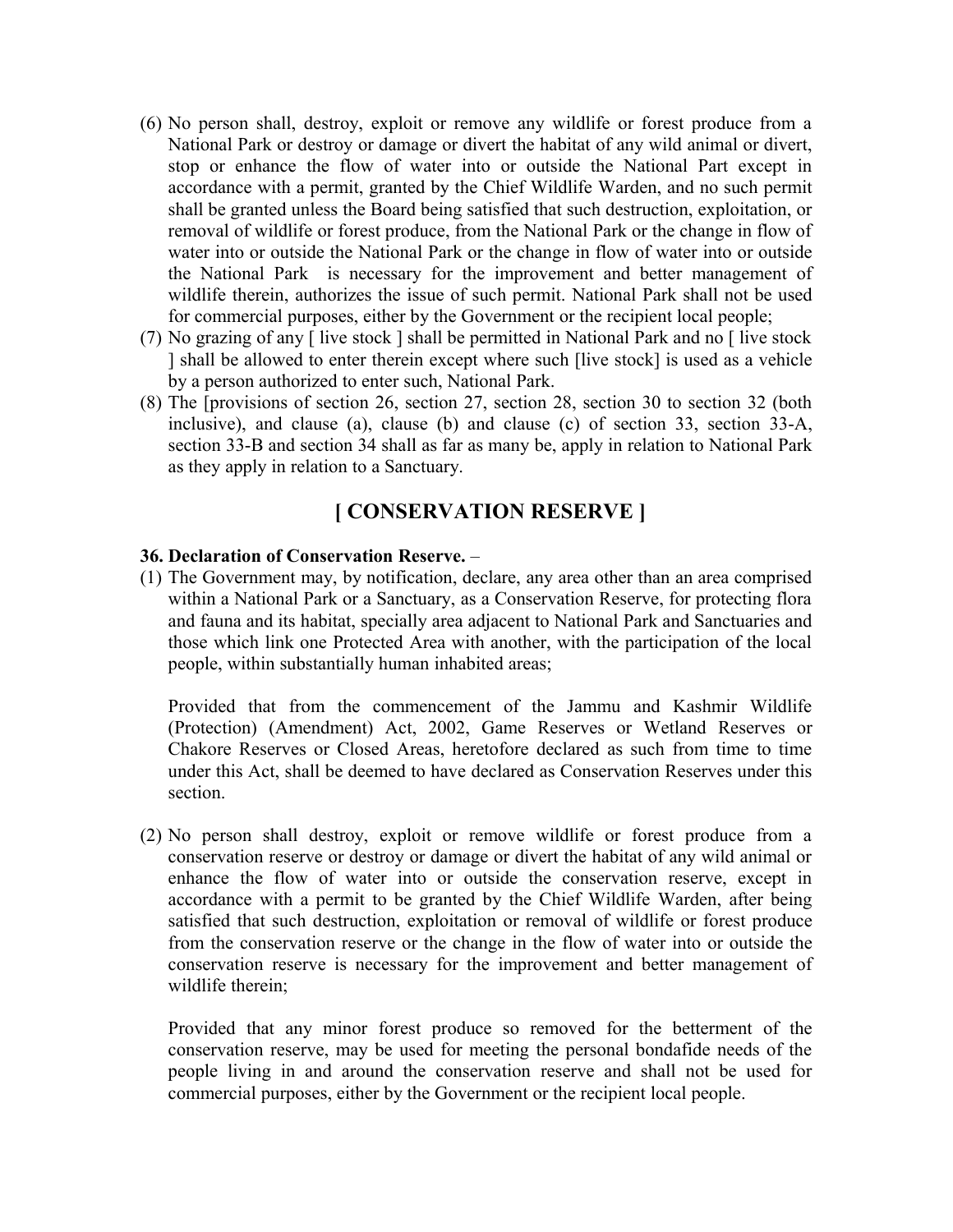- (3) The provisions of sub-section. (2) of section 17, section 26, sub-section (4) and subsection (5) of section 27, section 28, section 30, section 32, section 33, section 33-A and section 34 shall, as far as may be, apply in relation to a conservation reserve as they apply in relation to a sanctuary.
- (4) The Government shall constitute a Conservation Reserve Management Committee, which shall advise the Chief Wildlife Warden to conserve, maintain and manage the Conservation Reserve. The Committee shall comprise of the representatives of the Forest Department, Wildlife Department, one representative of each village Panchayat in whose jurisdiction the reserve is located, three representatives of nongovernmental organization active in the area and representatives of other related departments not exceeding two. The representatives of the Wildlife Department shall be its Secretary.
- (5) The Committee shall regulate its own procedure including quorum. ]

## **(37) Omitted 2002 ]**

## **[ CHAPTER IV A ] MANAGEMENT AND RECOGNITION OF ZOOS AND DEER PARKS.**

#### **37-A. Chief Wildlife Warden to manage and control the zoos and deer parks in the State. –**

(1) Notwithstanding anything contained in any other law for the time being in force, the Chief Wildlife Warden shall be responsible for the management and control of zoos and deer parks in the State.

### **37-B. Functions of the Chief Wildlife Warden with respect to the management and control of Zoos and Deer Parks. –**

The chief Wildlife Warden, shall, with respect to the management and control of zoos and deer parks, perform the following functions, namely : -

- (a) specify the minimum standards for housing, upkeep and verterinary care of the animals kept in a zoo or a deer park;
- (b) evaluate and assess the functioning of zoos and deer parks with respect to the standards or the norms as may be prescribed ;
- (c) recognize or derecognize zoos and deer parks ;
- (d) identify endangered species of wild animals for the purpose of captive breeding and assigning responsibility in this regard to the zoo (s) ;
- (e) co-ordinate the acquisition, exchange and loaning of animals for breeding purpose;
- (f) ensure maintenance of stud-books of endangered species of wild animals bred in captivity.
- (g) identify priorities and themes with regard to display of captive animals in a zoo or a deer park;
- (h) co-ordinate training of zoo personnel's in and outside State;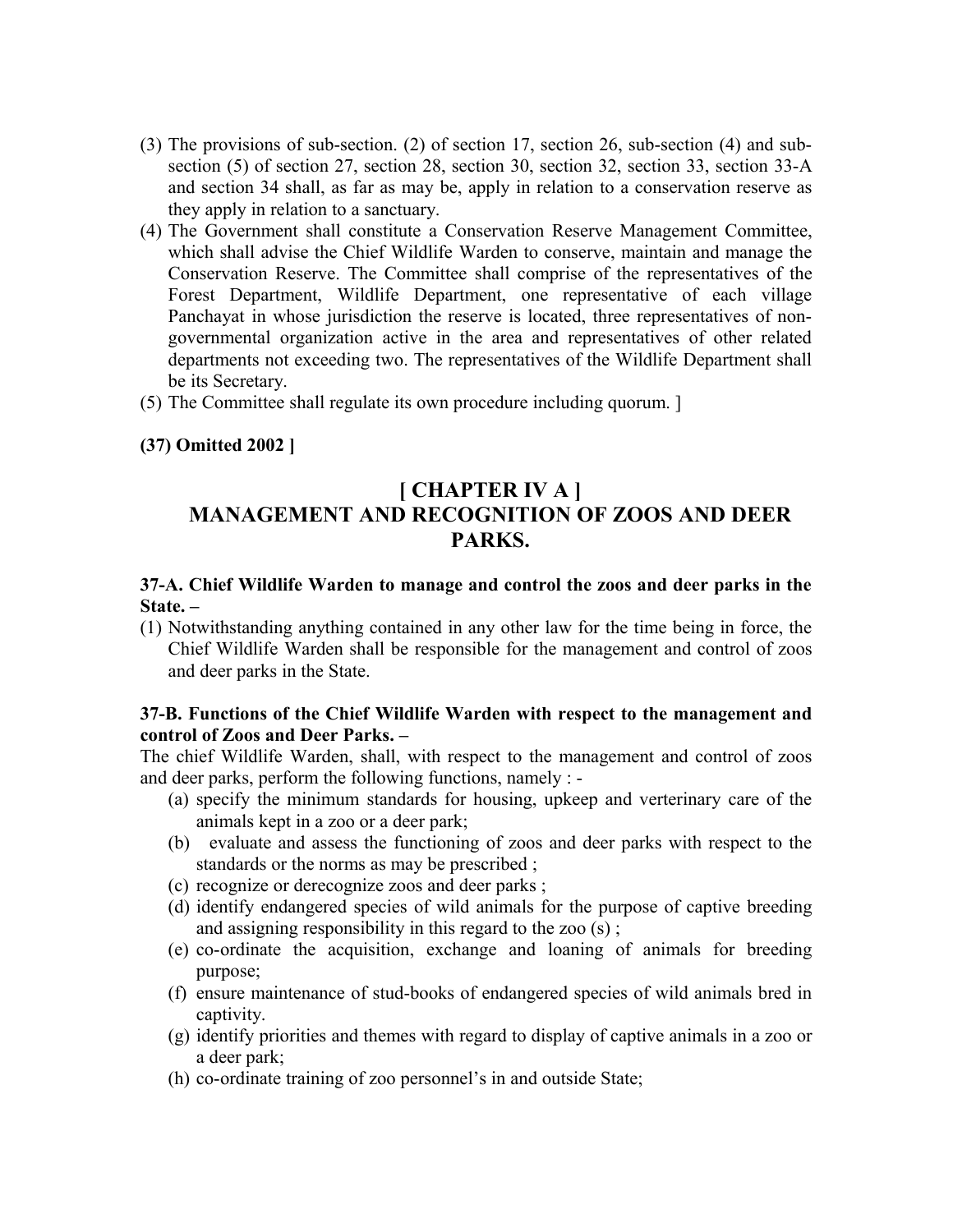- (i) co-ordinate research in captive breeding and educational programmes for the purposes of zoos;
- (j) provide technical and other assistance to zoos for their proper management and development on scientific lines;
- (k) perform such other functions as may be necessary to carry out the purpose of this Act with regard to zoos and deer parks.

#### **37-C. Recognition of Zoos and Deer Parks.**

(1) No zoos or deer parks shall be operated without being recognized by the Chief Wildlife Warden and no recognition shall be granted without the proper approval of the Board:

provided that a zoo or a deer park being operated immediately before the date of commencement of the Jammu and Kashmir Wildlife (Protection) (Amendment) Act, 2002 may continue to operate without being recognized for a period of six months from the date of such commencement and if the application seeking recognition is made within that period, the zoo may continue to be operated until the said application is finally decided or withdrawn and in case of refusal for further period of six months from the date of such refusal.

- (2) Every application for recognition of a zoo or a deer park shall be made to the Chief Wildlife Warden in such form and on payment of such fee as may be prescribed.
- (3) Every recognition shall specify the conditions if any, subject to which the applicant shall operate the zoo.
- (4) No application to a zoo or a deer park shall be granted unless the Board, having due regard to the interests of protection and conservation of wildlife, and such standards, norms and other matters as may be prescribed, that recognition should be granted.
- (5) No application for recognition of zoo or a deer park shall be rejected unless the applicant has been given a reasonable opportunity of being heard.
- (6) The Chief Wildlife Warden may, for reasons to be recorded by him, suspend or cancle any recognition granted under sub-section (4): Provided that no such suspension or cancellation shall be made except after giving the persons operating the zoo or deer park reasonable opportunity of being heard.
- (7) An appeal from an order refusing to recognize a zoo or a deer park under sub-section (5), or an order suspending or canceling a recognition under sub-section (6) shall lie to the Government.
- (8) An appeal under sub-section (7) shall be preferred with thirty days from the date of communication to the applicant, of the order appealed against: Provided that the Government may admit any appeal preferred after the expiry of the period aforesaid, if it is satisfied that the appellant had sufficient cause for not preferring the appeal.

#### **37D. Acquistion of animals by owner of a zoo or a deer park. –**

Subject to the other provisions of this Act, no owner of zoo or deer park shall acquire or transfer any wild animal specified in. Schedule I or Schedule II except with the previous permission of the Chief Wildlife Warden.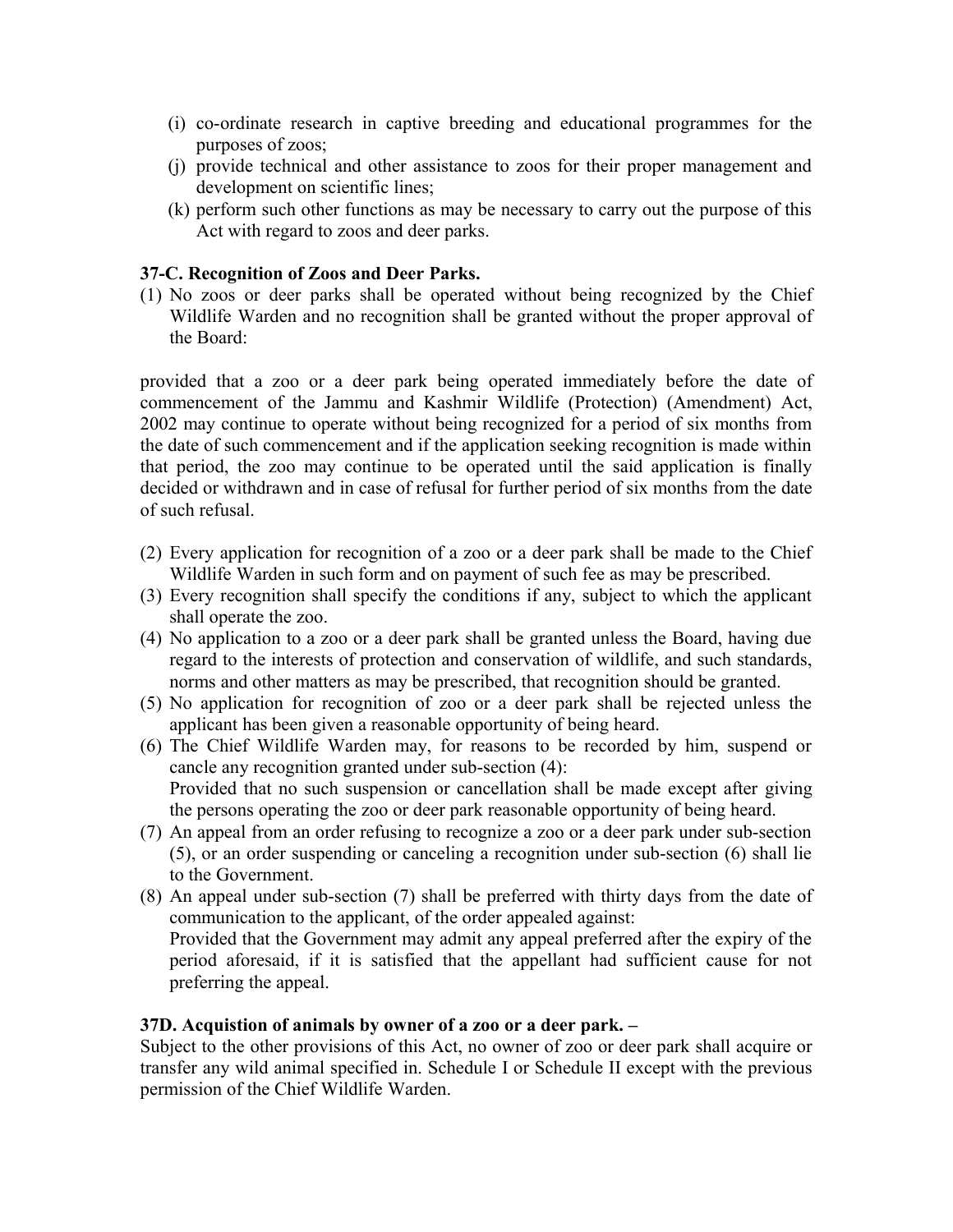#### **37E. Prohibition to teasing etc., in zoo or a deer park. –**

No person shall tease, molest, injure or feed any animal or cause disturbance to the animals by noise or otherwise, or litter the grounds in zoo or deer park."

## **CHAPTER V**

## **TRADE OR COMMERCE IN WILD ANIMALS. ANIMAL ARTICLES AND TROPHIES**

#### **38. Wild animals etc. to be Government property. –**

 $(1)$  Every –

- (a) Wild animal other than vermin, which is hunted under section 10 or section 29 or sub-section (6) of section 35 or kept or bred in captivity or hunted in contravention of any provision of this Act or any rule or order made thereunder or found dead, or killed by mistake; and
- (b) animal article, trophy or uncured trophy or meat derived from any wild animal referred to in clause (a) in respect of which any offence against this Act or any rule or order made thereunder has been committed.
- (c) ivory and an article made from such ivory in respect of which an offence against this Act or any rule or order made thereunder has been committed ;
- (d) timber or forest produce in respect of which an offence has been committed in a Conservation Reserve or a Sanctuary or a National Park declared by the Government ; and
- (e) vehicle, vessel, weapon, trap or tool that has been used fro committing an offence and has been seized under the provisions of this Act; ] and shall be the property of the Government, and where such animal is hunted in a sanctuary or National Park, declared by the Government, such animal or any animal article, trophy, uncured trophy or meat derived from such animal, [ or any vehicle, vessel, weapon, trap or tool used in such hunting \* ] shall be the property of the Government.
- (2) Any person who obtains, by any means, the possession of Government property, shall within, Forty-eight hours from obtaining such possession, make a report as to the obtaining of such possession to the nearest police station or the authoirsed officer and shall, if so required, hand over such property to the Officer-in-Charge of such police station or such authorized officer, as the case may be.
- (3) No person shall, without the previous permission in writing of the Chief Wild Warden or the authorized officer –
	- (a) acquire or keep in his possession, custody or control or
	- (b) transfer to any person, whether by way of gift, sale or otherwise, or
	- (c) destroy or damage, such Government property.

#### **39. Declaration. –**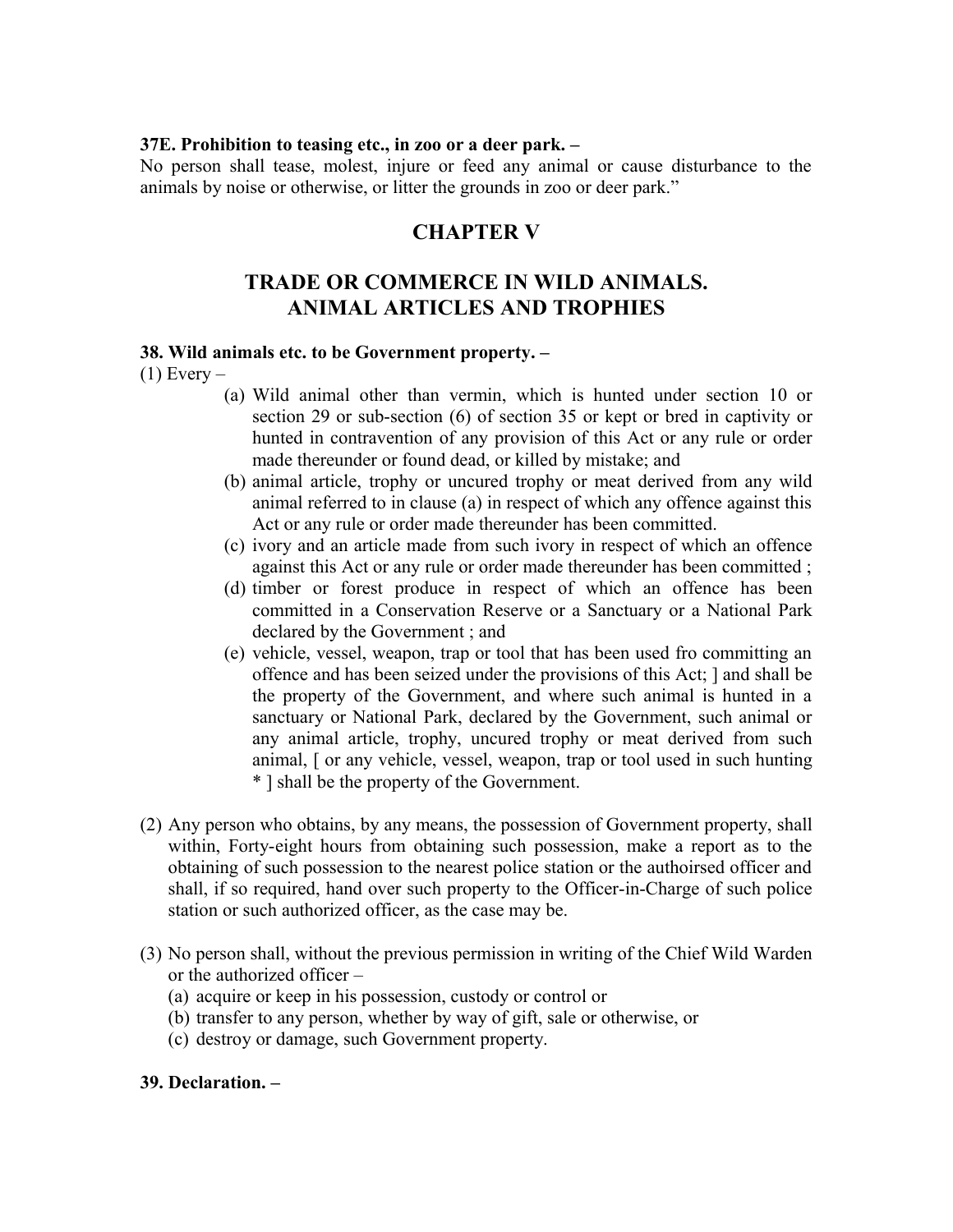- (1) Every person having at the Commencement of this Act the control, custody or possession of any captive animal specified in Schedule I or Part II of Schedule II or any uncured trophy derived from such animal or salred or dried skins of, such animal or the musk of a musk deer or [ the horn of a rhinoceros tusk, \*] shall within thirty days from the commencement of this Act, declare to the Chief Wildlife Warden or the authorized officer the number and description of the animal, or article of the foregoing description under his control, custody or possession and the place where such animal or article is kept.
- (2) No person shall, after the commencement of this Act, acquire, receive, keep in his control, custody or possession, sell, offer for sale or otherwise transfer or transport any animal specified in Schedule I or Part II of Schedule II or any uncured trophy or meat derived from such animal, or the salted or dried skins of such animal or the musk of a musk deer or the horn of a rhinoceros, except with the previous permission in writing of the Chief Wildlife Warden or the authorized officer.
- (3) Nothing in sub-section (1) or sub-section (2) shall apply to a recognized zoo or deer park, subject to the provisions of section 37D or to a public museum; and
- (4) The Government may, by notification, require any person to declare to the Chief Wildlife Warden or the authorized officer [any animal or animal article  $*$ ] or salted or dried skin derived from an animal specified in Schedule I or Part II of Schedule II in his control, custody or possession in such, for in such manner, and within such time, as may be prescribed.

### **40. Inquiry and preparation of inventories. –**

- (1) On receipt of a declaration made under section 39, the chief Wildlife Warden or the authorized officer may after such notice, in such manner and at such time, as may be prescribed.
	- (a) entery upon the premises of a person referred in section 39;
	- (b) make inquiries and prepare inventories of animal articles, trophies, uncured trophies, salted and dried skins and captive animals specified in Schedule I and Part II of Schedule II and found thereon: and
	- (c) affix upon the animal articles, trophies or uncured trophies identification marks in such manner as may be prescribed.
- (2) No person shall obliterate or counterfeit any identification mark referred to in this chapter.

#### **41. Certificate of ownership –**

The Chief Wildlife Warden may for the purpose of section 39 issue a certificate of ownership in such form, as may be prescribed, to any person Who, in his opinion is in lawful possession of any wild animal or any animal article, trophy, uncured trophy and may, where possible, mark, in the prescribed manner, such animal article, trophy or uncured trophy for purposes of identification.

#### **42. Regulation of transfer of animal etc.-**

(1) Subject to the provisions of sub-section (2), sub-section (3) and sub-section (4) a person (other than a dealer) who does not possess a certificate of ownership shall not –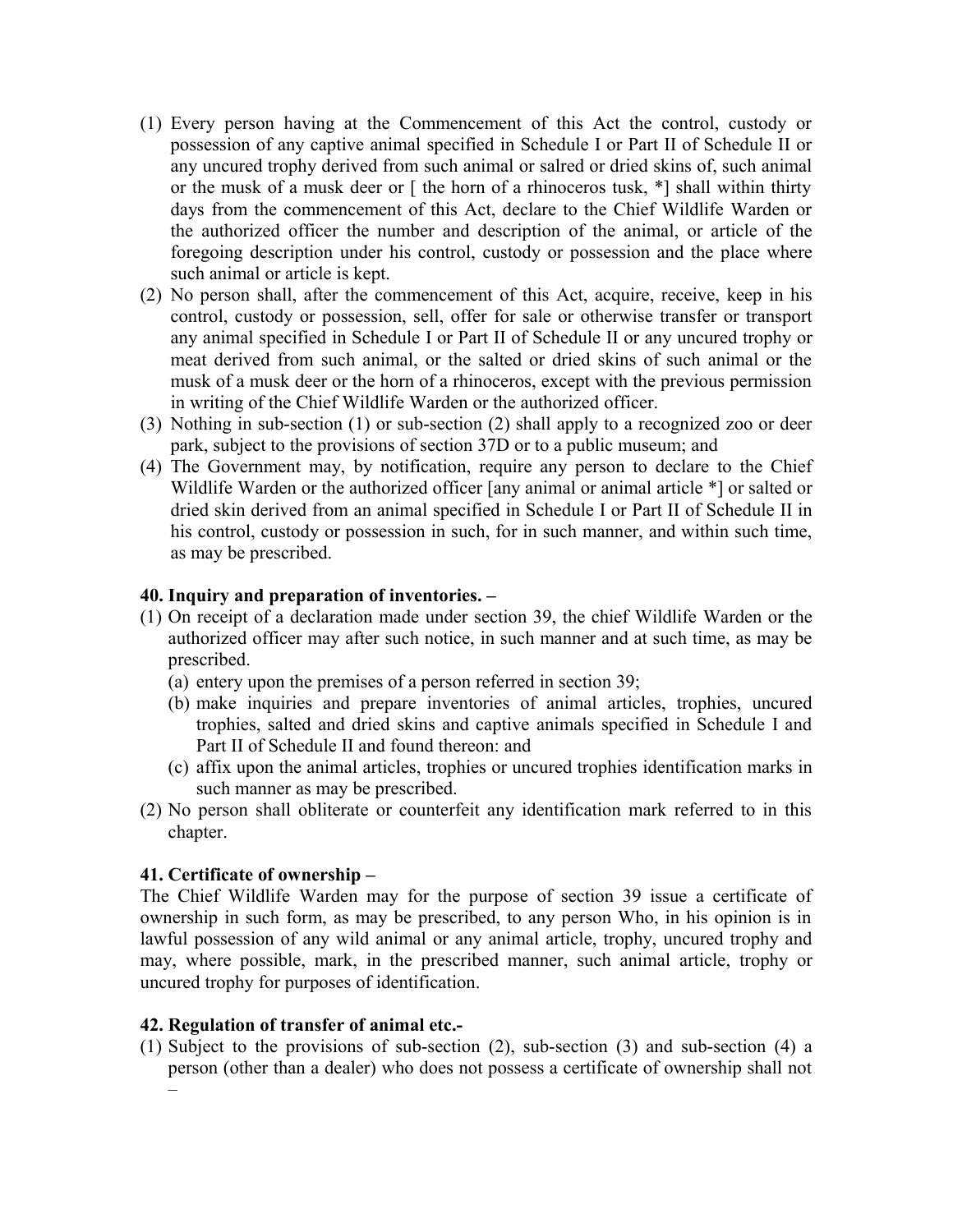- (a) sell or offer for sale or transfer whether by way of sale, gift or otherwise any wild animal specified in Schedule I or Part II of Schedule II or any captive animal belonging to, that category or any animal article, trophy, uncured trophy or meat derived thereform;
- (b) make animal articles containing part or whole of such animal;
- (c) put under a process of taxidermy, an uncured trophy of such animal ;except with the previous permission in writing of the Chief Wildlife Warden or the authorized officer.
- (2) Where a person transfers [\* or transports from this State to another State ] or acquires by transfer, from outside the State any such animal, animal article, trophy or uncured trophy as is referred to in sub-section (a) in respect of which he has a certificate of ownership, he shall, within thirty days of the transfer, report the transfer to the Chief Wildlife Warden or the authorized officer,  $[$ <sup>\*</sup> within whose jurisdiction the transfer or transport is effected.
- (3) No person who does not possess a certificate of ownership shall acquire by transfer from outside the State any such animal, animal article, trophy or uncured trophy as is referred to in sub-section (1) except with the previous permission in writing of the Chief Wildlife Warden or the authorised officer.
- (4) Before granting any permission under sub-section (1) or sub-section (3) the Chief Wildlife Warden or the authorized officer shall satisfy himself that the animal or article referred to therein has been lawfully acquired.
- (5) While permitting the transfer of any animal, animal article, trophy or uncured trophy, as is referred to in sub-section (1) the Chief Wild Life Warden or the authorized officer –
	- (a) shall issue a certificate of ownership after such inquiry as he may deem fit;
	- (b) shall, where the certificate of ownership existed in the name of the previous owner, issue a fresh certificate of ownership in the name of the person to whom the transfer has been effected;
	- (c) may affix an identification mark on any, such animal, animal article, trophy or uncured trophy;
- (6) Nothing in this section shall apply:
	- (a) to tail feather of peacock and articles or trophies made thereform;
	- (b) to any transaction entered into by a recognized zoo subject to the provisions of section 37-D or with any other recognized zoo or public museum.

## **43. Dealings in trophy and animal articles without licence prohibited. –**

- (1) Except under, and in accordance with, a licence granted under sub-section (4) no person shall –
	- (a) commence or carry in the business as -
	- (i) a manufacturer of or dealer in any animal article; or
	- (ii) a taxidermist; or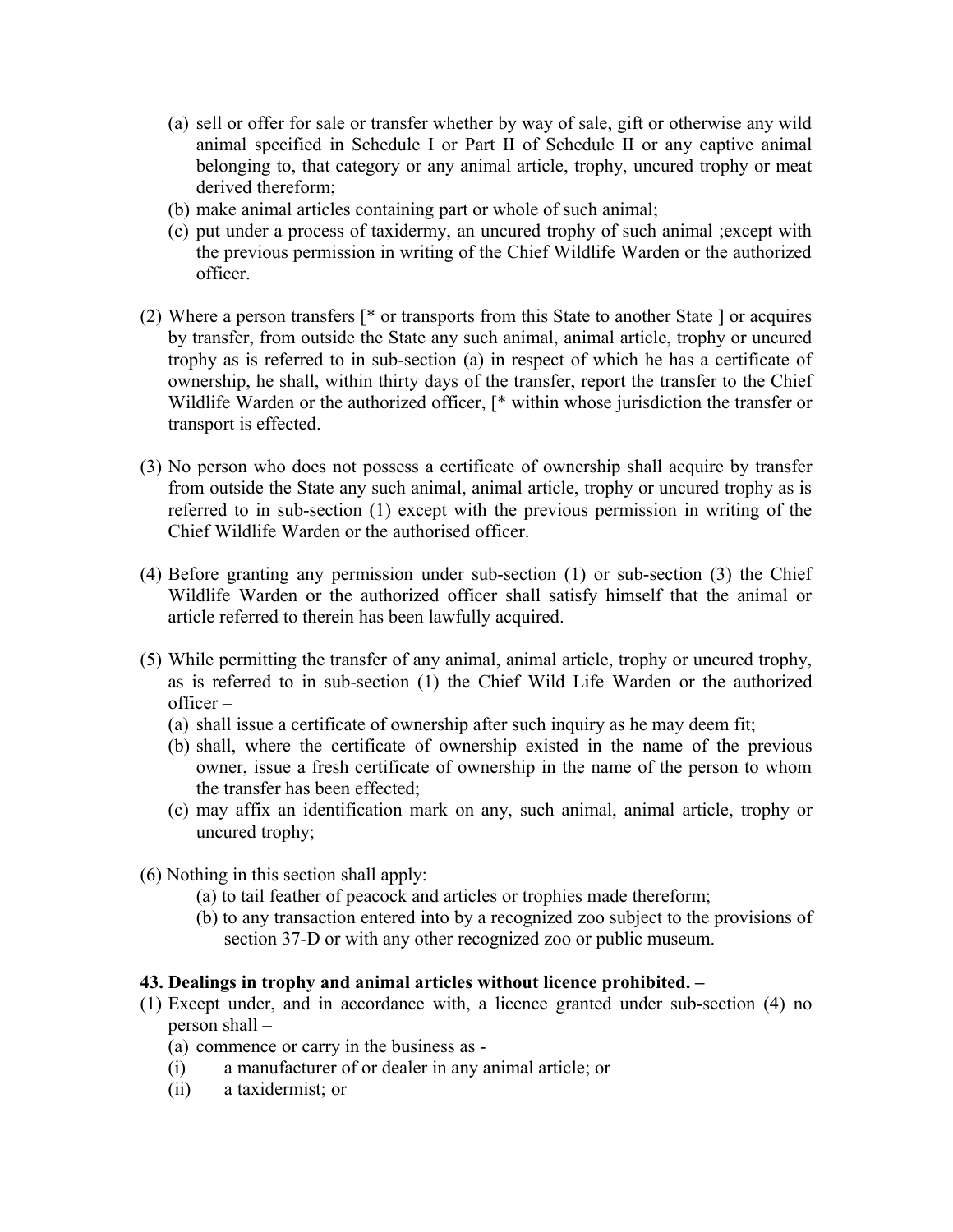- (iii) a dealer in trophy or uncured trophy; or
- (iv) a dealer in captive animals; or
- (v) an exhibition of captive animals specified
- (vi) Omitted 2002 $*$ ]
- (b) Cook or serve meat in any eating house; or
- (c) Carry on a business of circus or exhibition of captive animals for the purpose of performance:
- (d) Derive, collect, prepare, or deal in snake venom; \* ]

Provided that nothing in this sub-section shall prevent a person, who immediately before the commencement of this Act was carrying on the business or occupation specified in this sub-section from carrying on such business or occupation for a period of thirty days from such commencement, or where he has made an application within that period for the grant of a licence to him until the licence is granted to him or he is informed in writing that a licence cannot be granted to him or he is informed in writing that a licence cannot be granted to him:

Provided further that nothing in this sub-section shall apply to the dealers in tail feathers of peacock and articles made therefrom and the manufactures of such articles. ]

**Explanation** – For the purpose of this section, "eating-house" includes a hotel, restaurant, house-boat or any other place where any eatable is served on payment, whether or not such payment is separately made for such eatable or is included in the amount charged for board and lodging.

- (2) Every manufacturer of, or dealer in, animal article, or ever dealer in captive animals, trophies or uncured trophies, or every taxidermist shall, within forty-five days from the commencement of this Act, declare to the trophies and uncured trophies, as the case may be, as on the date of such declarations and the Chief Wildlife Warden or the authorized officer may place an identification mark on every animal article, captive animal, trophy or uncured trophy, as the case may be.
- (3) Every person referred to in sub-section (1) who intends to obtain a licence, shall, within forty-five days from the commencement of this Act, make an application to the Chief Wildlife Warden or the authorized officer for the grant of a licence.
- (4) (a) Every application referred to in sub-section (3) shall be made, in such form and on payment of such fee as may be prescribed, to the Chief Wildlife Warden or the authorized officer.
	- (b) No licence referred to in sub-section (1) shall be granted unless the Chief Wildlife Warden, or  $\lceil$ <sup>\*</sup> the authorized officer having regard to the antecedents and previous experience of the applicant, the implications which the grant of such licence would have on the status of wildlife and to such matters as may be prescribed in this behalf ] and after making such inquiry in respect of those matters as he may think fit, is satisfied that the licence should be granted.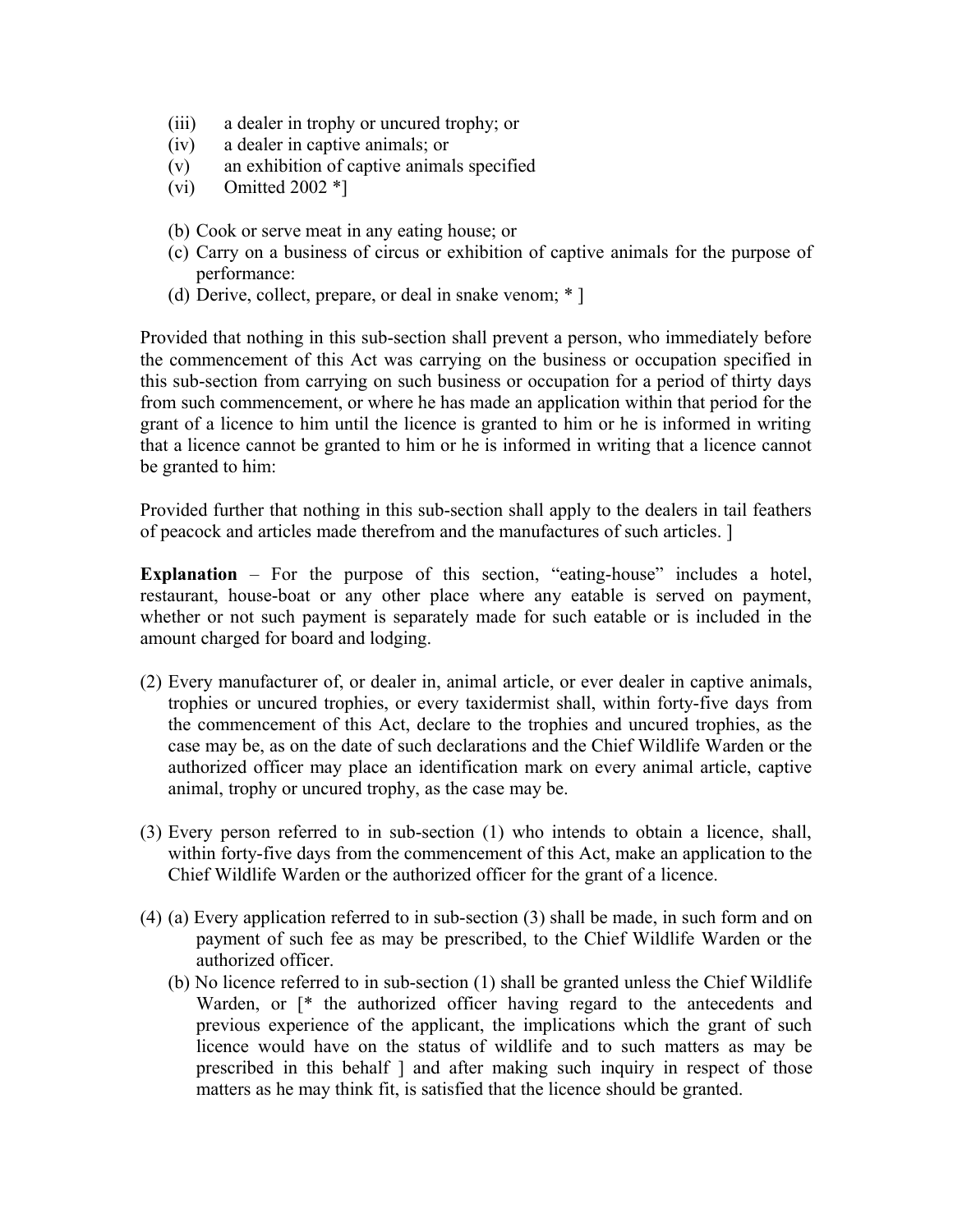- (5) Every licence granted under this section shall specify the premises in which and the conditions, if any, subject to which the licensee shall carry on his business.
- (6) Every licence granted under this section shall
	- (a) be valid for one year from the date of its grant ;
	- (b) not be transferable; and
	- (c) be renewable for a period not exceeding one year at a time.
- (7) No application for the renewal of a licence shall be rejected unless the holder of such licence has been given a reasonable opportunity of presenting his case and unless the Chief Wildlife Warden or the authorized officer is satisfied that –
	- (i) the application for such renewal has been made after the expiry of the period specified therefore; or
	- (ii) any statement made by the applicant at the time of the grant or renewal of the licence was incorrect or false in material particulars ; or
	- (iii) the applicant has contravened any term or condition of the licence or any provision of this Act or any rule made thereunder; or
	- (iv) the applicant does not fulfill the prescribed conditions.
- (8) Every order granting or rejecting an application for the grant or renewal of a licence shall be made a reasons therefore recorded in writing.
- (9) Nothing in the foregoing sub-sections shall apply in relation to vermin.

#### **44. Suspension or cancellation of licences –**

Subject to any general or special order of the Government, [ the ] Chief Wildlife Warden or the authorized officer may, for reasons to be recorded by him in writing suspend or cancel any licence granted or renewed under section 43 ;

Provided that no such suspension or cancellation shall be made except after giving the holder of the licence a reasonable opportunity of being heart.

#### **45. Appeal**. –

- (1) An appeal from an order refusing grant or renew a licence under section 43 or an order suspending or canceling a licence under section 44 shall lie –
	- (a) if the order is made by the authorized officer, to the chief Wild Life Warden; or
	- (b) if the order is made by the Chief Wildlife Warden, to the Government.
- (2) In the case of an order passed in appeal by the Chief Wildlife Warden under clause (a) of sub-section (1), a section appeal shall lie to the Government.
- (3) Subject as aforesaid, every order passed in appeal under this section shall be final.
- (4) An appeal under this section shall be preferred within thirty days from the date of the communication, to the applicant, of the order appealed against: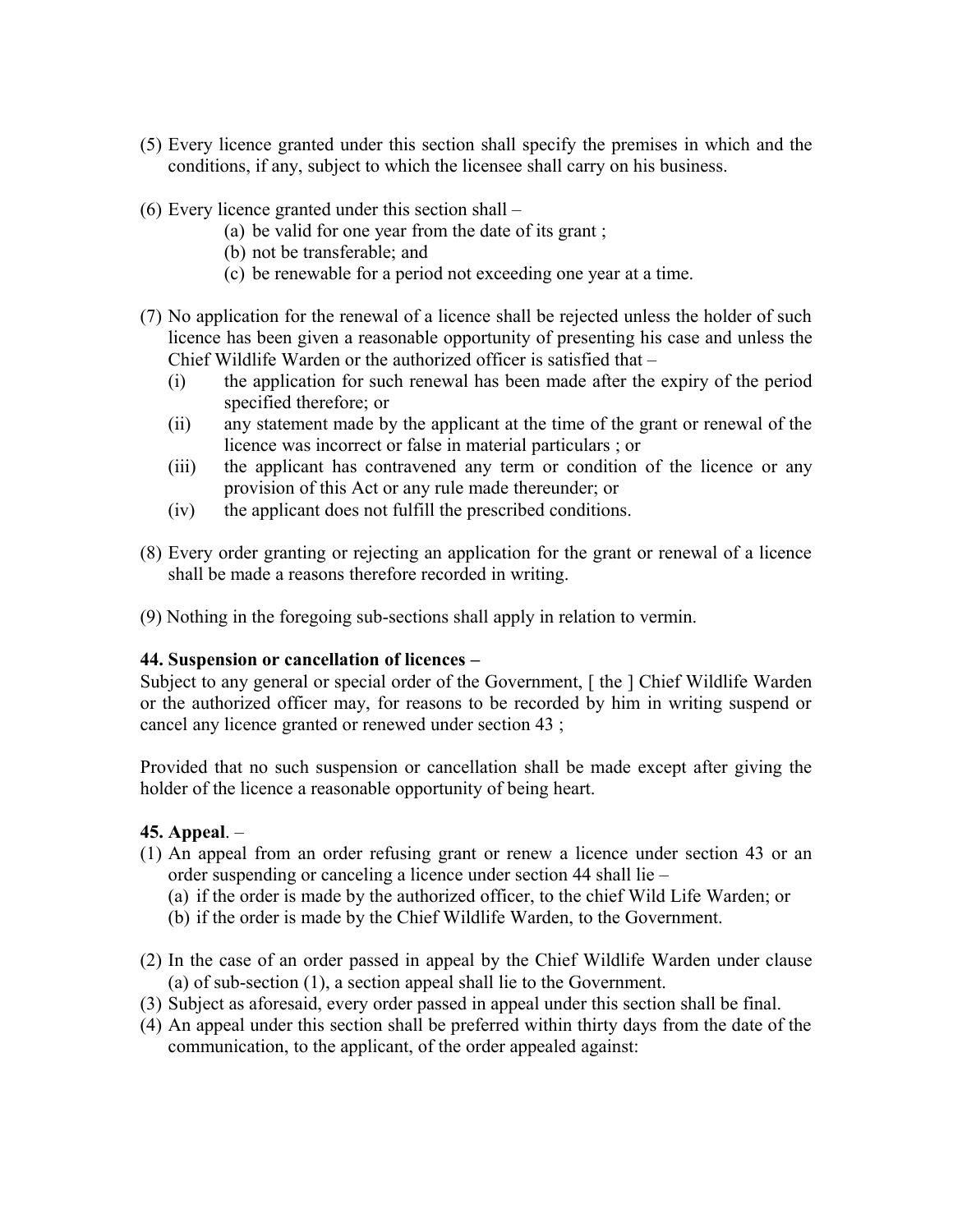Provided that the appellate authority may admit any appeal preferred after the expiry of the period aforesaid if it is satisfied that the appellant had sufficient cause for not preferring the appeal in time.

#### **46. Maintenance of records.** –

A licensee under this Chapter shall –

(a) keep records and submit such returns of his dealings as may be prescribed, to the chief Wildlife Warden and Wildlife Warden or the authorized officer;

### **47. Purchase of animal etc. by licensee. –**

No licensee under this Chapter shall –

- (a) keep in his control, custody or possession –
- (i) any animal, animal article, trophy or uncured trophy in respect of which a declaration under the provisions of sub-section (2) of section 43 has to made but has not been made;
- (ii) any animal or animal article, trophy, [\* uncured trophy] or meat which has not been lawfully acquired under the provisions of this Act, or any rule or order made thereunder;
- (b) (i) capture any wild animal; or
	- (ii) acquire, receive, keep in his control, custody or possession or sell, offer for sale or transport, [\* any captive animal specified in Schedule I or Part II of Schedule II or any animal 1 trophy, uncured trophy or meat derived therefrom or serve such meat or put under a process of taxidermy or make animal article containing part or whole of such animal; except in accordance with such rules as may be made under this Act:

Provided that where the acquisition or, possession, control or custody of such animal or animal article, trophy or uncured trophy entails the transfer or transport from outside State, no such transfer or transport shall be effected except with the previous permission in writing of the Chief Wildlife Warden or any other officer authorized by him in this behalf:

Provided further that no such permission under the foregoing provision shall be granted unless the Chief Wildlife Warden or the officer authorized by him is satisfied that the animal or article aforesaid has been lawfully acquired.

#### **(48) Restriction on transportation of wildlife.** –

No person shall accept any wild animal (other than vermin) or any animal article, or any specified plant or part or derivative thereof, for transportation except after exercising due care to ascertain that permission from the Chief Wildlife Warden or any other officer authorized by the government in this behalf has been obtained for such transportation.

#### **49. Purchase of captive animal, etc. by a person other than a licensee. –**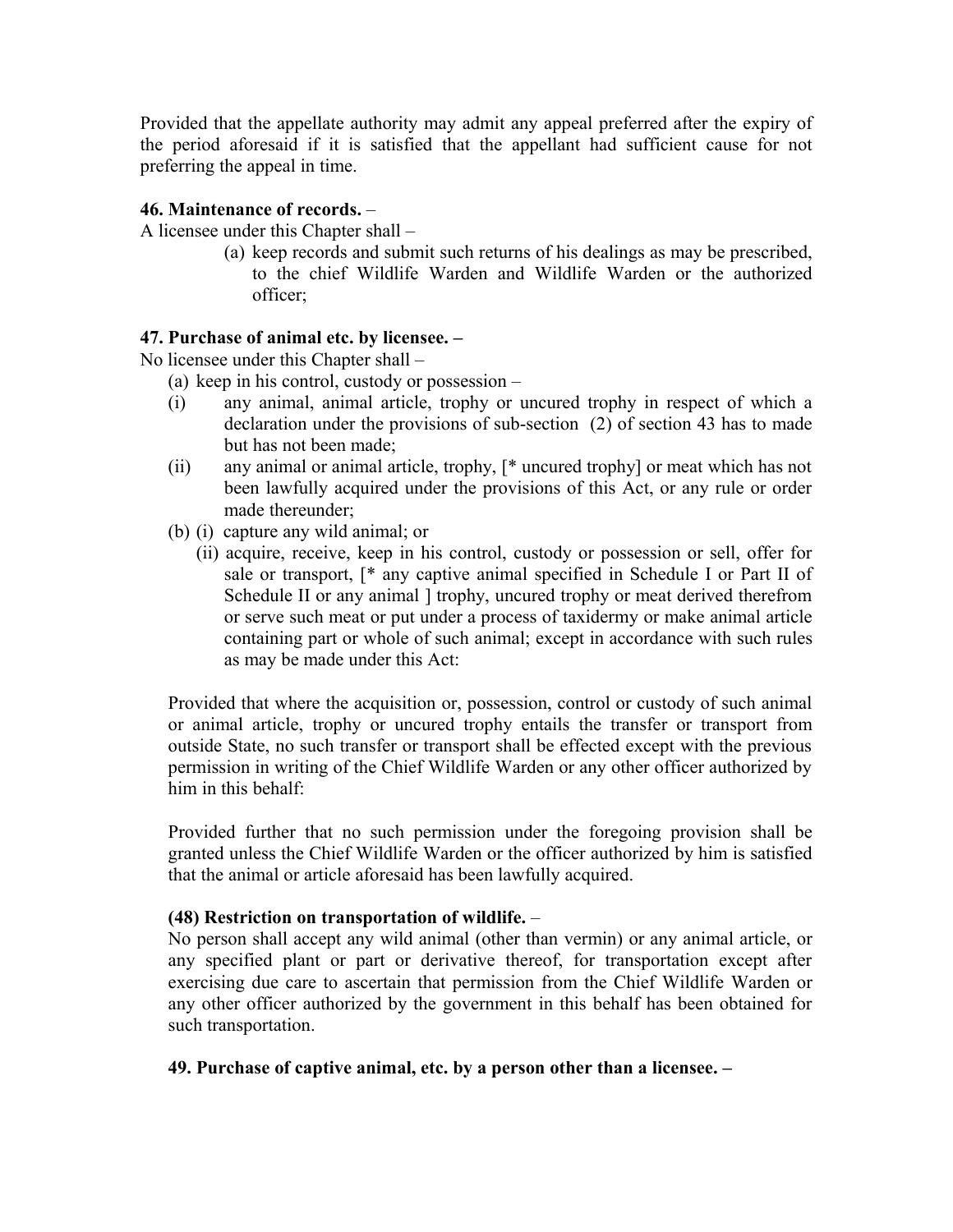No person shall purchase, receive or acquire any captive animal, wild animal other than vermin, or any animal article, trophy, uncured trophy or meat derived therefrom otherwise than from a dealer or from a person authorized to sell or otherwise transfer the same under this Act:

Provided that nothing in this section shall apply to a recognized zoo subject to the provisions of section 37 D or to a public museum. - ]

## **[CHAPTER V A \*]**

## **PROHIBITION OF TRADE OR COMMERCE IN TROPHIES, ANIMAL ARTICLES ETC. DERIVED FROM CERTAIN SPECIFIED ANIMALS**

**49A. Prohibition of dealing in trophies, animal articles etc. derived from specified scheduled animals. –** 

(1) Subject to the other provisions of this section and after sixty days from the commencement of the Jammu and Kashmir Wildlife Protection (Amendment) Act, 2002 no person shall –

(a) commence or carry on the business as –

- (i) a manufacturer of, or dealer in, specified scheduled animal articles ; or
- (ii) a dealer in ivory articles made therefrom or a manufacture of such articles; or
- (iii) a taxidermist with respect to any specified scheduled animal or any part of such animal; or
- (iv) a dealer in trophy or uncured trophy derived from any specified scheduled animal; or
- (v) a dealer in any captive animal being specified scheduled animal; or
- (vi) a dealer in meat derived from any specified scheduled animal; or
- (b) cook or serve meat derived from any specified scheduled animal in any eating-house.

*Explanation.* – For the purpose of this sub-section "eating-house" has the same meaning as in the Explanation below sub-section (I) of section 43.

- (2) Subject to the other provisions of this section, the licence granted or renewed under section 43 before the commencement of the Jammu and Kashmir Wildlife (Protection) (Amendment) Act, 2002 shall not entitle the holder thereof or any other person to commence or carry on the business referred to in clause (a) of sub-section (1) of this section or the occupation referred to in clause (b) of that sub-section after the commencement of the said Amendment Act.
- (3) Notwithstanding anything contained in sub-section (I) or sub-section (2), where the Government is satisfied that it is necessary or expedient to do so in the public interest, it may, by general or special order published in the Government Gazette, exempt, for purposes of export, any corporation owned or controlled wholly, or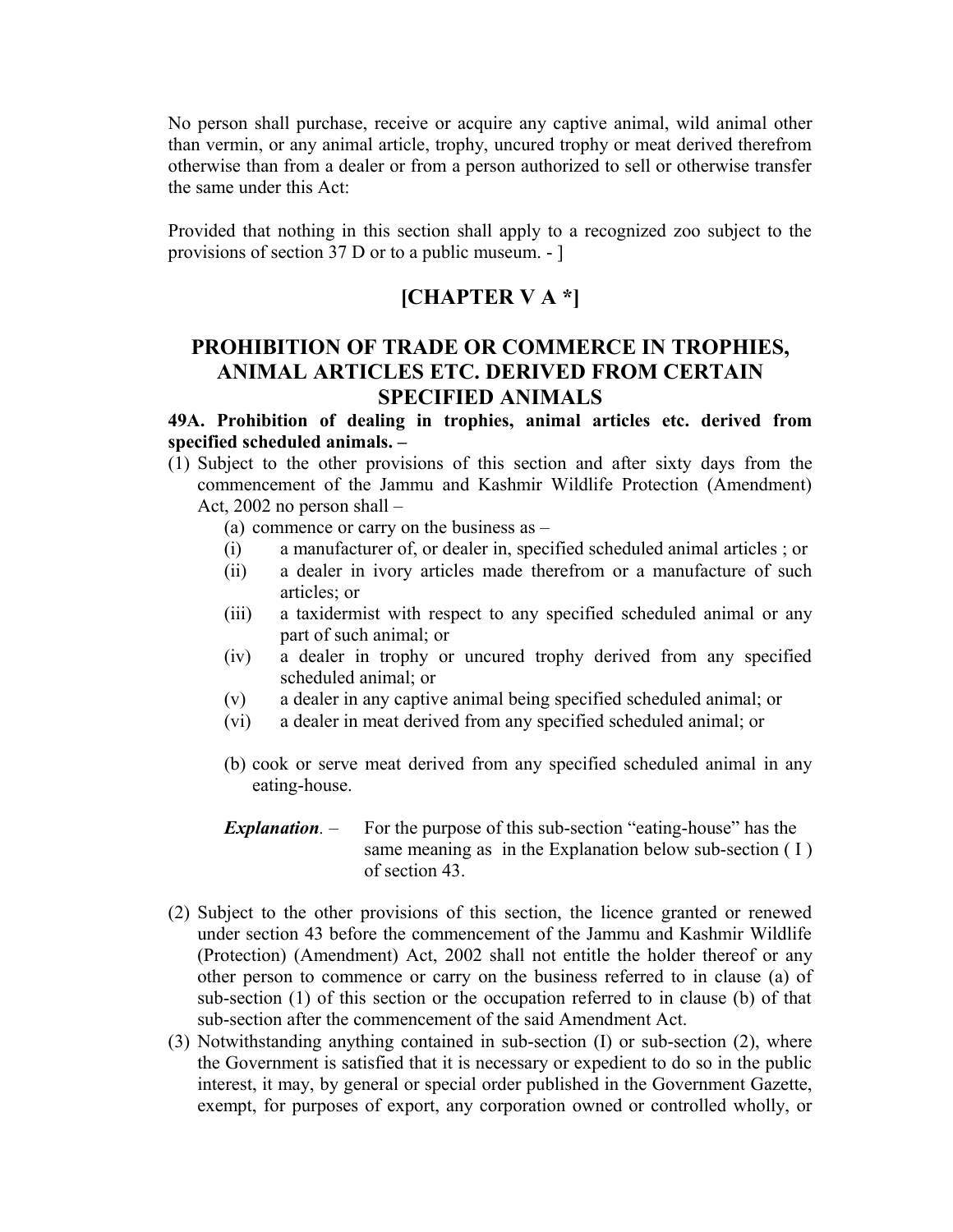substantially financed by the Government from the provisions of sub-section (1) and sub-section (2).

- (4) Notwithstanding any thing contained in sub-section (1) or sub-section (2), but subject to any rules which may be made in this behalf, a person holding a licence under section 43 to carry on the business as a taxidermist may put under a process of taxidermy may put under a process of taxidermy any specified scheduled animal or any part thereof, -
- (a) for or on behalf of the Government or any corporation exempted under subsection (3); or
- (b) with the previous authorization in writing of the Chief Wildlife Warden, for and on behalf of any person for educational or scientific purpose.

## **49-B. Declaration by dealer. –**

- (1) Every person carrying on the business or occupation referred to in sub-section (1) of section 49A shall, within sixty days after the commencement of the Jammu and Kashmir Wildlife (Protection) (Amendment) Act, 2002, declare to the Chief Wildlife Warden or the authorized officer, -
	- (a) his stock, if any, of  $-$
	- (i) specified scheduled animal articles;
	- (ii) specified scheduled animals and parts thereof;
	- (iii) trophies and uncured trophies derived from specified scheduled animals.
	- (iv) Captive animals being specified scheduled animals; and
	- (v) Ivory or article made therefrom.

Provided that such declaration, in respect of any wild animal, added or transferred to Schedule I or part II of Schedule II at any time after the commencement of the Jammu  $\&$ Kashmir Wildlife (Protection) (Amendment) Act, 2002 shall be made within sixty days after such addition or transfer;

- (b) The place or places at which the stocks mentioned in the declaration are kept; and
- (c) The descscription of such items, if any, of the stocks mentioned in the declaration which he desires, to retain with himself for his bonafide personal use.
- (2) On receipt of a declaration under sub-section (I), the Chief Wildlife Warden or the authorized officer may take all or any of the measures specified in section 40 and for this purpose, the provisions of section 40 shall, so far as may be, apply.
- (3) Where, in a declaration made under sub-section ( I ), the persons making the declaration expresses his desire to retain with himself any of the items of the stocks specified in the declaration for his bonafide personal use, the Chief Wildlife Warden, with the prior approval of the Government, may, if he is satisfied that the person is in lawful possession of such items issue certificate of ownership in favour of such person with respect to all, or as the case may be, such of the items as in the opinion of the Chief Wildlife Warden are required for the bonafide personal use of such persons and affix upon such items identification marks in such manner as may be prescribed:

Provided that no such item should be kept in any commercial premises.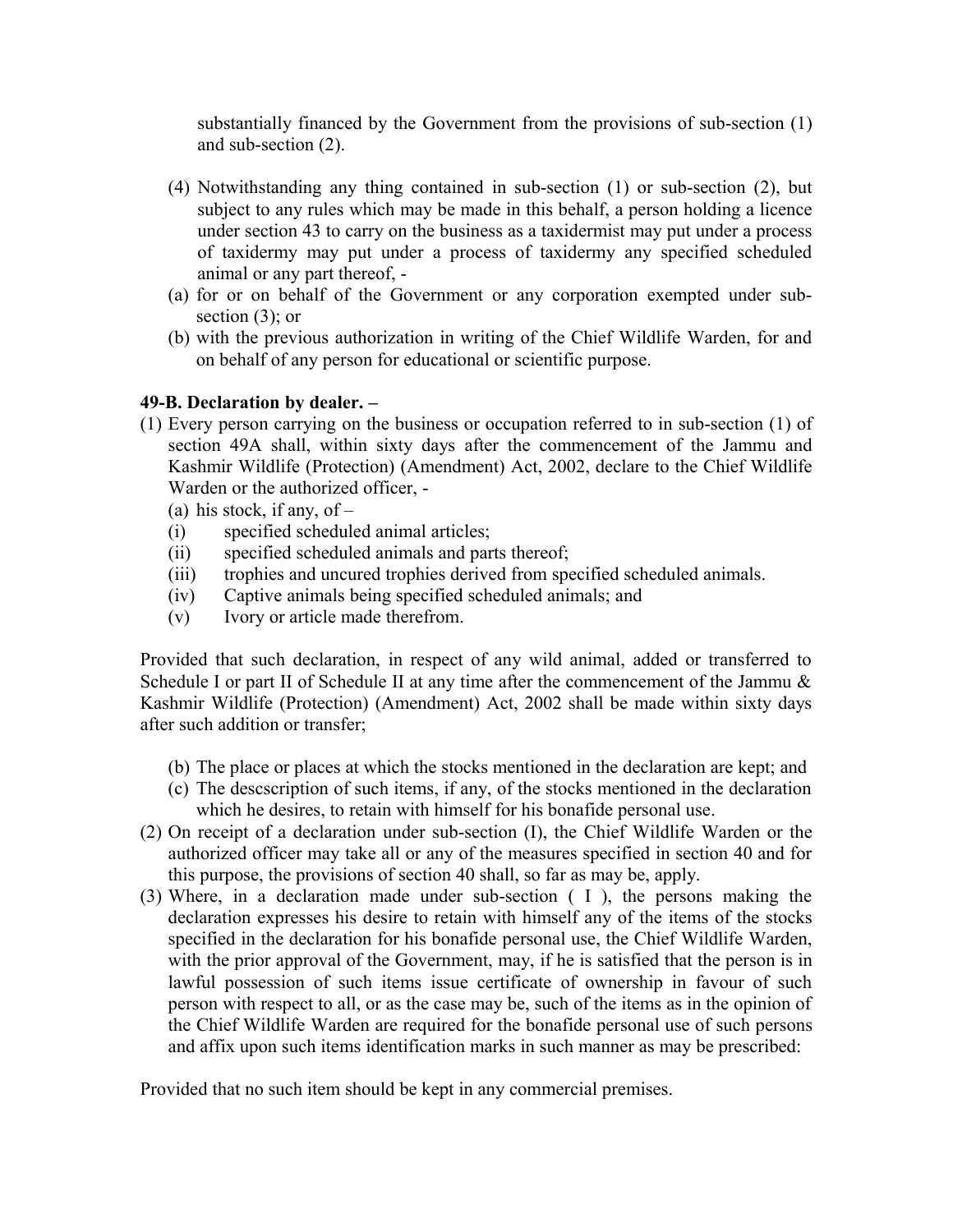- (4) No person shall obliterate or counterfeit any identification mark referred to in subsection  $(3)$ .
- (5) Any appeal shall lie against any refusal to grant certificate of ownership under subsection (3) and the provisions of sub-section (2), sub-section (3) and sub-section (4) of section 45 shall, so far as may be, apply in relation to appeals under this subsection.
- (6) Where a person who has been issued a certificate of ownership under sub-section (3) in respect of any item, -
	- (a) transfers such item to any person, whether by way of gift, sale or otherwise; or
	- (b) transfers on transports from or to the State any such item,he shall, within thirty days of such transfer or transport, report the transfer or transport to the Chief Wildlife Warden or the authorized officer.
- (7) No person, other than a person who has been issued a certificate of ownership under sub-section (3) shall, after 60 days from the commencement of the Jammu and Kashmir Wildlife (Protection) (Amendment) Act, 2002 date, keep under his control, sell or offer for sale or transfer to any person any specified scheduled animal or specified scheduled animal article or any kind of ivory or any article made therefrom"

## **CHAPTER VI PREVENTION AND DETECTION OF OFFENCES**

#### **50. Power of entry, search, arrest and detention.**

- (1) Notwithstanding anything contained in any other law for the time being in force, the Chief Wildling Warden or the authorized officer or any forest officer or any police officer not below the rank of a sub-inspector [\*\*\*\*] may, if he has reasonable grounds for believing that any person has committed an offence against this Act –
	- (a) require any such person to produce for inspection any captive animal, wild animal, animal article, meat, [ trophy, uncured trophy or forest produce or specified plant or part or derivative thereof  $\vert$  in his control, custody or possession or any licence, permit or other document granted to him or required to be kept by him under the provision of his Act;
	- (b) stop any vehicle or vessel in order to conduct search or inquiry or enter upon and search any premises, land, vehicle or vessel, in the occupation of such persons and open or search any baggage or other things in his possession, and may break open any outer or inner door, window of any premises or places in order to conduct search or liberate himself or any person lawfully authorized for the purpose of making search or seizure;
- $\lceil * (c) \text{ Seize} \rceil$ 
	- (i) any captive animal, wild animal, animal article, meat trophy or uncured trophy, or any forest produce or any specified plant or part or derivative thereof in respect of which an offence against this Act appears to have been committed, in the possession of any person together with all traps, tools, vehicles, vessels, or weapons, boats, carts, equipments, ropes, chains,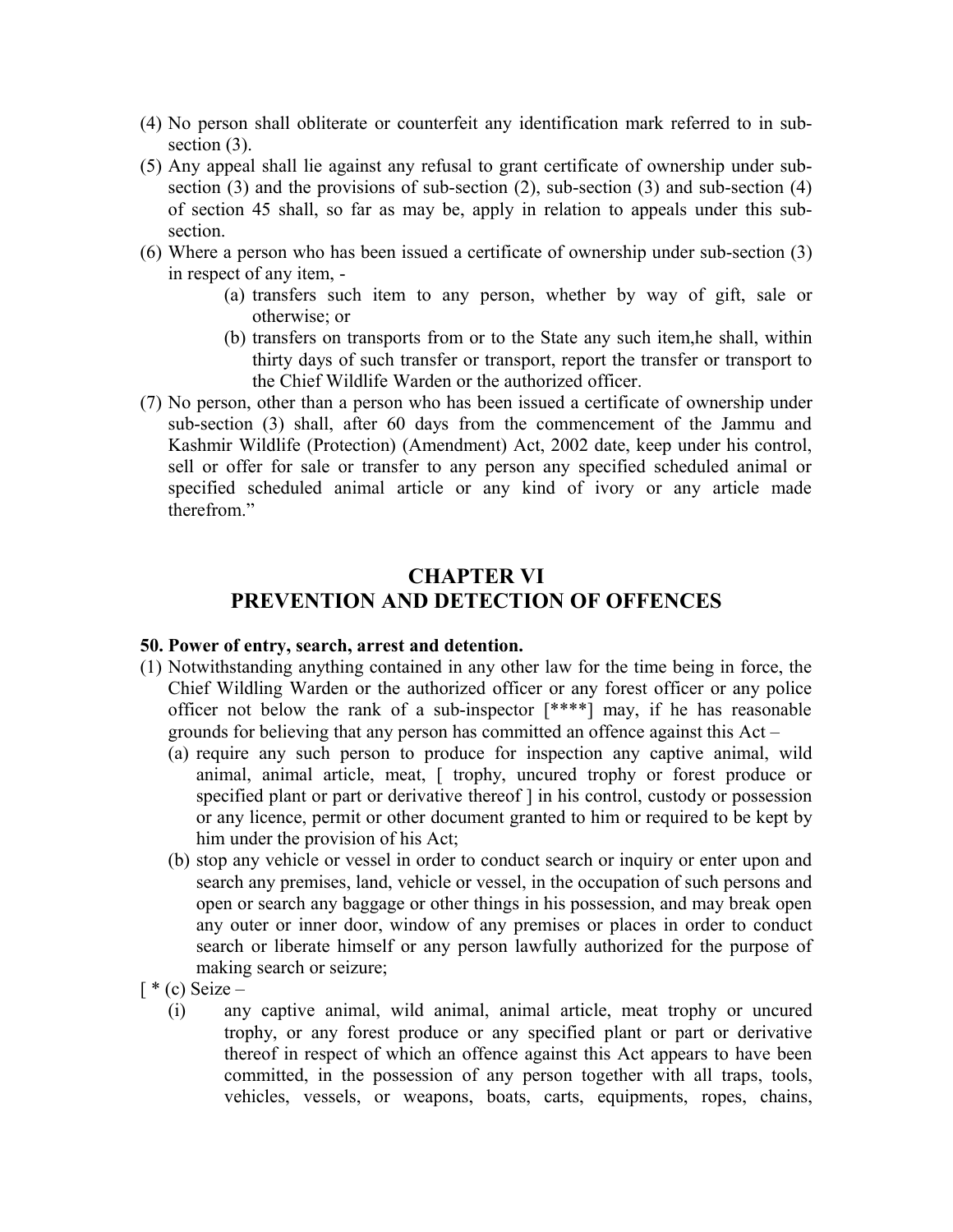machines, cattle, or any other article used for committing any such offence and unless he is satisfied that such person will appear and answer any charge which may be preferred against him, arrest him, without warrant and detain him :

- (ii) any trap, tool, vessel, or weapon intended to be used for committing an offence under this Act and any person who is found to be in possession of any trap or weapon in any Protected Area, shall be deemed to be intending to use them for the purpose of committing an offence under this Act unless proved otherwise;
- (iii) any timber or any other forest produce in possession of any person, in respect of which an offence has been committed in a Conservation Reserve or National Park declared by the Government together with all tools, arms, weapons, vessels, equipments, ropes, chains, machines, vehicle, cattle or any other article used in committing such offence, and unless he is satisfied that such person will appear and answer any charge which may be preferred against him, arrest him, without warrant and detain him.
- (cc) any officer seizing any property under this section shall place on such property a mark indicating the same has been so seized, and shall as soon as may be, make a report of such seizure to the Magistrate having jurisdiction to try the offence on account of which such seizure has been made under intimation to the Chief Wildlife Warden.
- (d) hold an inquiry into the offence under the Act, and during the course of the inquire to receive and record evidence and compel attendance of witnesses and production of documents and material objects, evidence so recorded shall be produced in any subsequent trial before a Magistrate.
- (2) Any officer of and above the rank of an Assistant Wildlife Warden or Assistant Conservator of Forests, who or whose subordinate, has seized any captive animal or wild animals or any animal article, or specified plant or part or derivative thereof, or any forest produce or any vessels, vehicles, tools, arms, weapons, machines, equipments, implements, chains, ropes or cattle or any other articles used in committing any offence under this Act may keep the same on "Sapurdnama" of a respectable person on the execution of a bond thereof, by such person, for the production of the property so kept on "Sapurdnama", if and when so required, before the Magistrate having jurisdiction to try the offence, on account of which the seizure has been made.
- (3) It shall be lawful for any of the officers referred to in sub-section (1) to stop and detain any person, whom he sees doing any, act for which a licence or permit is required under the provision of this Act; for purposes of requiring such person to produce the licence or permit and if such person fails to produce the licence or permit, as the case may be, he may be arrested without warrant., unless he furnishes his name and address and otherwise satisfies the officer arresting him that he will duly answer any summons or other proceedings which may be taken against him.
- (4) Any person detained, or things seized under the foregoing power, shall forthwith be taken before a Judicial Magistrate to be dealt with according to law.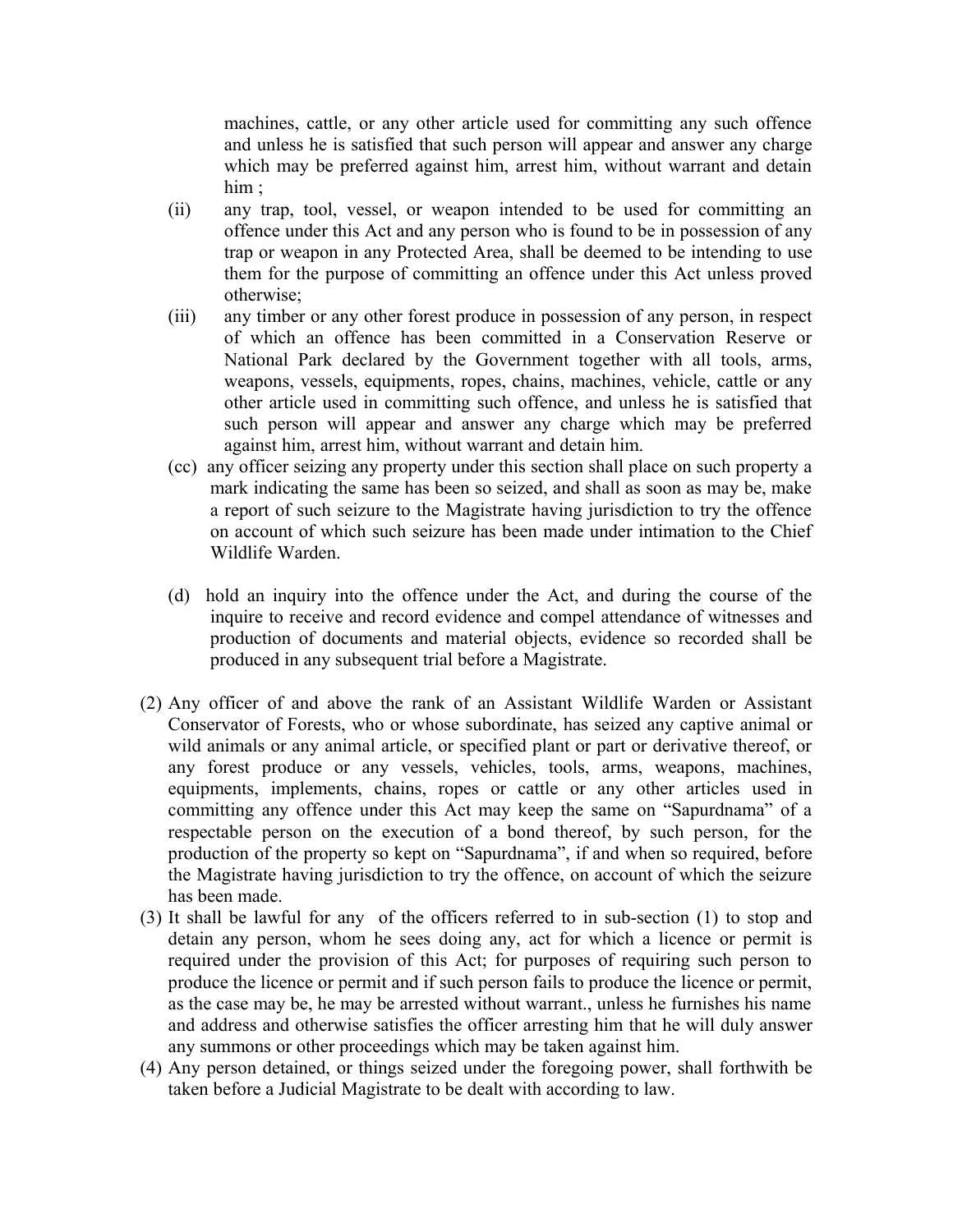- (5) Any person who, without reasonable cause, fails to produce anything, which he is required to produce under the section, shall be guilty of an offence against this Act.
- (6) Where any meat or uncured trophy, specified plant or part or derivative thereof is seized under this section, the Chief Wildlife Warden or the authorized officer may arrange for the destruction of the same in such manner as may be prescribed;
- (7) Whenever any person is approached by any officers referred to in sub-section (1) for assistance in the prevention or detection of an offence against this Act, or in apprehending persons charged with the violation of this Act, or for seizure in accordance with clause (c) of sub-section (1), it shall be the duty of such person to render such assistance.
- (8) Notwithstanding anything contained in any other law for the time being in force, any officer of the Wildlife Department not below the rank of Assistant Wildlife Warden or Assistant Conservator of Forests, shall have the powers, for the purpose of making investigation into any offence against any provision of this Act. –
	- (a) to issue a search warrant;
	- (b) to enforce the attendance of witness;
	- (c) to compel the discovery and production of documents and material objects; and
	- (d) to receive and record evidence.
- (9) Any evidence recorded under clause (d) of sub-section (8) shall be admissible in any subsequent trial before a Magistrate provided that it has been taken in presence of the accused persons.

### **50-A. Requisition for police assistance.-**

Any Wildlife Warden or Forest Officer may requisition the services of any Police Officer having jurisdiction in the area to assist him for any of the purpose of this Act and it shall the duty of every such officer to comply with such requisition.

## **51. Penalties.** –

(1) Any person who contravenes any provisions of this Act [ except chapter VA and section 37E and section 42 ] or any rule or order made there under or who commits a breach of any of the conditions of any licence or permit granted under this Act, shall be guilty of any offence against this Act and shall on conviction be punishable with imprisonment for a term which may extend to [ three years and fine which may extend to twenty-five thousand rupees but shall not be less than ten thousand rupees.

Provided that where the offence committed is in relation to any animal specified in schedule in schedule I or Part II of Schedule II or meat of any such animal or animal article, trophy or uncured trophy derived from such animal or where the offence relates to hunting in [ conservation reserve ] a sanctuary or a National Park; such offence shall be punishable with imprisonment for a term which shall not be less than [ \* two years] but may extent to six years and also with the fine which shall not be less than [Twenty five thousand rupees

Provided that in the case of a second or subsequent offence of the nature mentioned in the fore-going provision, the term of imprisonment shall not be less than, [ two years ] and the amount of the fine shall not be less than [ ten thousand ] rupees.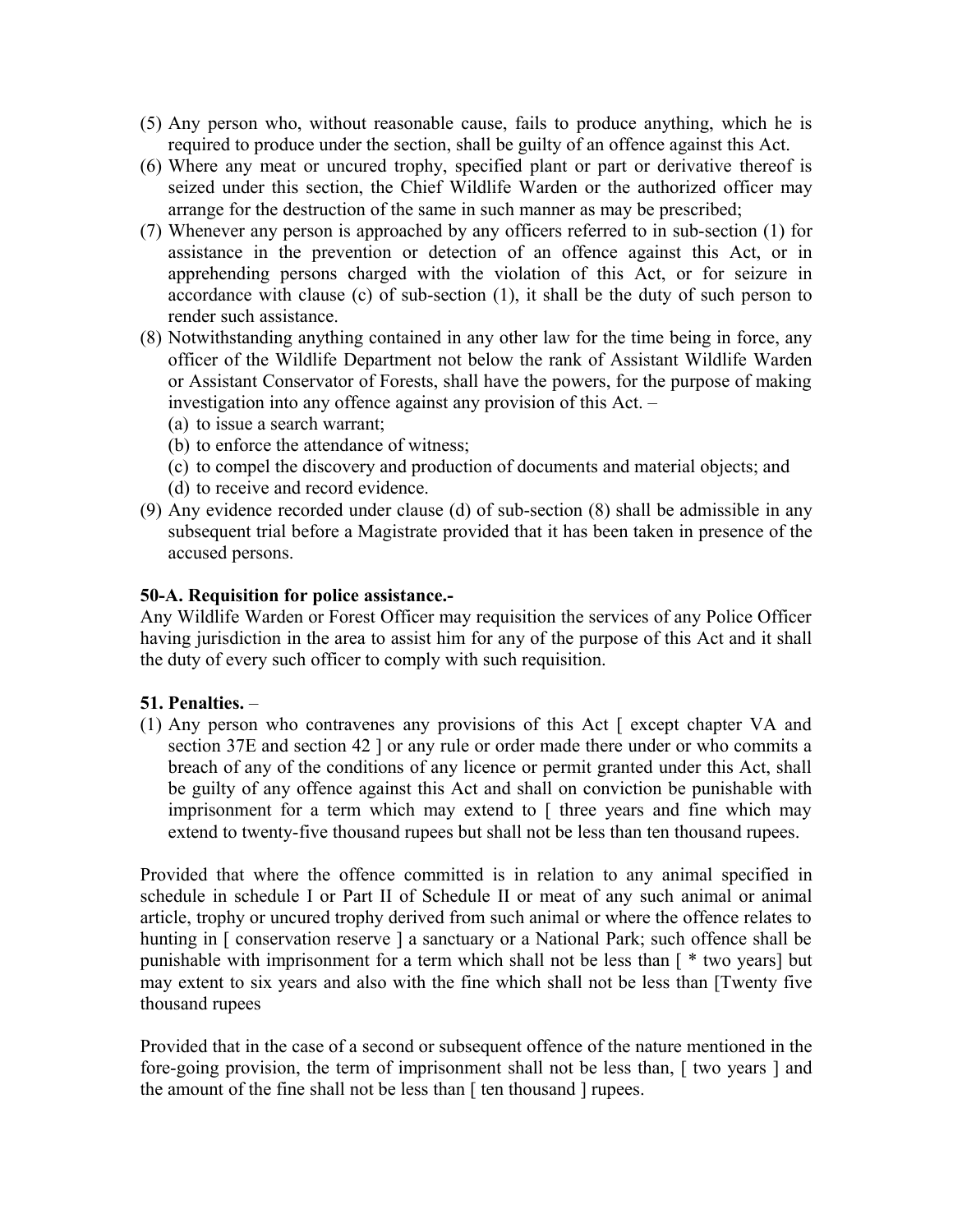- (1A) Any person who contravenes any provisions of Chapter V A, shall be punishable with imprisonment for a term which shall not be less than one year but which may extend to seven years and also with fine which may extend to twenty thousand rupees but shall not be less than five thousand rupees.
- (1B) Any person who contravenes the provisions of section 37D and section 42 shall be punishable with imprisonment for a term which may extend to six months or with fine which may extend to five thousand rupees, or with both;

provided that in case of second or subsequent offence the term of imprisonment may extend to two year or the fine may extend to twenty-five thousand rupees;  $\vert$ 

- (2) When any person is convicted of an offence against this Act, the Court trying the offence, may order that any captive, animal, wild animal, animal article, trophy, uncured trophy or meat [ivory and articles made from such ivory, any forest produce, specified plant or part or derivative thereof  $\vert$  in respect of which the offence has been committed, and nay trap, tools, vehicle, vessel or weapon, used in the commission of the said offence be forfeited to the Government and that any licence or permit, held by such person under the provisions of this Act, be cancelled.
- (3) Such cancellation of licence or permit, or such forfeiture shall be in addition to any other punishment that may be awarded for such offence.
- (4) Where any person is convicted of an offence against this Act, the Court may direct that the licence, if any, granted to such person under the Arms Act. 1959 (54 of 1959), for possession of any arms with which an offence against this Act has been committed, shall be cancelled and that such person shall not be eligible for a licence under the Arms Act, 1959 for a period of five years from the date of conviction.
- (5) Nothing contained in section 562 of the Code of Criminal Procedure, Samvat 1989 or in the Jammu and Kashmir Probating of Offenders Act, 1966 shall apply to a person convicted of an offence with respect to hunting in a conservation reserve or a sanctuary or a national park or of an offence against any provision of Chapter V A unless such person is under eighteen years of age.
- **(51A) Penalty for endangering protected area or polluting the environment.**

Any person who –

- (a) sets fire to a protected area or kindles any fire or leaves any fire burning in such manner as to endanger such protected area;
- (b) attempts to clear or breaks up any land or erects a fence, enclosure or any structure for cultivation or cultivates or attempts to cultivate any land in any other manner in any protected area for any other purpose;
- (c) Installs or establishes a saw mill or forest based industry or any other industry pollution the environment within such limit outside the protected area to be prescribed by the Government from time to time.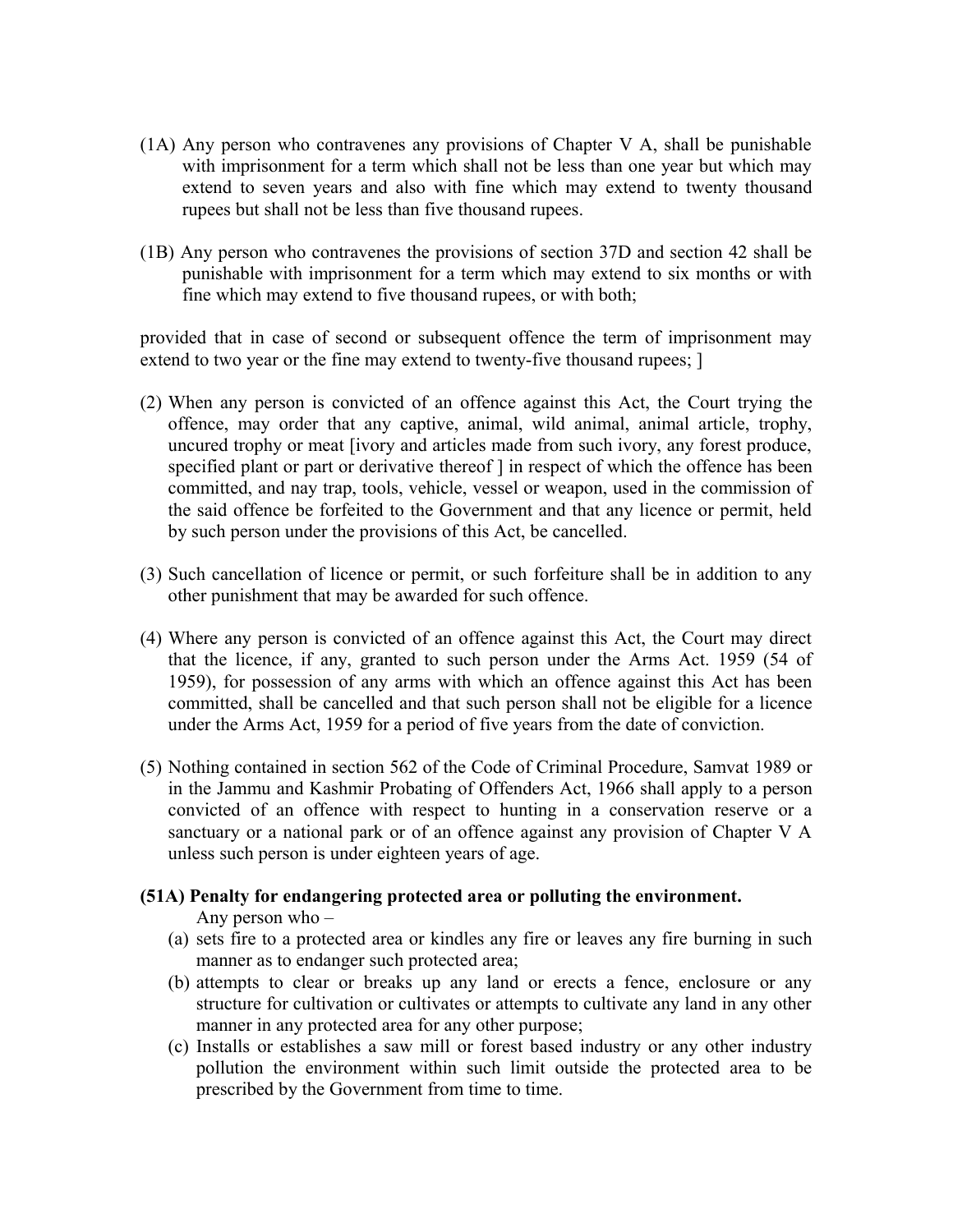Shall be punished with imprisonment for a term which may extend to three years but shall not be less than six months and with fine which may extend to fifty thousand rupees but shall not be less than five thousand rupees. \*]

## **(52) Omitted 2002**

**53. Penalty for altering, removing, destroying or defacing boundary mark. –** Whoever, with intent to cause damage or injury to the public, or to any person or to cause wrongful gain as defined in the Ranbir Penal Code, alters, removes, destroys or defaces any boundary mark of a [ Protected area], shall be punished with imprisonment of either description for a term which may extend to [ three years but shall not be less than six months and with fine which may extend to twenty thousand rupees but shall not be less than ten thousand rupees ; ]

## **(53A) Power to remove encroachments. –**

(1) Notwithstanding anything contained in any other law for the time being in force, any person who unauthorizedly takes or remains in possession of any land in areas declared as protected area under this Act, may without prejudice to any other below the rank of Deputy Conservator of Forests or Wildlife Warden not below the rank of Regional Wildlife Warden and any crop which may be standing on such land or any building or other work which he may have constructed thereon, or if not removed by him within such time as Forest Officer or Wildlife Warden may fix, shall be forfeited:

provided that no order of ejectment under this section shall be passes unless the person proposed to be ejected is given reasonable opportunity of showing cause, as to why such order should not be passed.

- (2) Any property so forfeited shall be disposed off in such manner as the Forest Officer or Wildlife Warden may direct and the cost of removal of any crop or building or other work and of all works necessary to restore the land to its original condition shall be recoverable from such person in the manner provided in section 53B –
- (3) Any person aggrieved by an order of the Forest Officer or Wildlife Warden under sub-section (I) may, within such period and in such manner as may be prescribed, appeal against such order to the chief wildlife warden and the order of the forest officer or wildlife warden shall, subject to the decision of such appeal, be final.
- (4) The provisions of this section shall apply notwithstanding any other penalty that may be imposed for violation of any other provision of this Act.

#### **(53B) Compensation for loss or damage. –**

Any person who causes any loss or damage to any protected area or encroaches upon such protected area shall be liable to compensate the Government. The remedy available under this section shall be without prejudice and in addition to any remedy that the Government may have under any law in this regard.

## **(53C) Recovery of dues.** –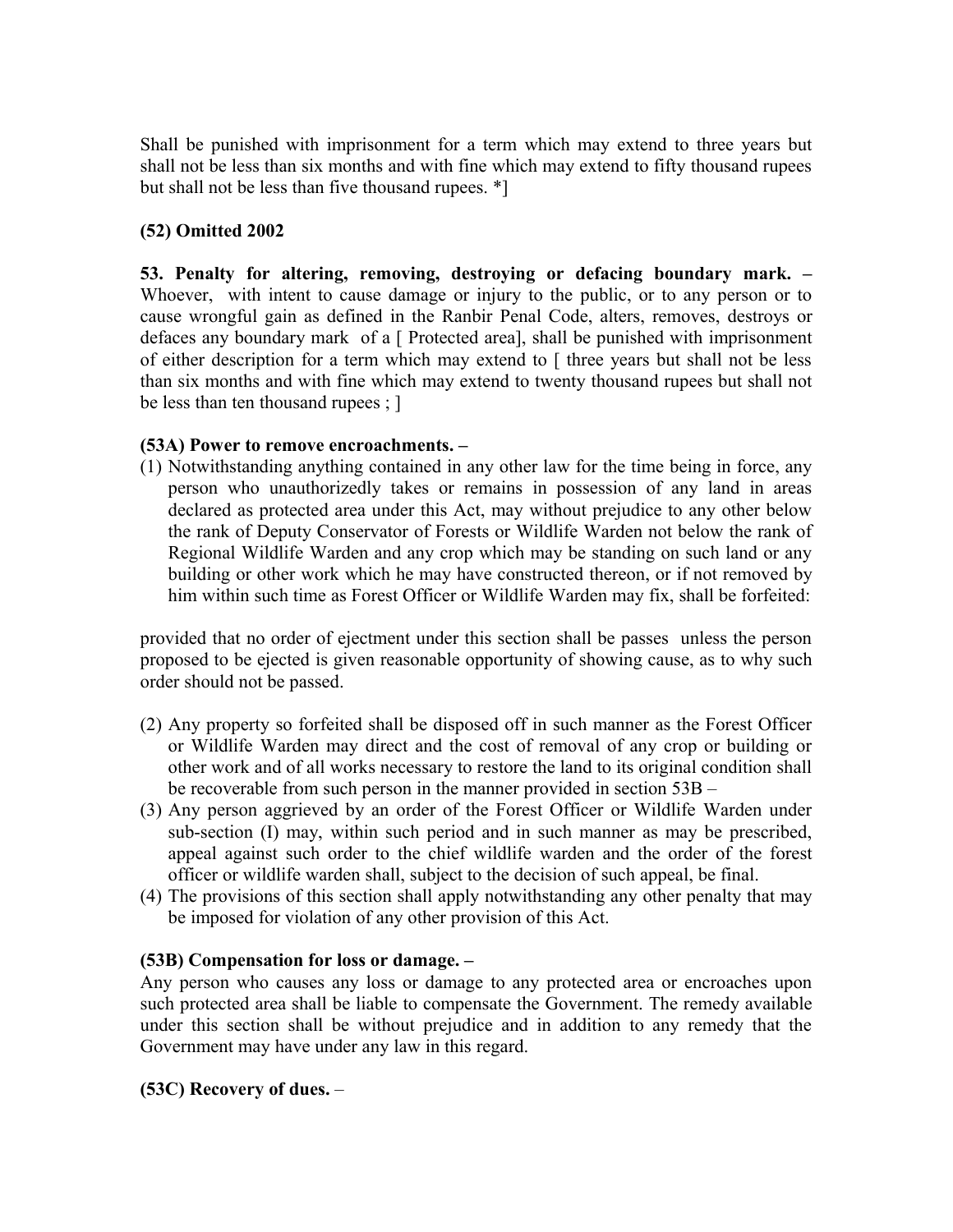All money payable to the Government under this Act or under any rule made there under, or on account of price of any forest produce or expenses incurred in the execution of this Act, in respect of such produce, shall if not paid when due, be recovered under the law for the time being in force as if it were an arrear of land revenue.

### **(53D) Offences non-bailable. –**

Notwithstanding anything contained in this Act or any other law for the time being in force all offences under this Act other than those compoundable under section 56 shall be non-bailable, and nothing in section 497 A of Code of Criminal Procedure, Samvat 1989 shall apply to offences under this Act.]

### **54. Attempts and abetment** –

Whoever attempts to contravene, or abets, the contravention of any of the provisions of this Act or of any rule or order made there under shall be deemed to have contravened that provision or rule or order, as the case may be.

### **(54 A) Penalty for forcibly opposing seizure** –

Any person who opposes the seizure of tools, arms, boats, carts, equipments, ropes, chains, machines, vehicles, or livestock liable to be seized under this Act or forcibly recovers the same after seizure shall be punishable with imprisonment for a term which may extend to three years but shall not be less than six months and with fine which may extend to ten thousand rupees but shall not be less than five thousand rupees;

#### **(54B) Penalties for non-compliance: -**

Any person who willfully neglects to give information or to render assistance which he is bound to give or render under this Act shall be liable, on conviction by the Judicial Magistrate of First Class, to fine not exceeding five thousand rupees or in default of payment of such fine to simple imprisonment for a term not exceeding six months \*]

#### **55. Punishment for wrongful seizure. –**

If any person, exercising powers under this act, vexatiosuly and unnecessarily seizes the property of any other person on the pretence of seizing it for the reasons mentioned in section 50 he shall, on conviction be punishable with imprisonment for a term which may extend to six months, or with fine which may extend to five hundred rupees, or with both.

#### **56. Power to compound offences. –**

- (1) The Government may, by notification empower the Chief Wildlife Warden or [\* any officer not below the rank of Assistant Wildlife Warden or Assistant Conservator of Forests ]. –
	- (f) to accept, from any person against whom a reasonable suspicion exists that he has committed an offence against this Act, payment of a sum of money by way of composition of the offence which such person is suspected to have committed; and
	- (g) When any property has been seized  $\lceil$  is liable  $\ast$  to be forfeited to release the same on payment of the value thereof as estimated by such officer.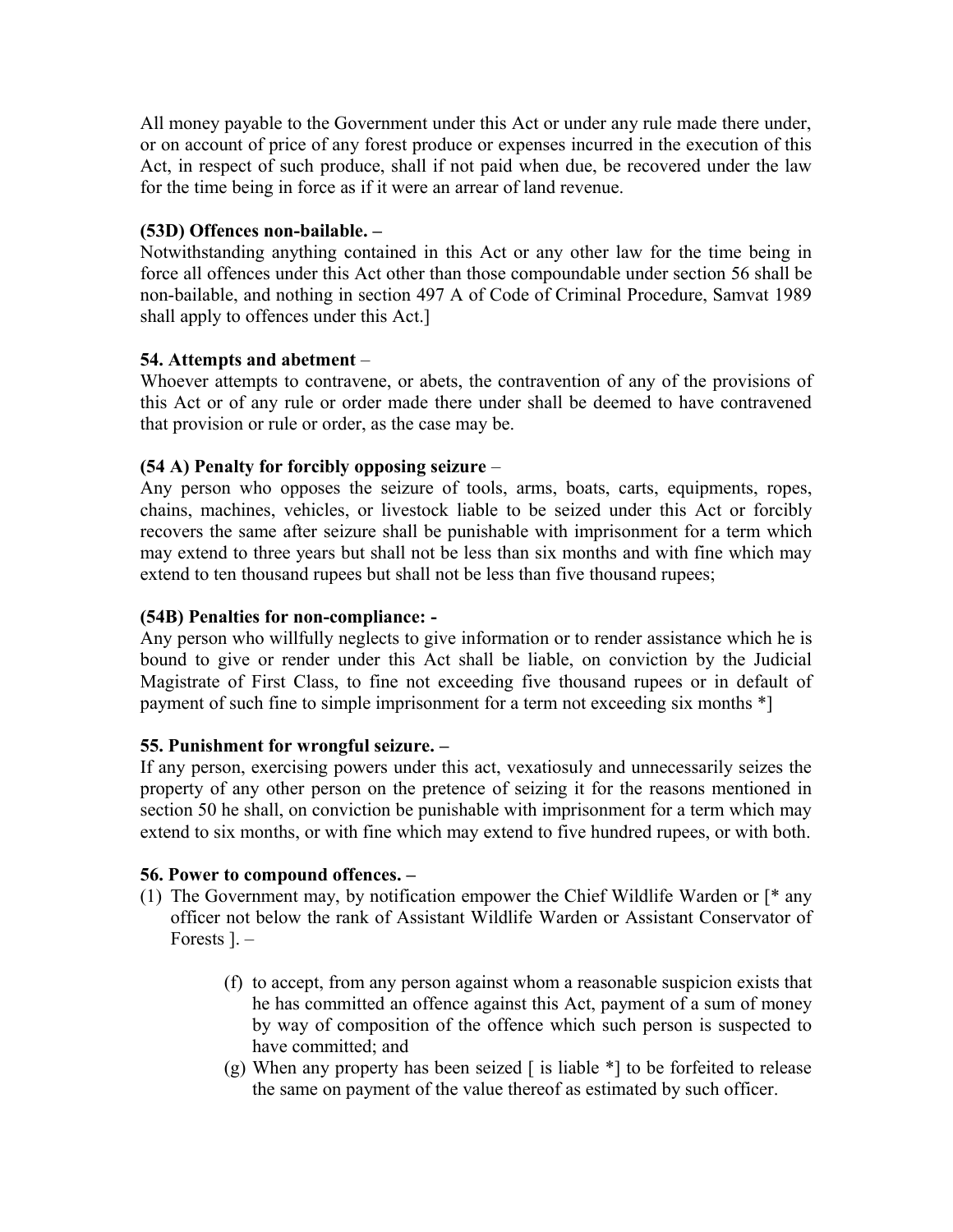- (2) On payment of such sum of money or such value, of both as the case may be to such officer, the suspected person if in custody, shall be discharged and the property other than Government property, if any seized, shall be released and no further proceedings in respect of the offence shall be taken against such person.
- (3) The officer compounding any offence may order the cancellation of any licence or permit granted under this Act, to the offender, or if not empowered to do so may approach to an officer so empowered, for the cancellation of such licence or permit.
- (4) The sum of money accepted or agreed to be accepted as composition under clause (a) of sub-section (1) shall, in no case, exceed the sum of [fifteen thousand\*] rupees :

Provided that no offence, for which a minimum period of imprisonment has been prescribed in sub-section (1) of section 51, shall be compounded.

### **(57) Rewards:**

- (1) When a court imposes a sentence of fine or a sentence of which fine forms a part, The court may when passing judgment, order that the reward be paid to a person who rendered assistance in the detection of the offence or the apprehension of the offenders out of the proceeds of fine not exceeding twenty percent of such fine.
- (2) When a case is compounded under section 56, the officer compounding may order reward to be paid to a person who rendered assistance in the detection of the offence or the apprehension of the offenders out of the sum of money accepted by way of composition not exceeding twenty per cent of such money.
- (3) Notwithstanding anything contained in sub-section (1) and sub-section, the Chief Wildlife Warden may order payment of reward not exceeding rupees two thousand and five hundred to be paid to the person(s) rendered assistance in the detection of offence leading to seizure or apprehension of an offender in such manner as may be prescribed \*]

#### **58. Cognizance of offences**:

No court shall take cognizance of any offence against this Act except on the complaint of the Chief WildLife Warden or such other officer as the Government may authorize in this behalf  $\lceil$ ;  $\rceil$ 

[\* Provided that a Court may take cognizance of such any offence on the complaint of any person who has given notice of not less than sixty days, in the manner prescribed, of the alleged offence and of his intention to make a complaint, to the Government or the officer authorized as aforesaid. ]

#### **59. Operation of other laws not barred.**

Nothing in this Act shall be deemed to prevent any person from being prosecuted under any other law for the time being in force, for any Act, or omission which constitutes an offence against this Act or from being liable under such other law to any higher punishment or penalty than that provided by this Act: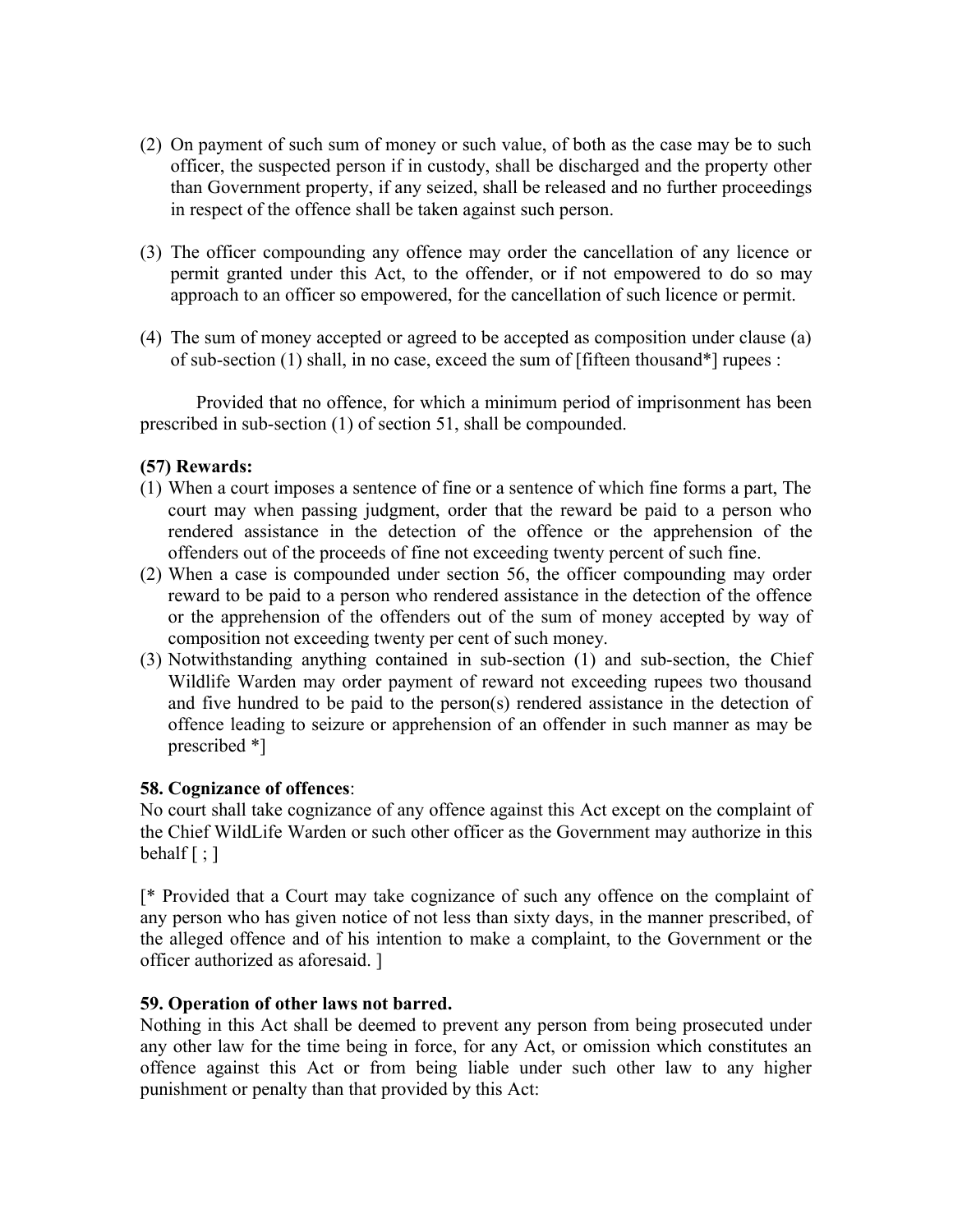Provided that no person shall be punished twice for the same offence.

### **(60) Presumption to be made in certain cases:**

Where, in any prosecution for an offence under this Act, it is established that a person is in possession, custody or control of any captive animal, animal article, meat, trophy, uncured trophy, forest produce, specified plant, or part or derivative thereof, it shall be presumed, until the contraryis proved by the accused, that such person is in unlawful possession, custody or control of such captive animal, animal article, meat, trophy, uncured trophy, forest produce, specified plant, or part or derivative thereof ]

### **(60A) Penalties for breach of other provisions –**

Any person breaking any provision of this Act for the breach of which no special penalty is provided, shall be punished with the imprisonment for a term which may extend to two years but shall not be less than six months and with fine which may extend to ten thousand rupees but shall not be less than five thousand rupees ]

#### **61. Offences by companies;** -

(1) Where an offence against this Act has been committed by a company, every person who at the time the offence was committed, was incharge of, and was responsible to, the company for the conduct of the business of the company as well as the company shall be deemed to be guilty of the offence and shall be liable to by proceeded against and punished accordingly:

Provided that nothing contained in this sub-section shall render any such person liable to any punishment, if he proves that the offence was committed without his knowledge or that he exercised all due diligence to prevent the commission of such offence.

(2) Notwithstanding anything contained in sub-section (1) where an offence against this Act has been committed by a company and it is proved that the offence has been committed with the consent or connivance of, or is attributable to any neglect on the part of, any director, manager, secretary or other officer of the company, such director, manager, secretary or other officer shall also be deemed to be guilty of that offence and shall be liable to be proceeded against and punished accordingly.

## **Explanation**. – For the purpose of this section. –

- (a) "Company" means anybody corporate and includes a firm or other association of individuals; and
- (b) "Director" in relation to a firm, means a partner in the firm.

## **CHAPTER VII MISCELLANEOUS**

#### **62. Officers to be public servants.** –

Every officer referred to in Chapter II and every other officer exercising any of the powers conferred by this Act shall be deemed to be a public servant within the meaning of section 21 of the Ranbir Penal Code, Svt. 1989.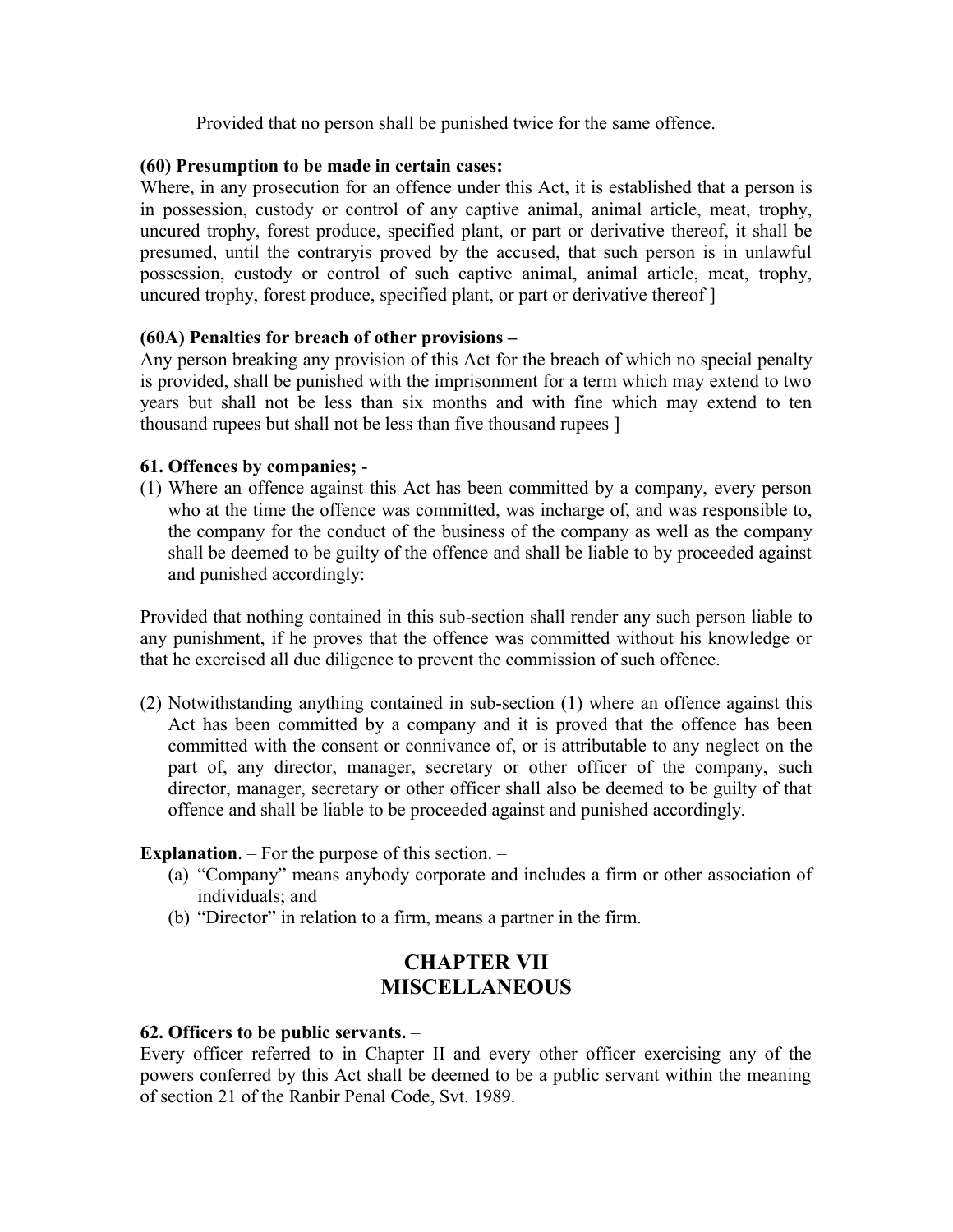#### **63. Protection of action taken in good faith. –**

- (1) No suit, prosecution or other legal proceeding shall lie against any officer or other legal proceeding shall lie against any officer or other employee of the Government for anything which is in good faith done or intended to be done under this Act.
- (2) No suit or other legal proceedings shall lie against the Government or any of its officers or other employee for any damage caused or likely to be caused by anything which is in good faith done or intended to be done under this Act.

### **64. Power to exempt. –**

The Government may, subject to such conditions and restrictions, if any, as may be imposed, by order exempt any person from payment of any fee under this Act or the rules made there under.

### **65. Power to alter entries in Schedules. –**

- (1) The Government may if it is of opinion that it is expedient so to do by notification transfer an entry from Schedule II, Schedule III, Schedule IV or Schedule V to Schedule I and may also transfer any entry from Schedule III, or Schedule IV or Schedule V to any Schedule or transfer any entry from one part of a Schedule to another part of the same Schedule or from one Schedule to another.
- (2) on the issue of a notification under sub-section (1), the relevant Schedule shall be deemed to be altered accordingly, provided that every such alteration shall be without prejudice to anything done or omitted to be done before such alteration.

#### **66. Declaration of certain Wild Animals to be vermin –**

Subject to the provisions of section 65, the Government, may be notification declare any wild animal other than those specified in Schedule I and Part II to vermin for any area and for such period as may be specified therein and so long as such notification is in force. Such wild animal shall be deemed to have been included in Schedule V.

#### **67. Powers of Government of make rules. –**

- (1) The Government may by notification make rules for carrying out the provisions of this Act.
- (2) In particular and without prejudice to the generality of the foregoing power, such rules may provide for all or any of the following matters, namely. –
	- (a) the form in which declaration shall be made under sub-section (2) of section 43;
	- (b) the term and conditions which shall govern transactions referred to in clause (b) of section 47;
	- (c) the terms of office of the members of the Board referred to in clause (g) of subsection (1) of section 5 and the manner of filling vacancies among them;
	- (d) allowances referred to in sub-section 4 of section 5;
	- (e) the forms to be used for any application, certificates, claim, declaration, licence, permit, registration return or other document made, granted, or submitted under the provisions of this Act and the fees, if any, therefore;
	- (f) the condition subject to which any licence or permit may be granted or refused under this Act;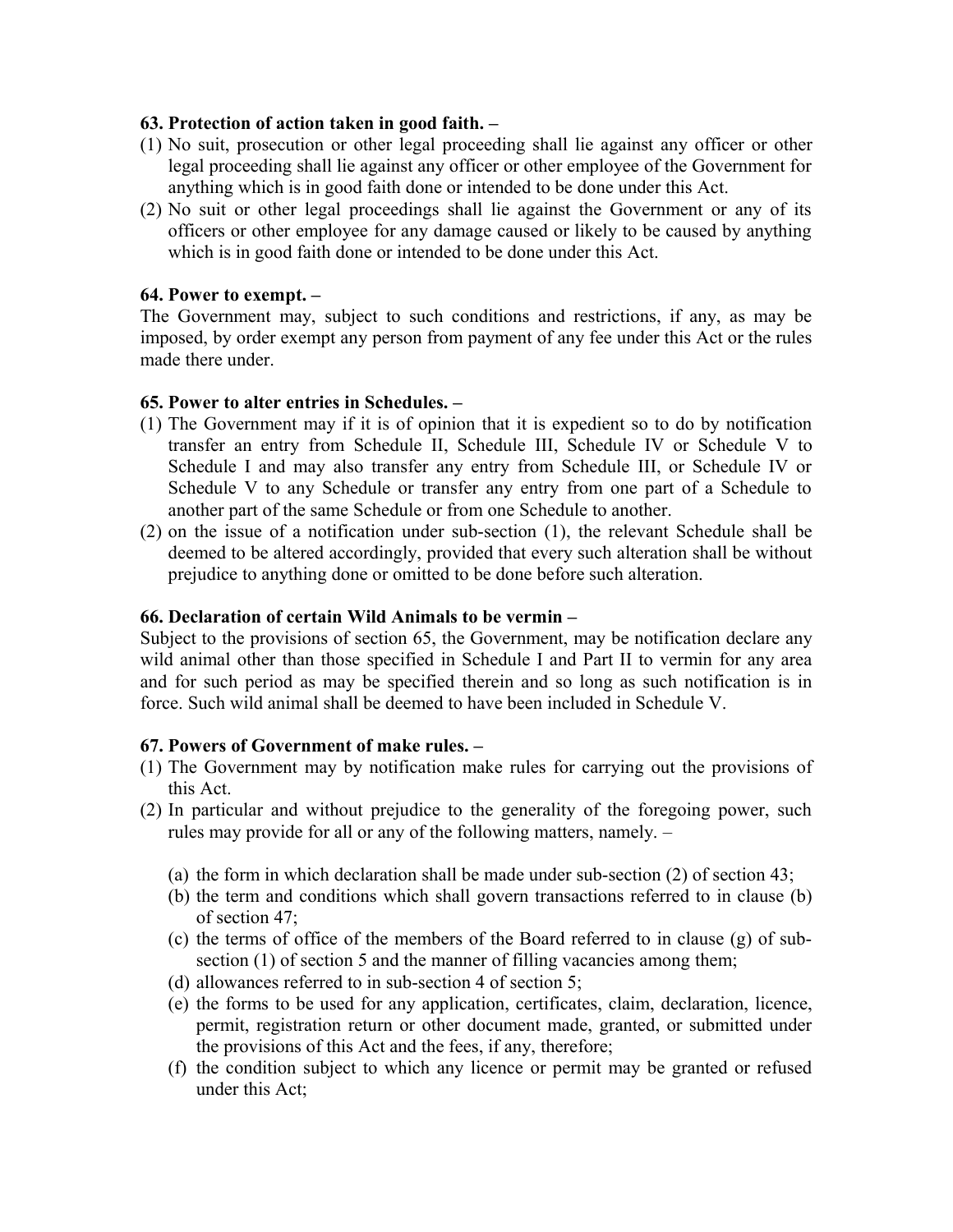- (g) the particulars of the record of wild animals. (Captured or killed) to be kept and submitted by the licensee;
- (h) regulation of the possession, transfer and the sale of captive animals, meat, animal articles trophies and uncured trophies;
- (i) regulation of taxidermy;
- (j) any other matter which has to be or may be, prescribed under this Act;
- (k) regulation of payment of awards to informers or those who produce a carcass or dead body of wild animals other than vermins.

### **68. Repeal and savings. –**

(1) As from the commencement of this Act, the Jammu and Kashmir Game Preservation Act, 1998 relating to any matter contained in this Act shall, to the extent to which that Act or any provision contained therein corresponds, or is repugnant to this Act or any provision contained in this Act, stand repealed:

Provided that such repeal shall not,

- (i) affect the previous operation of the Act to repealed or anything duly done or suffered thereunder;
- (ii) affect any right, privilege, obligation or liability acquired, accrued incurred under the Act so repealed;
- (iii) affect any penalty, forfeiture or punishment incurred in respect of any offence committed against the Act so repealed; or
- (iv) affect any investigation, legal proceeding or remedy in respect of any such right, privilege, obligation, liability, penalty, forfeiture or punishment as aforesaid; and any investigation, legal proceeding or remedy may be instituted continued or enforced and any such penalty, forfeiture and punishment may be imposed as if the aforesaid Act had not beeh repealed.
- (2) Notwithstanding such repeal.
	- (a) anything done or any action taken under the Act so repealed (including any notification, order, certificate, notice or receipt issued application made or permit granted) which is not inconsistent with the provisions of this Act, be deemed to have been done or taken under the corresponding provisions of this Act, as if this Act were in force at the time such thing was done or action was taken and shall continue to be in forece, unless and until superseded by anything done or any action taken under this Act;
	- (b) every licence granted under the Act so repealed and is force immediately before the commencement of this Act shall be deemed to have been granted under the corresponding provisions of this Act and shall subject to the provisions of this Act, continue to be in force for the unexpired portion of the period for which such licence had been granted.
- (3) For the removal of doubts, it is hereby declared that any game sanctuary or game reserve declared by the Government under the Act repealed under sub-section (1) shall be deemed to be a game sanctuary or game reserve, as the case may be, declared by the Government under this Act and where any right in or over any land in any such game sanctuary or game reserve which had not been extinguished under the said Act,